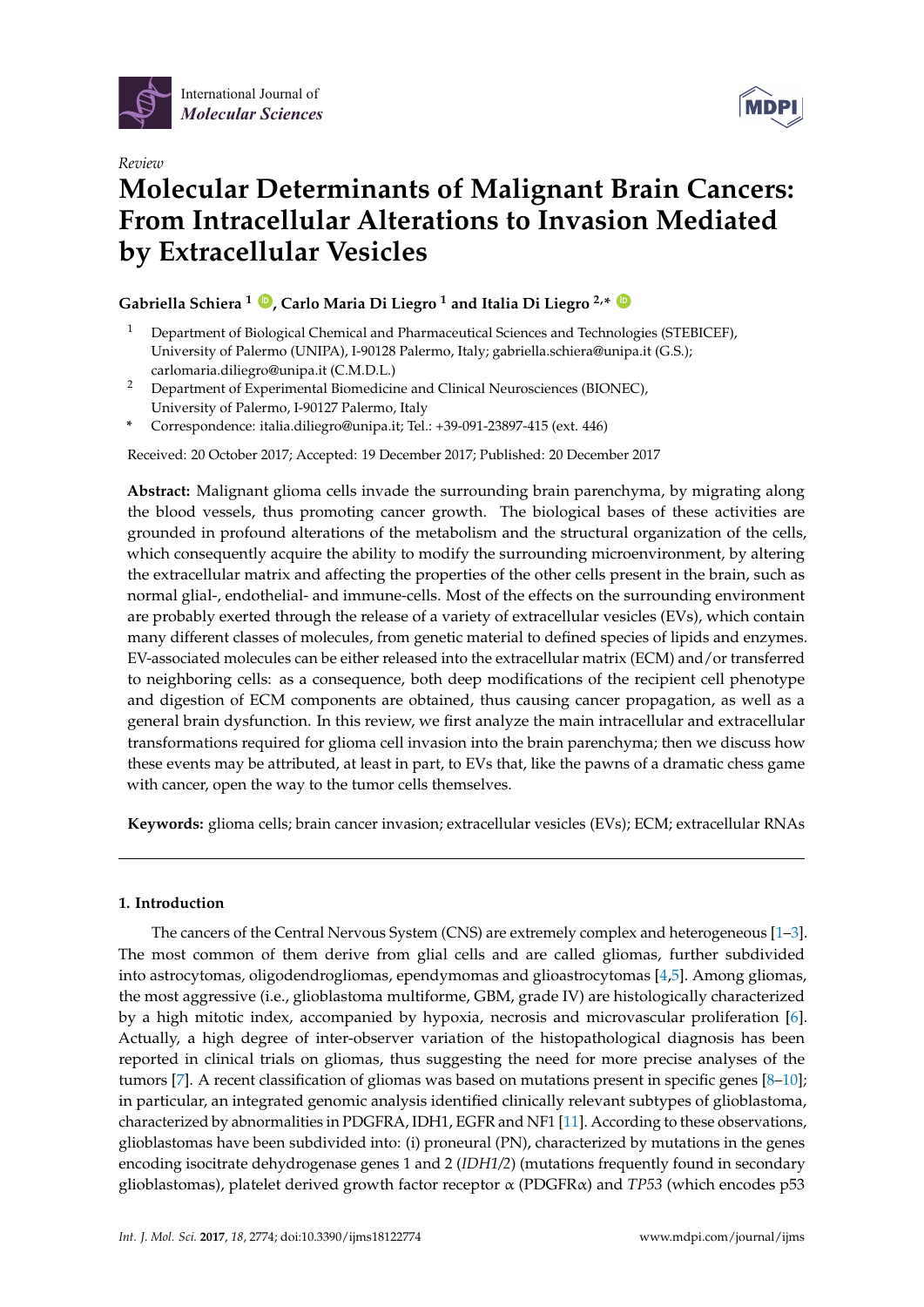oncosuppressor protein); (ii) neural (N), which express high levels of neuronal markers, such as neurofilament light polypeptide (NEFL) and the synaptic protein synaptotagmin (SYT1); (iii) classical (C), which frequently show amplification of the gene encoding the epidermal growth factor receptor (EGFR) and (iv) mesenchymal (MES), in which mutations in the genes encoding neurofibromin 1 (NF1), a negative regulator of Ras signaling pathway, phosphatase and tensin homolog (PTEN) and TP53 have been reported. Among the four subtypes, the most aggressive are the MES glioblastomas [\[11–](#page-20-1)[13\]](#page-20-2). More recently, however, it became clear that heterogeneity is even higher than previously expected; data based, indeed, on single cell RNA sequencing suggest that primary glioblastomas differ even at the single cell level [\[14\]](#page-20-3) and that the tumor, as a whole, is a sort of "ecosystem", made up of cells that

Actually, more and more biomarkers continue to be identified in patients [\[16\]](#page-20-5), more or less specific for one or more of GBM subtypes; some biomarkers (e.g., the mitotic spindle checkpoint molecule BUB1B) have been even suggested to be relevant for the prognosis, regardless of tumor subtype [\[17\]](#page-20-6).

show a variety of phenotypes and also of genotypes and even differ at the epigenetic level [\[15\]](#page-20-4).

In spite of the progresses done in understanding their biology and in finding out specific prognostic markers, GBMs are still fatal [\[18\]](#page-20-7). The therapy, based on surgery (as extensive as possible), followed by radiotherapy and chemotherapy directed to reduce cell growth (e.g., Temozolomide) [\[19\]](#page-20-8) and angiogenesis (e.g., Bevacizumab) [\[20\]](#page-20-9) is indeed not yet sufficient to reach all the infiltrating cells and less than 10% of patients survive for more than three years [\[6\]](#page-19-4).

We thus need a still better knowledge of GBM biological properties and more powerful methods for their as early as possible diagnosis.

#### **2. Cellular and Molecular Bases of Glioma Growth and Invasion**

As mentioned above, one central property of GBM is its heterogeneity, which is due to the presence, in the tumor, of cells with different degrees of differentiation, among which glioblastoma stem cells (GSCs).

GSCs are supposed to be well adaptable to hypoxia and capable of self-renewal; these GSC properties are also believed to be responsible for therapeutic resistance of cancer and for its recurrence [\[21,](#page-20-10)[22\]](#page-20-11).

Another important feature of gliomas is their low or even absent metastatic invasion outside the brain. It is not clear whether this behavior is due to inability of glioma cells to cross the blood-brain barrier (BBB), or to the need of a specific environment for growth, only found inside the brain [\[6\]](#page-19-4). Although they do not cross the basal membrane of brain capillaries, cancer cells can invade the brain parenchyma, moving along the vessels in small groups (model of the guerrilla war) [\[23\]](#page-20-12). In addition, a sequential switching of cells between proliferation and invasion has been reported during tumor progression. In other words, it seems that proliferation and migration are temporally, mutually exclusive phenotypes [\[24,](#page-20-13)[25\]](#page-20-14).

In order to invade the brain parenchyma, glioma cells must modify their own interactions with the ECM and the ECM itself, which in the brain (see below) has a peculiar composition [\[26\]](#page-20-15). Moreover, the rapid proliferation of the malignant cells per se has a metabolic effect on the microenvironment, which is rapidly deprived of glucose and oxygen, becoming acidic and hypoxic [\[6\]](#page-19-4). These modifications are part of the so called "epithelial-mesenchymal transition" (EMT) (see Section [2.2\)](#page-4-0), which, although its role in glioma is still controversial, seems to be determinant for the degree of malignancy [\[27\]](#page-20-16). In addition, movement of cells throughout the brain tissue requires cell shape changes and protrusion of invadopodia, probably based on both modifications of the cytoskeleton [\[28,](#page-20-17)[29\]](#page-20-18) and movements of ions [\[30](#page-20-19)[,31\]](#page-21-0) and water [\[32](#page-21-1)[–34\]](#page-21-2) between the two sides of the plasma membrane. In this Section, we discuss these molecular modifications, while in Section [3](#page-13-0) we will discuss possible involvement of EVs in them.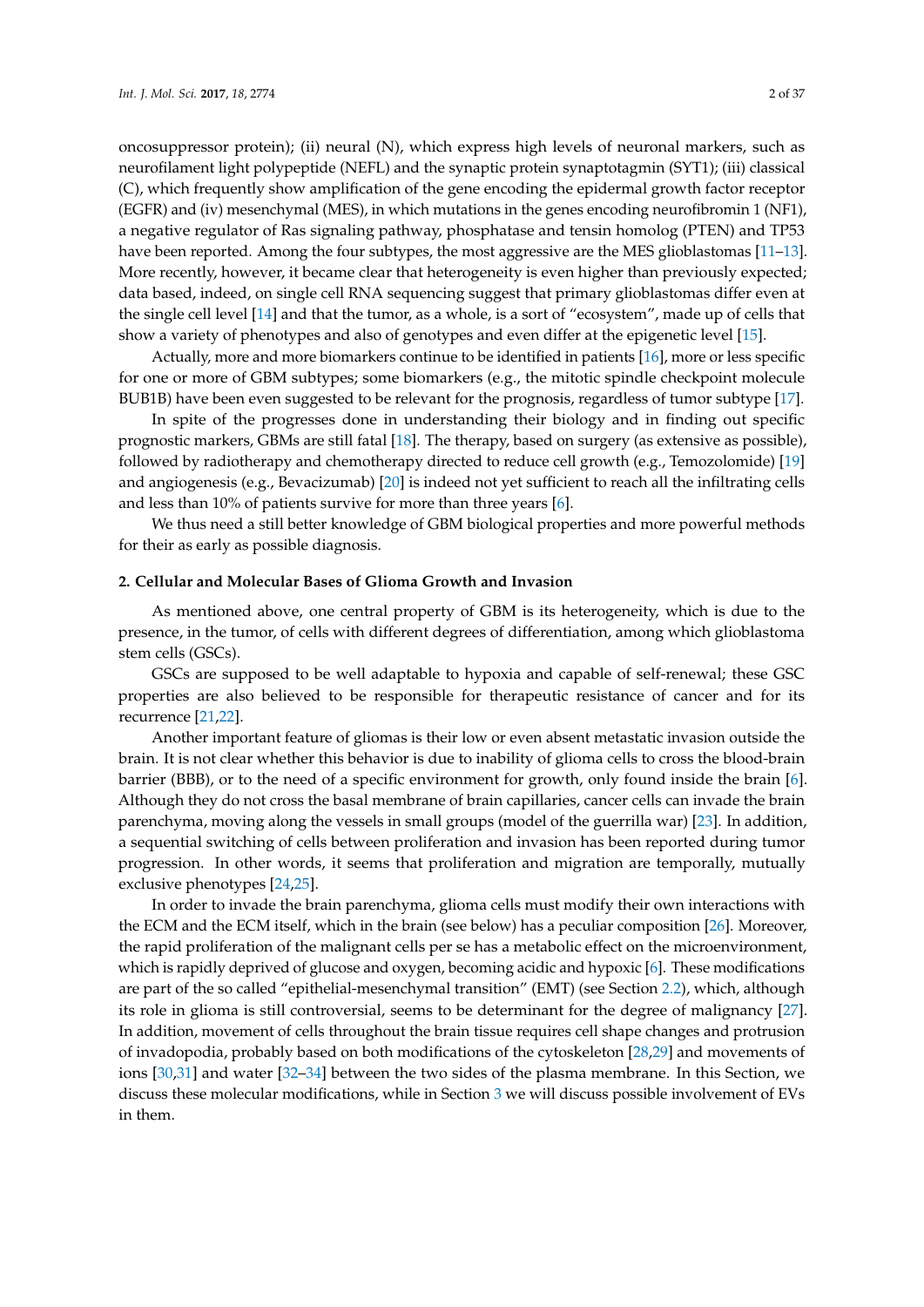#### *2.1. The Extracellular Matrix (ECM)*

Extracellular matrix (ECM) is an intricate network of macromolecules, connected both among them and to the surface of the cells; it is now widely accepted to represent not only an inert scaffold, able to stabilize the physical structure of tissues but also the substrate on which tissue cells can adhere, migrate, proliferate and differentiate. ECM also binds molecules such as growth factors and plays an active and complex role in controlling cell behavior in morphogenesis, pathophysiology, tumor invasion and metastasis. The set of proteins that make up the ECM, the factors that remodel it and the proteins associated with it have been termed "matrisoma" [\[35\]](#page-21-3).

The existence of an ECM in the central nervous system (CNS) has been known since 1971 [\[36\]](#page-21-4). CNS ECM is composed of several glycosaminoglycans, proteoglycans and their binding partners, link proteins and tenascins [\[37\]](#page-21-5).

The most abundant component is hyaluronan (HA), associated with a number of proteins, organized into a scaffold. Chondroitin sulfate proteoglycans (CSPGs) are, however, also abundant in the brain and include lecticans such as aggrecan, brevican, neurocan and versican, phosphacan (a tyrosine phosphatase) and small leucine-rich proteoglycans [\[6\]](#page-19-4).

ECM is a highly dynamic structure whose remodeling is regulated by ADAMT (a disintegrin and metalloproteinase with thrombospondin motifs) family of enzymes, as well as by matrix metalloproteases (MMPs) [\[37\]](#page-21-5).

At the base of invasion and progression of glial tumors there is a continuous interaction between neoplastic cells and ECM. The sequence of events involves: (i) synthesis of extracellular matrix components by tumor and mesenchymal cells, (ii) release of enzymes which degrade specific ECM molecules, thus remodeling the interstitial space and (iii) de novo expression of adhesion molecules (receptors for matrix) on the surface of glioma cells, which specifically recognize and adhere to the components of the ECM itself. Moreover, it has been found that rigidity of the ECM regulates the motility of glioma cells as well; in particular, a stiffer ECM will be invaded by glioma cell more easily [\[26,](#page-20-15)[38\]](#page-21-6).

A variety of ECM components have been found to be either up- or down-regulated in brain tumors and have been therefore considered as possible key molecules in the mechanism of invasion of malignant glial tumors; some of them are listed in Table [1.](#page-3-0) As discussed below, remodeling of ECM can be mediated by the release of extracellular vesicles containing both components of the ECM itself and enzymes that degrade it, as well as by deregulated production of both coding and noncoding RNAs which target mRNAs encoding proteins involved in ECM structure and function.

**Table 1.** Examples of extracellular matrix ECM components and ECM modifying enzymes that have been reported to be up/down-regulated in gliomas. In the last column, a few examples of therapies targeting these proteins are given.

| Factor                    | <b>Function</b>                                                                                                                                           | Up/Down Regulated in<br>Glioma [References]                                            | <b>Therapies Targeting These Proteins</b><br>[References]                                                                                                                                                              |
|---------------------------|-----------------------------------------------------------------------------------------------------------------------------------------------------------|----------------------------------------------------------------------------------------|------------------------------------------------------------------------------------------------------------------------------------------------------------------------------------------------------------------------|
| ADAMs 8, 9, 10,<br>17, 19 | extracellular disintegrin and<br>metalloproteases                                                                                                         | up-regulated $[39]$                                                                    | ADAM 10 and 17 [40]                                                                                                                                                                                                    |
| $ADAM-22$                 | inhibitor of astrocyte proliferation                                                                                                                      | downregulated in high-grade<br>gliomas [41]                                            | over-expression of miR-145 targets,<br>among other genes, also ADAM-22 [42]                                                                                                                                            |
| ADAMTS-4 and<br>ADAMTS-5  | degrade lectican and small leucine-rich<br>repeat families of proteoglycans                                                                               | expression correlates with<br>glioma invasiveness [43]                                 | no example of specific targeting found                                                                                                                                                                                 |
| Cathepsin B<br>and D      | extracellular proteases                                                                                                                                   | upregulated in high-grade<br>gliomas $[44-47]$                                         | tivozanib diminished glioblastoma<br>multiforme (GBM) cell invasion by<br>impairing the proteolytic cascade of<br>cathepsin B/urokinase-type plasminogen<br>activator (uPA)/matrix<br>metalloproteinase-2 (MMP-2) [48] |
| CCN <sub>1</sub>          | heparin-binding protein; interacts with<br>the integrins $\alpha$ -v $\beta$ -3 and $\alpha$ -6 $\beta$ -1 and<br>increases the migration of glioma cells | highly up-regulated in primary<br>gliomas and invasive<br>glioblastoma cell lines [49] | potential therapy based on oncolytic<br><b>HSV1 (OV) [50]</b>                                                                                                                                                          |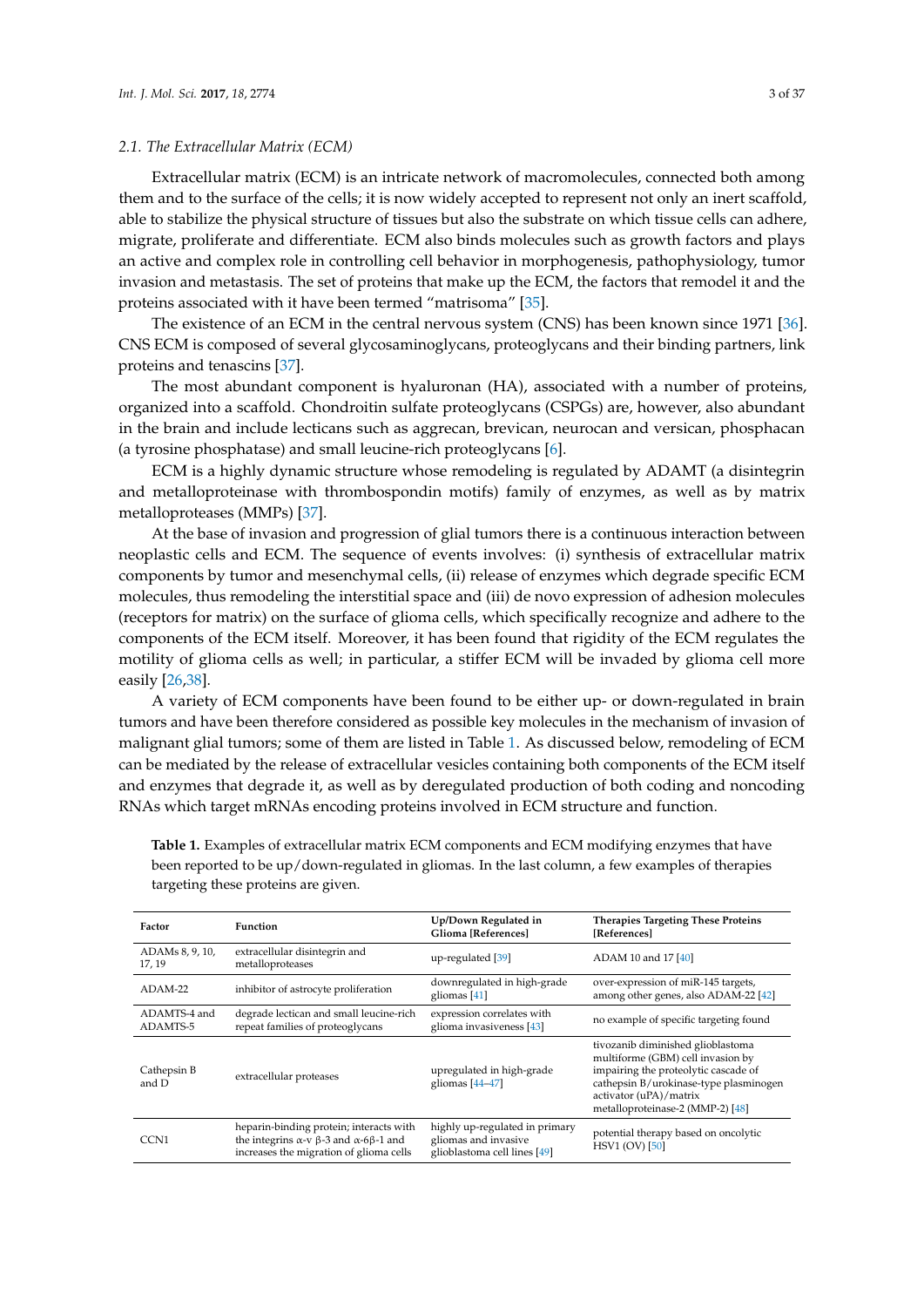<span id="page-3-0"></span>

| Factor                                   | Function                                                                                                                                                                                            | Up/Down Regulated in                                                                                                                    | <b>Therapies Targeting These Proteins</b>                                                                                                                                                                                       |  |
|------------------------------------------|-----------------------------------------------------------------------------------------------------------------------------------------------------------------------------------------------------|-----------------------------------------------------------------------------------------------------------------------------------------|---------------------------------------------------------------------------------------------------------------------------------------------------------------------------------------------------------------------------------|--|
|                                          |                                                                                                                                                                                                     | Glioma [References]                                                                                                                     | [References]                                                                                                                                                                                                                    |  |
| Collagen Type IV                         | the major structural component of<br>basement membranes                                                                                                                                             | up-regulated $[51]$                                                                                                                     | the lysyl oxidase inhibitor<br>$\beta$ -aminopropionitrile disrupts collagen<br>structure in the tumor and inhibits tumor<br>angiogenesis and glioblastoma<br>multiforme growth in a mouse orthotopic<br>brain tumor model [52] |  |
| Hyaluronan                               | the major component of the brain ECM                                                                                                                                                                | up-regulated in primary brain<br>tumors $[53]$<br>It stimulates secretion of matrix<br>metalloproteases                                 | hyaluronidase can improve penetration of<br>therapeutic agents into brain tumors [54]                                                                                                                                           |  |
| Matrix<br>metalloproteinase<br>$(MMP)-1$ | interstitial collagenase                                                                                                                                                                            | expression increases with WHO<br>grade [55]                                                                                             |                                                                                                                                                                                                                                 |  |
| $MMP-2$                                  | gelatinase activity                                                                                                                                                                                 | highly upregulated, secreted,<br>activated $[63-65]$                                                                                    |                                                                                                                                                                                                                                 |  |
| MMP-3                                    | broad substrate specifity                                                                                                                                                                           | highly upregulated, secreted,<br>activated [66]                                                                                         | a collection of new drugs targeting matrix<br>metalloproteases have been tested<br>in vitro. Among them:                                                                                                                        |  |
| MMP-7                                    | broad substrate specifity                                                                                                                                                                           | highly upregulated, secreted,<br>activated [67]                                                                                         |                                                                                                                                                                                                                                 |  |
| MMP-9                                    | gelatinase activity                                                                                                                                                                                 | highly upregulated, secreted,<br>activated $[64,65]$                                                                                    |                                                                                                                                                                                                                                 |  |
| $MMP-11$                                 | does not degrade laminin, fibronectin<br>and elastin; has a strong activity on<br>serine protease inhibitor $\alpha$ 1-antitrypsin<br>and insulin-like growth factor binding<br>protein-1 (IGFBP-1) | expression increases with WHO<br>grade [55]                                                                                             | 2-Amino-2-[2-(4-octylphenyl)]-1,3-<br>propanediol hydrochloride (FTY720) [56],<br>chlorotoxin [57], ellagic acid [58],<br>fucoxanthin [59], caffeic acid [60].<br>Moreover, silencing of specific genes                         |  |
| $MMP-12$                                 | degrades soluble and insoluble elastin,<br>type IV collagen, fibronectin, fibrillin-1,<br>laminin, vitronectin, chondroitin sulfate<br>and heparin sulfate proteoglycans,<br>MMP2/3 activation      | elevation of MMP-12 by<br>tenascin-C in glioma [68]                                                                                     | appears as a promising tool for inhibiting<br>growth and invasiveness of glioma cells,<br>by reducing expression of matrix<br>metalloproteases [61,62]                                                                          |  |
| $MMP-19$                                 | degrades various ECM components<br>including collagen type IV, nidogen-1,<br>fibronectin, tenascin-C isoform,<br>aggrecan and laminin-5-gamma-2-chain                                               | expression increases with WHO<br>grade [55]                                                                                             |                                                                                                                                                                                                                                 |  |
| MMP-26                                   | degrades type IV collagen, fibronectin,<br>vitronectin, alpha 1-antitrypsin (A1AT),<br>insulin-like growth factor-binding<br>protein 1 (IGFBP) and activates MMP9                                   | significantly up-regulated [69]                                                                                                         |                                                                                                                                                                                                                                 |  |
| $(MT1)$ -MMP/<br>$MMP-14$                | involved in the maturation of active<br>$MMP-2$                                                                                                                                                     | highly upregulated, secreted,<br>activated [70]                                                                                         | no example of specific targeting found                                                                                                                                                                                          |  |
| Tenascin-C                               | plays a crucial role in angiogenesis,<br>proliferation and cell migration                                                                                                                           | up-regulated [71,72]                                                                                                                    | a peptide that bound to tenascin C has<br>been isolated by phage display peptide<br>library. The selected peptide specifically<br>recognized tenascin C protein in<br>xenograft mouse tissue [73]                               |  |
| Tenascin-R                               | influences cell adhesion, neural cell<br>migration, cell-matrix interaction and<br>axon outgrowth                                                                                                   | increasingly down-regulated<br>with glioma progression: (in<br>grade IV glioblastoma only a<br>weak TN-R expression is<br>detected [72] | no example of specific targeting found                                                                                                                                                                                          |  |
| TIMP-1                                   | natural inhibitor of MMPs                                                                                                                                                                           | higher levels in GBM compared<br>to lower grade glioma [74]                                                                             | 2-Amino-2-[2-(4-octylphenyl)]-1,3-<br>propanediol hydrochloride (FTY720) [56]                                                                                                                                                   |  |
| Thrombospondin<br>1 (TSP-1)              | Implicated in cancer cell, adhesion,<br>migration, invasion, inhibition of<br>angiogenesis                                                                                                          | may decrease with tumor<br>grade [75]                                                                                                   | no example of specific induction found                                                                                                                                                                                          |  |

## **Table 1.** *Cont.*

As reported in the last column of Table [1,](#page-3-0) many attempts have been made to specifically target ECM molecules involved in glioma cell invasiveness. These methods can be collectively grouped into two categories: (i) methods based on the use of natural/synthetic compounds that can directly function as inhibitors of ECM enzymes and (ii) methods based on knocking down genes, more frequently encoding transcription factors, or components of transduction pathways, which are known to be altered in gliomas. In both cases, a significant inhibition of the activity of different classes of matrix enzymes has been obtained and this resulted, at least in vitro, in reduction of the ability of the cells to move. However, a main problem still encountered is the difficulty to obtain high drug penetration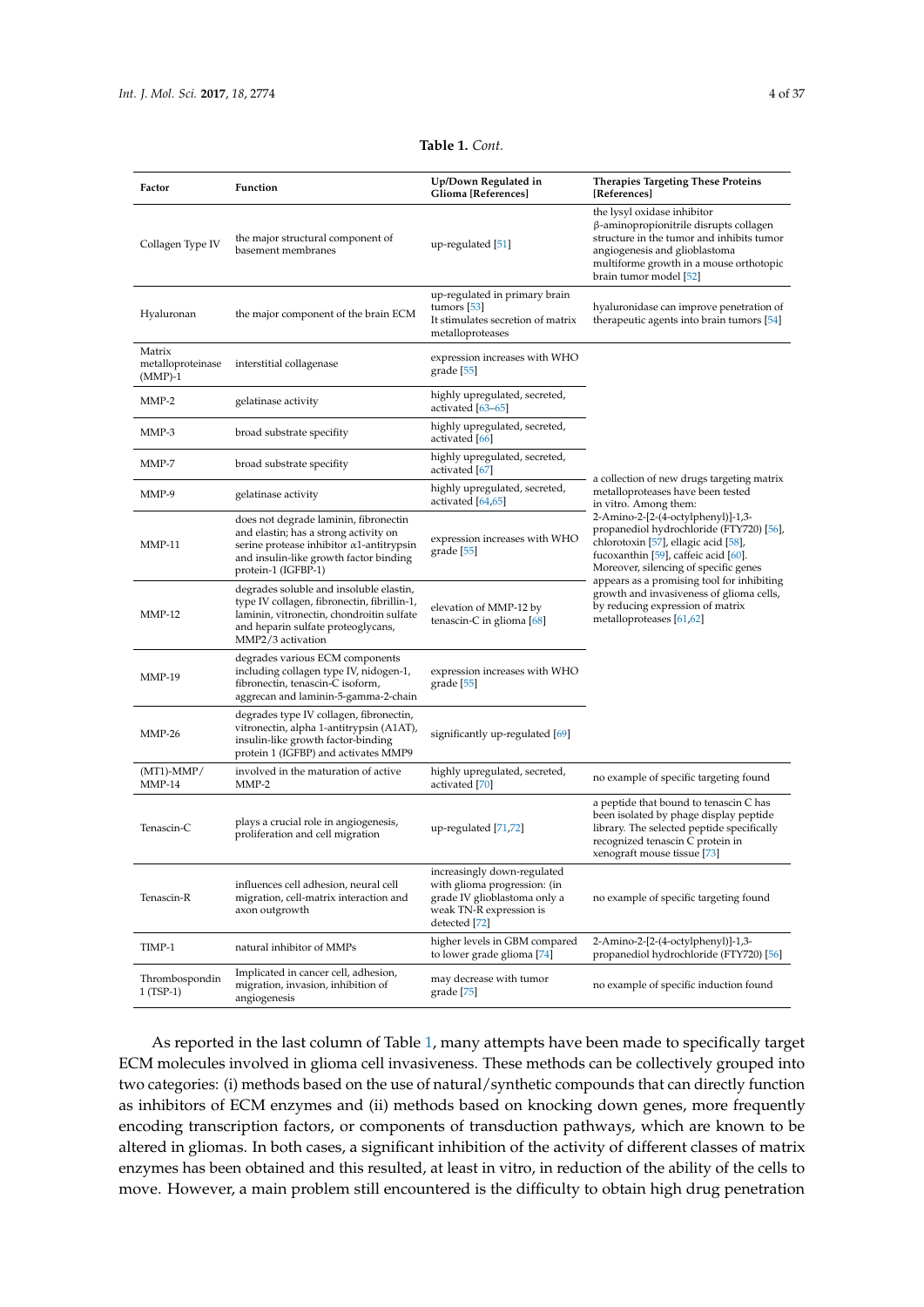into the brain parenchyma, the structure of which is highly compact, mainly due to the abundance of hyaluronic acid. For this reason, an interesting approach used on model mice has been intratumoral injection of a conditionally replicating adenovirus expressing soluble hyaluronidase (ICOVIR17). The method successfully allowed viral spreading and might offer an efficient way to ensure better penetration throughout the brain parenchyma of different kinds of drug-loaded nanoparticles [\[54\]](#page-22-3).

#### <span id="page-4-0"></span>*2.2. The Cytoskeleton*

One of the critical morphological changes that the cell undergoes during neoplastic transformation is the transition from a well differentiated phenotype, which ensures regulated interactions with the neighboring cells and with the ECM, to a phenotype capable of motility and invasiveness. A process of this kind can allow polarized epithelial cell to detach from the basement membrane and to assume a mesenchymal phenotype, endowed with new properties, such as enhanced migratory potential, high resistance to apoptosis and invasiveness. Cancers of epithelial origin actually seem to undergo this transformation, known as epithelial-mesenchymal transition (EMT). EMT, also important during physiologic repair of injured tissues, as well as in embryogenesis [\[76\]](#page-23-5), occurs through an orchestrated series of sequential events: (i) cell–cell interactions and extracellular matrix-cell interactions are altered, (ii) the cytoskeleton reorganizes in order to allow migration through the ECM and epithelial cells are released into the surrounding tissue and (iii) a new transcriptional program is activated, which allows tumor cells to maintain an invasive mesenchymal phenotype, which can give rise to metastases [\[27\]](#page-20-16).

Although the cells from which gliomas derive are not typical polarized epithelial cells, with an apical side and a basal side bound to a basement membrane, the concept of EMT is still useful to describe the ability of these cells to acquire a migratory phenotype. As mentioned above, even glioblastoma cells (the most malignant) only rarely form metastases outside the brain; they are however, able to invade the brain parenchyma, by moving along the brain capillaries.

One of the most relevant phenomena in EMT is the rearrangement of cytoskeletal structures, normally fundamental for maintaining cellular shape. The cytoskeleton is actually a dynamic structure, consisting of three different components: microtubules, actin filaments and intermediate filaments. Microtubules were considered to be the main drivers of changes related to increased cell motility in cancer. Recently, the importance of microtubule proteins also on changes in actin cytoskeleton, mediated by activation of Rho GTPase, has been seen. In GBM, Class III β-tubulin and  $α$ -tubulin are overexpressed; these two proteins not only have different, anomalous, subcellular sorting but also interact with each other forming complexes, which induce cytoskeleton rearrangements, resulting in increased motility [\[77](#page-23-6)[–79\]](#page-23-7). Actually, the cells expressing (βIII)-tubulin form a small group with the properties of cancer stem cells, which are localized in ischemic necrotic areas [\[78\]](#page-23-8). This observation led to the hypothesis that this protein can provide protection from oxidative stress and hypoxia, also because it lacks cys239 and may allow (βIII)-tubulin to be assembled into microtubules also in the presence of free radicals [\[80\]](#page-23-9).

The mentioned cross-talk between microtubules and actin cytoskeleton relies, at least in part, on stathmin (STMN1), a phosphoprotein with a key role in cell motility and migration, which is involved in the RhoA/ROCK signaling pathway. In glioblastoma, STMN1 is a target of microRNA-9 [\[81\]](#page-23-10).

At the molecular level, many of the above cited phenomena are largely driven by the recruitment of small monomeric members of the Rho GTPase family. Variations in the levels of these proteins or of Rho-associated, coiled-coil-containing protein kinase (ROCK) affect glioma cell migratory phenotype [\[82\]](#page-23-11). The Rho-family GTPases, such as Cdc42, Rac1 and RhoA, have been shown to influence invadopodia formation. Invadopodia are actin enriched protrusions, which also contain actin-binding proteins such as Arp2/3. Thanks to a number of multiple transmembrane- (e.g., MT1-MMPs) and secreted-proteins, these structures mediate proteolysis of ECM constituents, including fibronectin, laminins and collagens [\[83\]](#page-23-12).

Rho proteins can be considered as molecular "switches", whose functional state changes periodically from a guanosine diphosphate (GDP)-bound, "inactive" state, to a GTP-bound, "active"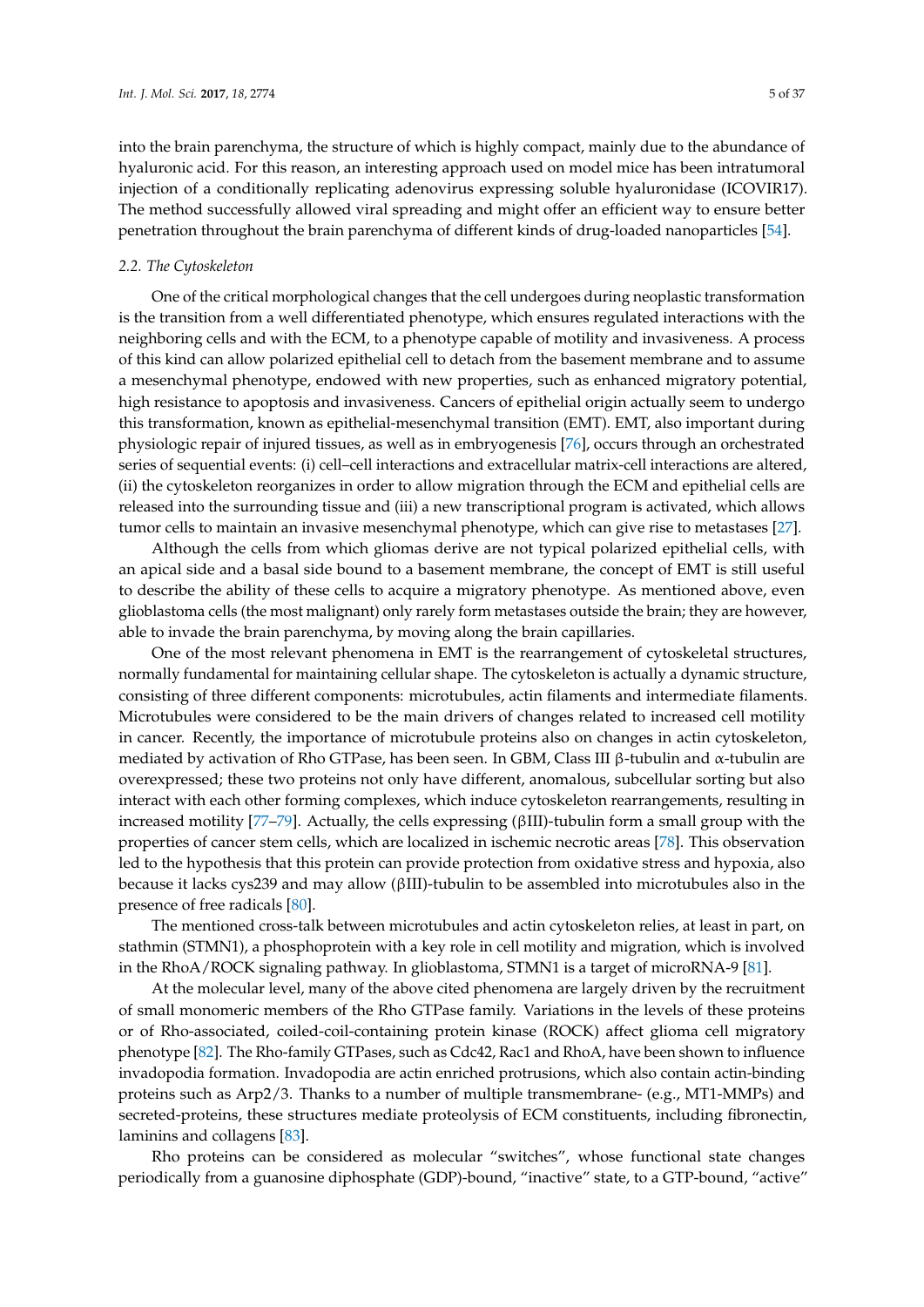state. In the active form, Rho proteins are able to bind a wide range of effectors or target molecules, thus modulating various cellular activities. Activation of Rho proteins depends on specific regulators known as guanine nucleotide exchange factors (GEFs) [\[84\]](#page-23-13), while, on the other hand, their inactivation is stimulated by RhoGAPs (RhoGTPase-activating proteins) [\[85\]](#page-23-14).

The highly conserved RhoA, RhoB and RhoC proteins are frequently aberrantly expressed in human tumors [\[86\]](#page-23-15). RhoG, which stimulates lamellipodia formation, is often overexpressed in gliomas; it is also able to activate Rac1, with a further increase in cell migration [\[28\]](#page-20-17). Rac1, which promotes invasive glioma cell behavior, can be overexpressed too [\[29\]](#page-20-18) and can be also activated downstream of signaling networks triggered by Ephrin-B3 ligand [\[87\]](#page-23-16), EGFRvIII receptor [\[88\]](#page-23-17), or PDGFRα receptor [\[89\]](#page-23-18).

Another important cytoskeleton regulator is cofilin that can bind both monomeric and filamentous actin and is able to regulate polymerization/depolymerization processes [\[90](#page-23-19)[,91\]](#page-23-20). Studies based on the use of specific, small interfering RNAs (siRNAs) demonstrated that blocking cofilin expression causes reduction of carcinoma cells invasion, while its overexpression increases the rate of cell migration in human glioblastoma cells [\[92\]](#page-24-0). Moreover, cofilin localization seems to be regulated by  $\text{Na}^+/K^+/2Cl^$ co-transporter 1 (NKCC1), which probably hooks the protein to the plasma membrane [\[93\]](#page-24-1).

Actually, also other actin-binding proteins have been reported to be overexpressed in glioma cells. For example, ezrin, which acts as a linker between the actin cytoskeleton and the plasma membrane, has been considered a biomarker of glioblastoma, where it is overexpressed respect to normal astrocytes [\[94\]](#page-24-2). In the same manner, fascin [\[95\]](#page-24-3) and actinin-4 [\[96\]](#page-24-4) are also overexpressed in GBM.

Actin-related protein 3 (Arp3) regulates actin polymerization, lamellipodia formation and cell migratory phenotype; it is also able to bind RAS Guanyl Releasing Protein 3 (RasGRP3), thus modulating its function. RasGRP3 is a protein with a Ras guanine nucleotide exchange factor (RasGEF) function, also implicated in proliferation and migration of glioma cells. Both Arp3 and RasGRP3 can be overexpressed in gliomas [\[97\]](#page-24-5).

Beside microtubule and actin cytoskeleton alterations, also intermediate filaments (IF) have been found to undergo modifications in brain tumors. For example, nestin expression is related to a high glioma grade and with a poor prognosis for patients [\[98\]](#page-24-6). Similarly, synemin overexpression affects cell motility and can influence proliferation through the alpha serine/threonine-protein kinase (Akt) pathway [\[99\]](#page-24-7). Moreover, overexpression of vimentin and α-internexin appears to correlate with a negative clinical outcome [\[100\]](#page-24-8).

GFAP (glial fibrillar acidic protein) is an astrocytic differentiation marker that also belongs to the family of intermediate filaments. This protein was found in high concentrations  $(>100 \text{ ng/L})$  in serum of patients with glioma, where its level correlated with the tumor volume [\[101](#page-24-9)[,102\]](#page-24-10). In a very recent study, GFAP levels in the serum have been also studied during the follow-up of patients, who underwent surgery. It was found that all initially GFAP positive GBM patients showed decreased serum GFAP concentrations after surgery. However, although almost all the patients showed tumor progression or died, only a minimal GFAP increase was found and only in one patient, thus suggesting that GFAP is not predictive for tumor recurrence [\[103\]](#page-24-11).

#### *2.3. Transcription Factors*

Several signal transduction systems are involved in the genesis of glioblastoma and many transcription factors have been reported, as well, to affect glioma cell ability to proliferate, escape apoptosis, migrate and invade neighboring tissues. For some of them, the amount of evidences underscoring their role in cell transformation and malignity promoting activity is really conspicuous.

One of the best characterized pathways involves β-catenin, the effector transcription factor of the WNT pathway; β-catenin regulates the transcription of different genes involved in cell proliferation and differentiation. In glioblastoma (GBM) and anaplastic astrocytomas, WNT signaling is misregulated and both β-catenin and the transcription factor 4 (TCF4) show abnormal expression levels [\[104\]](#page-24-12);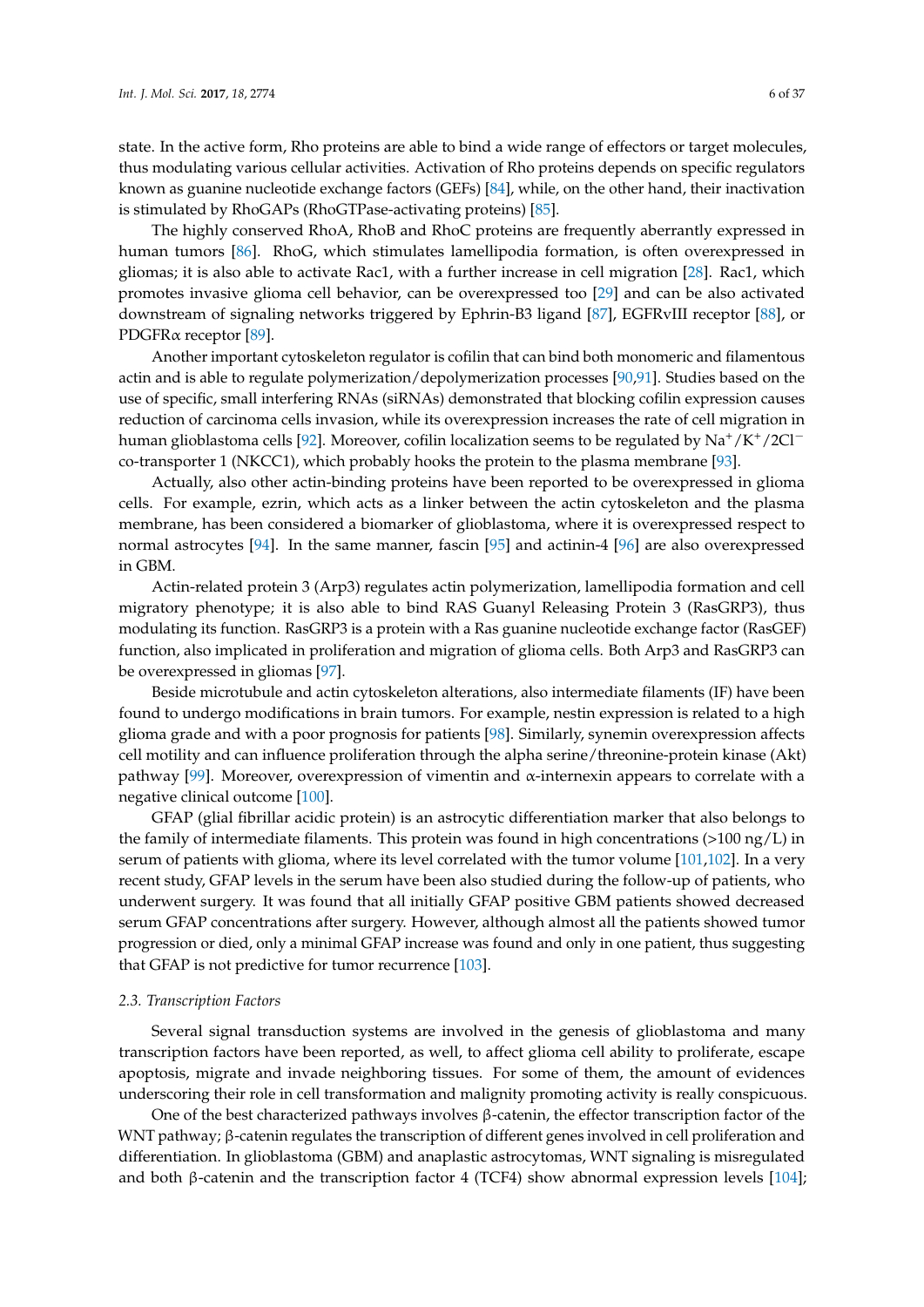in particular, increased nuclear amount of  $\beta$ -catenin are found in those patients presenting the mesenchymal type of GBM [\[105\]](#page-24-13). As mentioned, cancer growth and invasion are most probably due to the capacity of some cells in the tumor to conserve stemness characteristics [\[106\]](#page-24-14), keeping high expression of Nanog, Oct4, Sox2 and c-Myc, all of which are TCF4/β-catenin targets [\[107\]](#page-24-15). Directly connected with β-catenin activity is the role of Forkhead box protein M1 (FoxM1), whose abnormal expression has been often found in glioma [\[108\]](#page-24-16). Some reports underscored the capacity of FoxM1, in GBM, to bind β-catenin in the cytoplasm and translocate it to the nucleus in a Wnt-independent fashion [\[109,](#page-24-17)[110\]](#page-24-18), increasing the expression level of *c-Myc* and *cyclin D1* genes [\[110\]](#page-24-18), as well as of Myb-related protein B (MYBL2) [\[111\]](#page-25-0). FoxM1 might be in turn upregulated by high-mobility group AT-hook 2 (HMGA2), a protein that was demonstrated to be highly expressed in Grade II-IV gliomas, supporting GBM cell invasive behavior [\[112\]](#page-25-1). The activity of the Zinc finger E-box-binding homeobox 2 (ZEB2) protein, a factor highly expressed in GBM patients with fast tumor progression, also appears to be positively correlated to β-catenin expression [\[113\]](#page-25-2), while the factor SRY-Box 7 (SOX7) could probably act as a repressor of the Wnt/ $\beta$ -catenin pathway [\[114\]](#page-25-3).

Iperactivation of the nuclear factor (NF)-κB is commonly found in GBM as well [\[115\]](#page-25-4) and it has been often associated with the mesenchymal phenotype [\[116\]](#page-25-5). In some GBM forms, NF-κB function has been correlated with iperactivation of epidermal-(EGFR) and platelet-derived-(PDGFR) growth factor receptors [\[117](#page-25-6)[,118\]](#page-25-7); moreover, NF-κB was associated with mesenchymal phenotype acquisition in response to tumor necrosis factor (TNF) stimulation in cultures of GSC derived from GBM patient [\[119\]](#page-25-8). Actually, NF-κB has been reported to activate genes involved in mesenchymal transition, such as *Snail*, *ZEB1*, *ZEB2*, *Twist*, *MMP-2* and *MMP-9* [\[120\]](#page-25-9) and, in general, genes encoding for proteins able to potentiate glioma cell ability to invade surrounding parenchyma, such as the TNF-like weak inducer of apoptosis (TWEAK-Fn14) [\[121\]](#page-25-10). It has been suggested that invasive behavior in glioblastoma could be enhanced by a cross-talk between glioma cells and the neighboring astrocytes, based upon NF-κB/RANKL signaling pathways [\[122\]](#page-25-11).

Although activation of NF-κB seems a very frequent event in brain tumors, the pathway(s) leading to its activation are not yet completely understood. Recently, it was found, for example, which netrin-1, a protein probably involved in axon guidance during brain development, is highly expressed in glioma cells, in a tumor grade-dependent way; it was suggested that netrin-1 activates NF-κB in an Unc5 netrin receptor A-dependent route, resulting in increased c-Myc expression [\[123\]](#page-25-12). Another study suggested that NF-κB and JAK1-STAT3 pathways can be activated by CUE domain-containing protein 2 (CUED2), influencing glioma development [\[124\]](#page-25-13). One consequence of the activation of NF-κB but also of other transcription factors (e.g., AP-1 and Sp1), which are downstream to the mitogen-activated protein kinase (MAPK) and PI3/Akt pathways, is that they might enhance the expression of MMPs [\[125](#page-25-14)[,126\]](#page-25-15) and of some of the transporters related to glycolytic metabolism, such as GLUT3 [\[127\]](#page-25-16).

Among the factors acting downstream to the PI3K/Akt signaling pathway, Snail seems to be expressed in direct correlation with GBM mesenchymal phenotype and tumor invasiveness [\[128\]](#page-25-17), properties that Snail would promote by altering E-cadherin levels [\[129\]](#page-25-18). However, the regulation of Snail expression appears quite complex, because it is controlled by many different signaling molecules, including Wnt, TGF $\beta$  and HIF-1 $\alpha$  [\[128\]](#page-25-17).

While discussing the pathways that have been found altered in gliomas, it is to underline that, as reported in much detail in a later section, hypoxia has a central role in the acquisition of the stemness potential by GBM cells. HIF-1α, which is directly activated by hypoxia, was indeed shown to be necessary for GSCs maintenance [\[130\]](#page-26-0); once activated, it stimulates angiogenesis through upregulated expression of TGF-β, PDGF/PDGF-R and VEGF/VEGF-R [\[131\]](#page-26-1), as well as the expression of stemness factors, such as cMet and CD133 [\[132\]](#page-26-2). Moreover, HIF-1 seems to regulate Twist, a factor involved in metastasis [\[133\]](#page-26-3) and in escaping apoptosis in neuroblastoma [\[134\]](#page-26-4); in addition, it induces the expression of CXCR4, a factor previously reported as a mediator of invasiveness [\[135\]](#page-26-5) and cell migration [\[136\]](#page-26-6). HIF-1 also controls metabolism: adaption to hypoxia includes indeed a switch to anaerobiosis and HIF-1 seems to be directly involved in the process by inducing pyruvate kinase M2, phosphoglycerate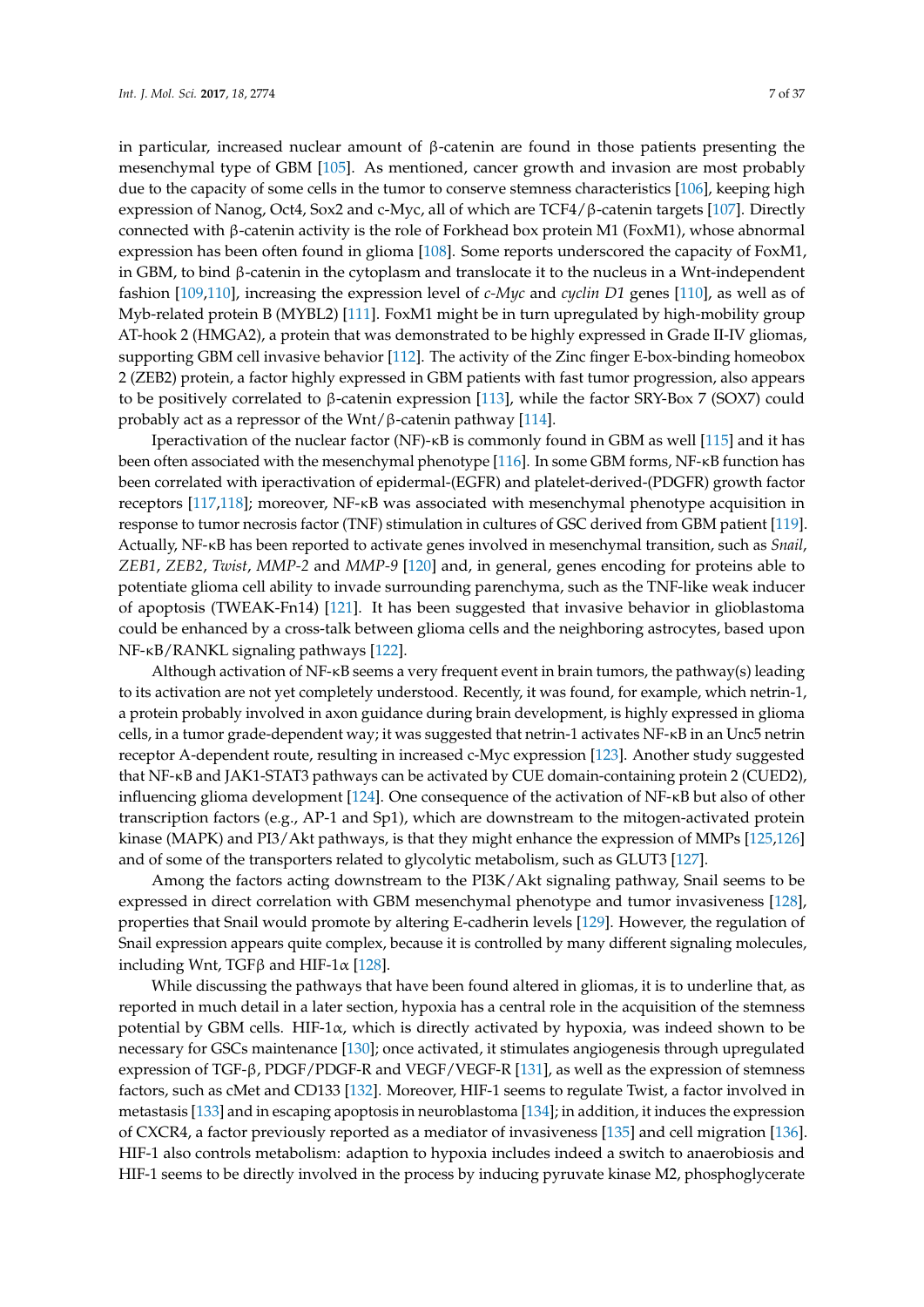kinase and aldolase [\[137\]](#page-26-7). The hypoxic state stimulates also the expression of HIF-2α that, in turn, increases the levels of known reprogramming factors such as Oct-4, Nanog, Sox-2 and c-Myc [\[138\]](#page-26-8).

All the signaling pathways described above somehow converge on the activation of transcription factors involved in EMT, such as ZEB1 [\[105\]](#page-24-13), Twist [\[139\]](#page-26-9), Snail [\[140\]](#page-26-10) and Slug [\[141\]](#page-26-11) and in MET [\[142\]](#page-26-12). Now, GBM is characterized by the aberrant co-expression of many genes involved in maintaining a pluripotent state and contrasting differentiation, such as *OCT4*, *Nanog*, *Sox2* [\[143,](#page-26-13)[144\]](#page-26-14). In general, all those factors required for reprogramming cells, like POU3F2 (OCT7), Sox2, Sall2 and Olig2 are highly expressed in GBM and in more than 50% of cancers presenting high expression of these four transcription factors also CD133 is expressed [\[145\]](#page-26-15). Sox2 is nearly always overexpressed in human brain cancer biopsies [\[146\]](#page-26-16) and, when expressed ectopically, confers to the receiving cells the ability to invade and migrate through the ECM [\[147\]](#page-26-17). As told about Snail, also Sox2 has a rather complex behavior: at least four different signaling pathways (i.e., TGF-β, SHH, EGFR and FGFR) have been indeed described as modulators of its expression [\[148\]](#page-26-18). For example, it has been demonstrated that Gli transcription factor, acting downstream in the Sonic hedgehog pathway, can stimulate both genes involved in maintenance of self-renewal capacity (e.g., *Sox2* and *Nanog*) and genes involved in EMT, like *Snail* [\[149\]](#page-26-19). In general terms, it seems that, in glioma cells, stemness and mesenchymal phenotype are closely linked: knockdown of genes directly involved in EMT, such *ZEB1*, also causes inhibition of stem cell regulators like Sox2 and Olig2 [\[150\]](#page-27-0). Interestingly, Singh and coll. [\[151\]](#page-27-1) have recently demonstrated that Olig2 activity is regulated by phoshorylation: in particular, unphosphorylated Olig2 induces TGF-β2 pathway and Smad2 expression and increases ZEB1 expression. Moreover, a direct interaction between Olig2 and ZEB1 seems to exist and cause reciprocal stimulation, reinforcing the invasion capacity of glioma cells [\[151\]](#page-27-1).

Finally, a direct correlation between CCAAT-enhancer binding protein (C/EBP) expression and tumor grade, as well as survival, has also been demonstrated in glioma patients [\[152\]](#page-27-2). It was indeed shown that C/EBP depletion enhanced the activity of genes involved in G0/G1 checkpoint and DNA damage response, leading to the inhibition of proliferation, thus demonstrating that C/EBP has a stimulatory effect on glioblastoma cell proliferation and survival, by directly controlling the cell cycle [\[153\]](#page-27-3).

As we shall see below, alteration of one of more of these pathways can be caused by deregulation of the expression of specific miRNAs and/or lncRNAs, which target the mRNAs encoding transcription factors or other elements of the transduction routes leading to their activation/inhibition.

#### *2.4. Ion and Water Channels*

Glioma cell invasion into the surrounding parenchyma requires, besides modifications of the cell shape and production of invadopodia, also adjustment of cell volume. In 1999, by using a Transwell migration system, Soroceanu and colleagues showed that blockade of glioma Cl(−) channels specifically inhibited glioma cell migration in a dose-dependent manner, thus suggesting that chloride channels can have an important role in cell invasiveness, presumably by facilitating acquisition of cell shape/volume more suitable for migration and penetration into the surrounding tissue [\[154\]](#page-27-4). More recently, by using quantitative three-dimensional multiphoton and confocal time-lapse microscopy, Watkins and Sontheimer analyzed glioma cell invasion in vivo and in vitro. They found that, actually, in all the conditions observed, invading cells showed a 30–35% reduction of volume [\[155\]](#page-27-5). Cell shrinking is due to reduction of cytoplasm and this process seems to depend on coordinated secretion of K<sup>+</sup> and Cl<sup>−</sup> ions and water. Ion channels involved in migration are mostly localized on invadopodia [\[30\]](#page-20-19).

Taken together, these observations suggest that modifications of volume are critical for invasion and that they depend, at least in part, on ion fluxes and in turn on the expression of ion channels. It has been, for example, reported that CLC-3, one member of CLC voltage-gated chloride channel family, is upregulated in gliomas and correlates with a shorter survival of patients [\[31\]](#page-21-0). Similarly, the chloride intracellular channel 1 (CLIC1) is overexpressed in glioblastoma, with the highest expression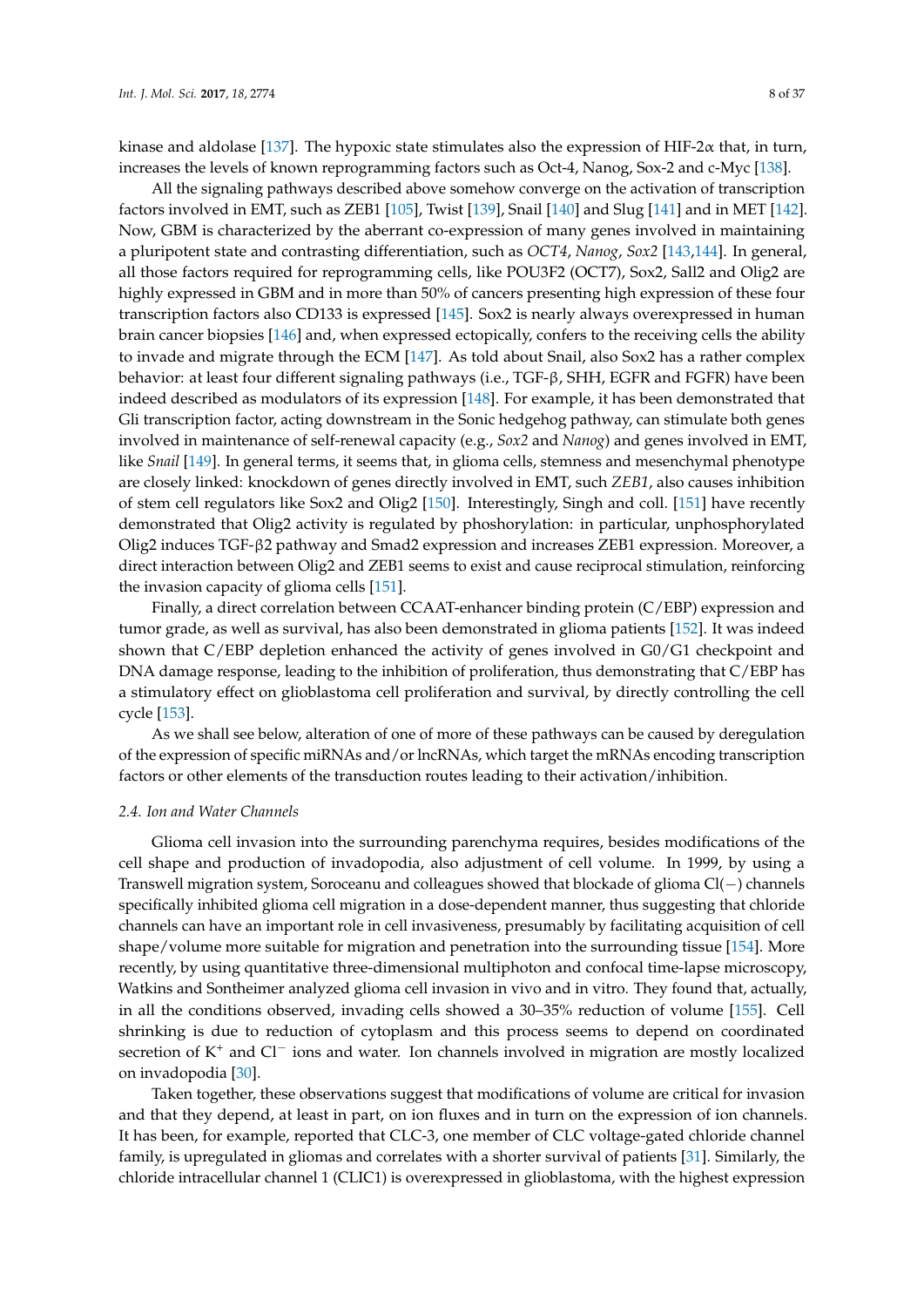in patients with worse prognosis [\[156\]](#page-27-6). Moreover, CLIC1 has been shown to exist also as a circulating protein, transported by extracellular vesicles [\[157\]](#page-27-7).

Beside voltage-gated channels, recent studies have also suggested involvement of non-voltage-gated calcium channels (also called transient receptor potential channels: TRPC) in glioma cell proliferation, migration and invasion; interestingly, preclinical mouse models suggest that inhibition of TRPC channels have promising anti-cancer effects [\[158\]](#page-27-8).

In human brain tumors, a reduced expression or mislocation of the Kir4.1, one member of the inwardly rectifying potassium channel family, has been also detected [\[159\]](#page-27-9). Interestingly, expression of this channel is regulated by the pro-invasive micro-RNA 5096 (miR-5096) [\[160\]](#page-27-10).

The radical changes of volume mentioned above certainly also involve water transport. Although this latter process is partially due to passive co-transport with other molecules and ions [\[161\]](#page-27-11), transcellular water flow is mainly mediated by aquaporins (AQPs), specialized tetrameric channels, at least 13 different isoforms of which have been identified [\[162–](#page-27-12)[164\]](#page-27-13). Many AQPs are also present in the central nervous system [\[32\]](#page-21-1), the most represented of which are AQP1, AQP4 and AQP9 [\[32,](#page-21-1)[161\]](#page-27-11). AQP1, present in the choroid plexus, seems to be involved in cerebrospinal fluid (CSF) formation [\[165\]](#page-27-14). AQP4 is present both in astrocytes and neurons [\[166\]](#page-27-15), whereas no aquaporin is expressed by the brain capillary endothelial cells that constitute the anatomical basis of the blood-brain barrier (BBB) [\[167\]](#page-27-16). Interestingly, AQP4 in astrocytes is expressed in a polarized way: the water channels are, indeed, mainly present at the astrocytic endfeet that contact the vessels (Figure [1\)](#page-9-0), both at the level of the BBB and at the CNS–CSF interface, thus suggesting a role for them in the establishment and maintenance of the BBB function [\[32](#page-21-1)[,168\]](#page-27-17). Intriguingly, at the level of the contact points, astrocytic AQP4 is included in complexes known as orthogonal arrays of particles (OAPs), the formation of which, as well as polarity are established during development [\[169](#page-27-18)[–171\]](#page-27-19) and depend on both intracellular proteins (e.g., α-syntrophin) [\[172\]](#page-28-0) and extracellular proteoglycans (e.g., agrin) [\[173\]](#page-28-1). Interestingly, the complexes also contain the already mentioned inwardly rectifying potassium channel Kir4.1 [\[167\]](#page-27-16). Finally, AQP9 is an aquaglyceroporin, probably involved also in the transport of monocarboxylates (e.g., β-hydroxybutyrate and lactate), glycerol and urea. It is present in different cell types, including astrocytes and some classes of neurons [\[32](#page-21-1)[,174\]](#page-28-2). Many studies suggest involvement of AQPs in glioma cell ability to invade the surrounding tissue: as mentioned, indeed, penetration along the narrow extracellular spaces which surround the vessels requires cell volume changes and extracellular fluid fluxes, both largely generated by AQPs themselves [\[175](#page-28-3)[,176\]](#page-28-4). Moreover, AQPs are probably involved in the formation of the peri-tumoral edema, which characterizes human brain cancers and affects the outcome of the pathology [\[177\]](#page-28-5). Actually, two kinds of tumor-associated edema are known: (i) cytotoxic, in which cells swell because of malfunctioning of the  $Na^+/K^+$ -ATPase, which cause Na<sup>+</sup> retention, with consequent water accumulation in the intracellular fluid and (ii) vasogenic, in which breakdown of the BBB has been observed. Breakdown of the BBB is essentially due to the release by glioma cells of factors that stimulates proliferation of the brain capillary endothelial cells (BCECs). BCECs are characterized by tight junctions (TJs) that are not present in the endothelial cells that line all the other vessels in the body but, when induced to proliferate, they lose TJs and, as a consequence, BBB becomes leaky. Breakage of BBB allows extravasation of intravascular solutes and water tends to enter the brain along hydrostatic gradients, no more counteracted by opposing osmotic forces; this causes accumulation of water in the extracellular fluid, which is, indeed, the basis for edema formation [\[32,](#page-21-1)[177\]](#page-28-5). In addition, a profound modification of AQP expression has been noticed. For example, AQP1, which is not expressed normally in endothelial cells, in brain cancer is highly expressed in BCECs and could be directly involved in vasogenic edema [\[165,](#page-27-14)[178\]](#page-28-6). AQP4 is also upregulated in brain tumors and a clear correlation has been found between AQP4 levels and patients' survival time. Moreover, an intracellular AQP4 redistribution has been described, which is higher in the tumor infiltration areas (Figure [1\)](#page-9-0) [\[179](#page-28-7)[,180\]](#page-28-8).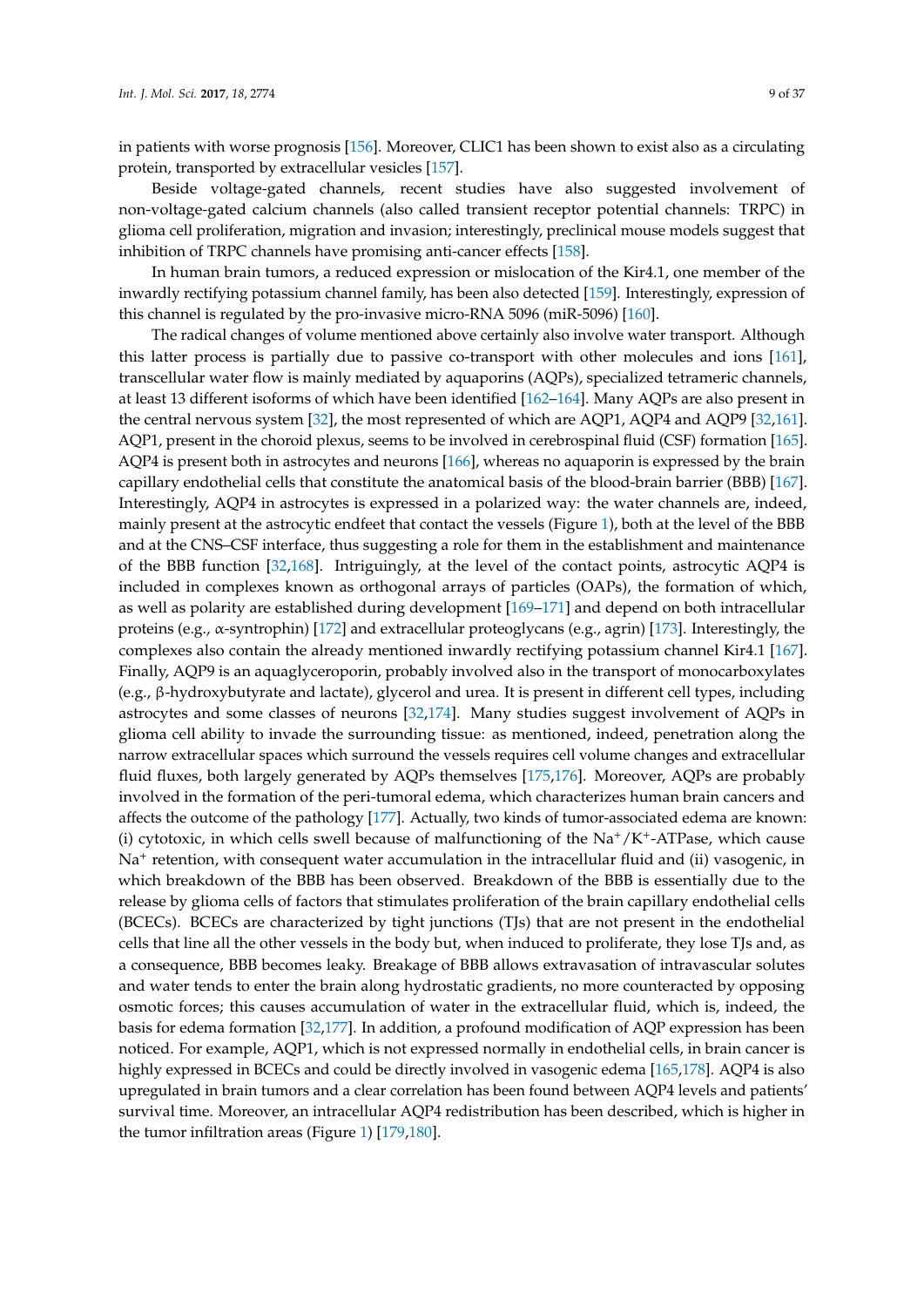<span id="page-9-0"></span>

(ECM). The glioma cells have acquired the ability to move through the brain parenchyma, along the blood vessels (**D**), in small groups (guerrilla war) [\[23\]](#page-20-12); their invasiveness is mostly due to the extension of invadopodia (inv) and to the release of different kinds of extracellular vesicles: (i) membrane vesicles (MVs), light grey, which originate by directly budding from the plasma membrane and (ii) exosomes, blue, which are released after fusion with the plasma membrane of multivesicular bodies (MVB), components of the endosomal compartment. Both kinds of vesicles are equipped with different molecules (lipids, proteins and RNAs od different classes), which can be directly released into ECM if the vesicles break outside the cells (a). Alternatively, EVs can be bound by receptors present on the recipient cells (b), or fuse with the plasma membrane of these cells (c). Cells that receive information from glioma cells can, in turn, produce MVs, light yellow (d) and exosomes, dark yellow (e), which contain factors able to further stimulate glioma cell proliferation and invasion. In a normal astrocyte (C) AQP4 forms orthogonal arrays of particles (OAPs), localized in the cell endfeet (groups of small ovals drawn in red). In the glioma cell, AQP4 (red circles) is neither included in OAPs, nor localized; in addition, AQP4 levels are upregulated. **Figure 1.** Cross-talk between glioma cells (**A**) and other cells (**B**,**C**), embedded in the extracellular matrix

#### *2.5. Hypoxia, Metabolic Reprogramming and Angiogenesis 2.5. Hypoxia, Metabolic Reprogramming and Angiogenesis*

supply and generates varying degrees of hypoxia, also inducing intratumoral necrosis [\[182–](#page-28-10)[185\]](#page-28-11). Moreover, shortage of oxygen inhibits the activity of prolyl-hydroxylase domain-containing enzymes, which use molecular oxygen to hydroxylate their substrates, among which the  $\alpha$  subunit of Like in most solid tumors [\[181\]](#page-28-9), uncontrolled proliferation of glioma cells consumes oxygen the hypoxia-inducible transcription factors (HIF); in normoxic conditions, hydroxylated HIF $\alpha$ molecules are then poly-ubiquitinated and degraded by the proteasome. When hydroxylation is inhibited, ubiquitination and degradation are inhibited as well; undegraded  $HIF\alpha$  enters the nucleus, heterodimerizes with the HIFβ and binds to hypoxia-response elements (HREs), present in the promoters of hypoxia-regulated genes, which will be activated [\[186\]](#page-28-12). Among the activated genes, some encodes metabolic enzymes, such as lactate dehydrogenase A (LDHA), which can in turn induce a modification of glioma cell metabolism and behavior [\[187\]](#page-28-13). A generally accepted concept is that glioma cells, like other tumor cells, have enhanced glycolytic metabolism and reduced oxydative phosphorylation, even in the presence of oxygen (aerobic glycolysis); this metabolic behavior is known as Warburg effect, after the observations done by Otto Warburg in the fifties [\[188\]](#page-28-14). Actually, the shift toward glycolytic metabolism seems to occur also in normal proliferating cells [\[189\]](#page-28-15) and, in cancer cells, at the earliest phases of cancerogenesis, before evident shortage of oxygen, thus suggesting that cancer (and, in general, proliferating cells) find some kind of benefit in it. Aerobic glycolysis produces piruvate that is then reduced to lactate by LDHA, at the same time allowing oxidation of NADH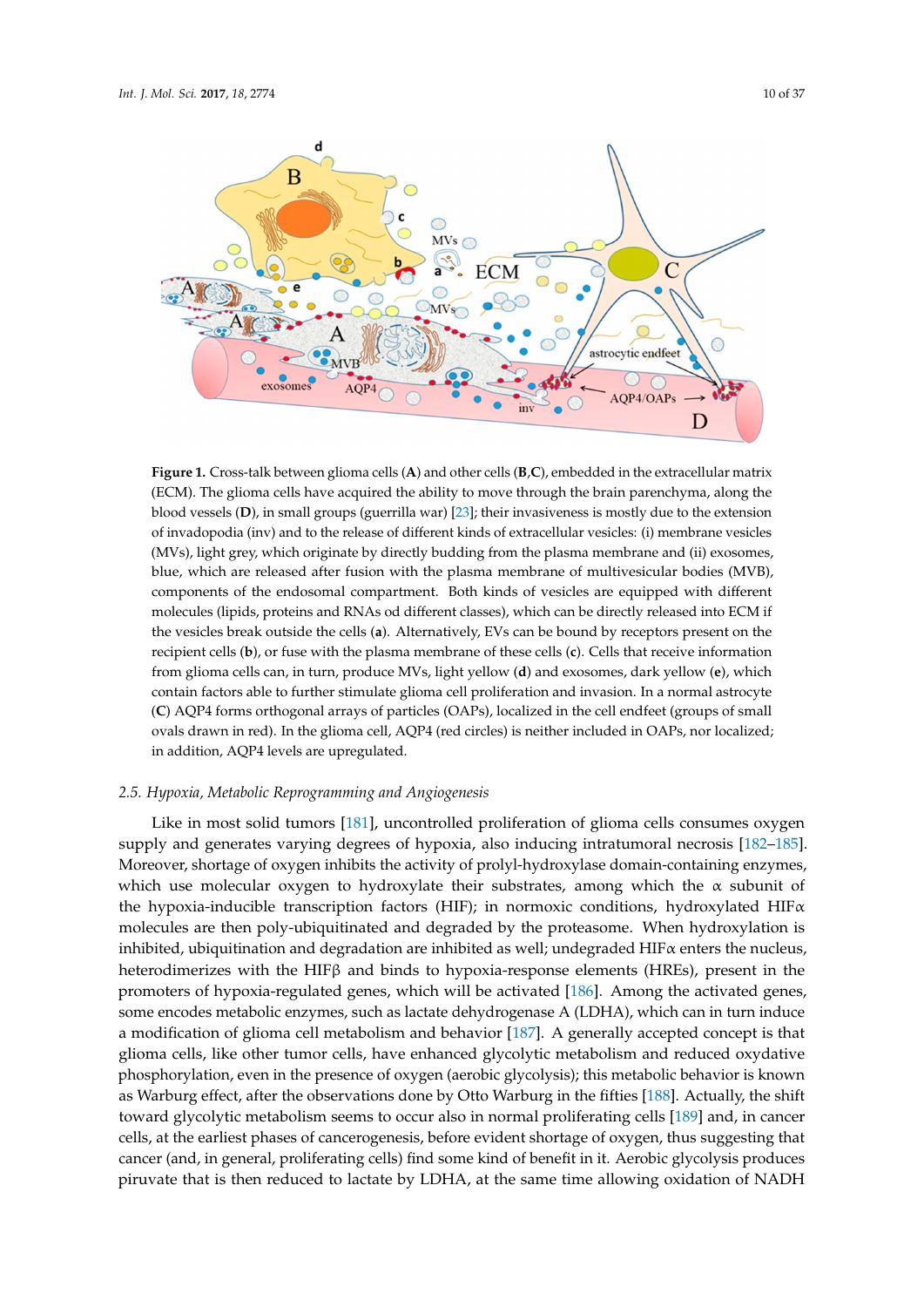back to NAD+, which will be reutilized to fuel glycolysis. The lactate produced in this reaction is transported outside the cell, by monocarboxylate transporters (MCTs), together with a proton, thus causing acidification of the microenvironment. Interestingly, it has been recently reported that MCT1 expression is upregulated in hypoxic conditions [\[190\]](#page-28-16) and that acidosis drives in turn reprogramming of the fatty acid metabolism, promoting β-oxidation, through an increase in mitochondrial proteins acetylation and deacetylation of histones [\[191](#page-28-17)[,192\]](#page-28-18). Since lactate can also bind specific receptors in the brain [\[193\]](#page-29-0), we cannot exclude that this molecule, once outside the cell, can also have more specific, still unknown, regulatory functions in cancer cell adaptation.

A further important aspect of metabolic reprogramming of glioma cells is upregulation of glutaminolysis [\[194\]](#page-29-1). This amino acid is converted by glutaminase to glutamate, which is then involved in transamination reactions, allowing production of other amino acids, on one hand and giving rise, on the other, to  $\alpha$ -ketoglutarate ( $\alpha$ -KG), which can enter the tricarboxilic acid (TCA) cycle. Replenishment of the TCA cycle is mainly aimed at producing citrate that, transported to the cytoplasm, will be used for lipid biogenesis [\[195\]](#page-29-2). Production of membrane lipids and cholesterol is indeed of the most importance for rapidly dividing cells that need to produce new membranes. Of course, rapidly dividing cells also need to synthesize nucleotides: thus, part of glucose-6-phosphate produced in the first step of glycolysis is diverted to the pentose phosphate pathway (PPP), through which it is converted to ribose-5-phosphate [\[192\]](#page-28-18). Moreover, the increase of the AMP/ATP ratio allows activation of the AMP-dependent serine/treonine kinase (AMPK), which increases extracellular lipid internalization and reduces energy expenditure by inhibiting de novo fatty acid (FA) synthesis [\[196\]](#page-29-3). All these adaptations allow tumor cells to obtain building blocks and energy for forming new organelles and for dividing. As mentioned above, however, malignant brain cancers are highly heterogeneous—actually, only rapidly dividing cells in the tumor show high activation of anabolic processes such as PPP while migrating cells do not, again suggesting a "go-or-grow" dichotomy [\[197\]](#page-29-4).

Hypoxic conditions are also at the origin of new angiogenesis in the tumor. One of the genes activated by HIF encodes the vascular endothelial growth factor (VEGF), which is the main stimulator of endothelial cell proliferation, thus directing the growth of new vessels to the hypoxic regions [\[198\]](#page-29-5). However, HIF-1 $\alpha$  and angiogenesis can be also activated in hypoxia-independent manner, by the Wnt/β-catenin target gene activation (c-Myc) [\[199\]](#page-29-6).

As mentioned above, the tumor contains GSCs, which reside in different microenvironments with different properties, defined, respectively, perivascular, hypoxic and invasive niches [\[200](#page-29-7)[,201\]](#page-29-8). The first two types of niches are intratumoral and contain aberrant blood vessels [\[202\]](#page-29-9), as well as necrotic tissue, while the invasive niche is found at the interface between the tumor and the healthy brain, where GSCs adhere to the normal vessels (vascular niche) [\[202\]](#page-29-9), inducing endothelial cells to assume an aberrant behaviour and to invade the healthy tissue [\[201\]](#page-29-8). In all these niches, a cross-talk between GSCs and the other cells occurs, based on production of soluble factors. At the perivascular site, for example, at least TGFβ [\[203\]](#page-29-10) and FGF2 [\[204\]](#page-29-11), released by endothelial cells, as well as VEGF [\[205\]](#page-29-12), produced by GSCs, are involved. Importantly, TGFβ signaling upregulates expression of MMPs, while reducing that of MMP physiological inhibitors: TIMPs [\[206\]](#page-29-13).

A fundamental cross-talk among vessels and GSCs also occurs at the invasive niche, where, for example, endothelial cells produce stromal-derived factor (SDF)-1 (also known as CXCL12) and bradykinin, while GSCs express the corresponding receptors (C-X-C chemokine receptor type 4, CXCR4 and bradykinin receptor 2, BR2, respectively) [\[201\]](#page-29-8).

Interestingly, one aspect of intra-tumor heterogeneity is also the existence of non-mitotic territories, the genesis of which still remains to be clarified. Recently, for example, it has been reported an unexpected role of beta-catenin in determining the anti-proliferative behaviour of these territories: in particular, by stimulating the production of a microRNA (miR-302), which targets cyclin D1, beta-catenin reduces stemness properties in some tumor cells; this effect seems to be induced by a protein known as Dedicator of cytokinesis protein 4 (DOCK4) [\[207\]](#page-29-14).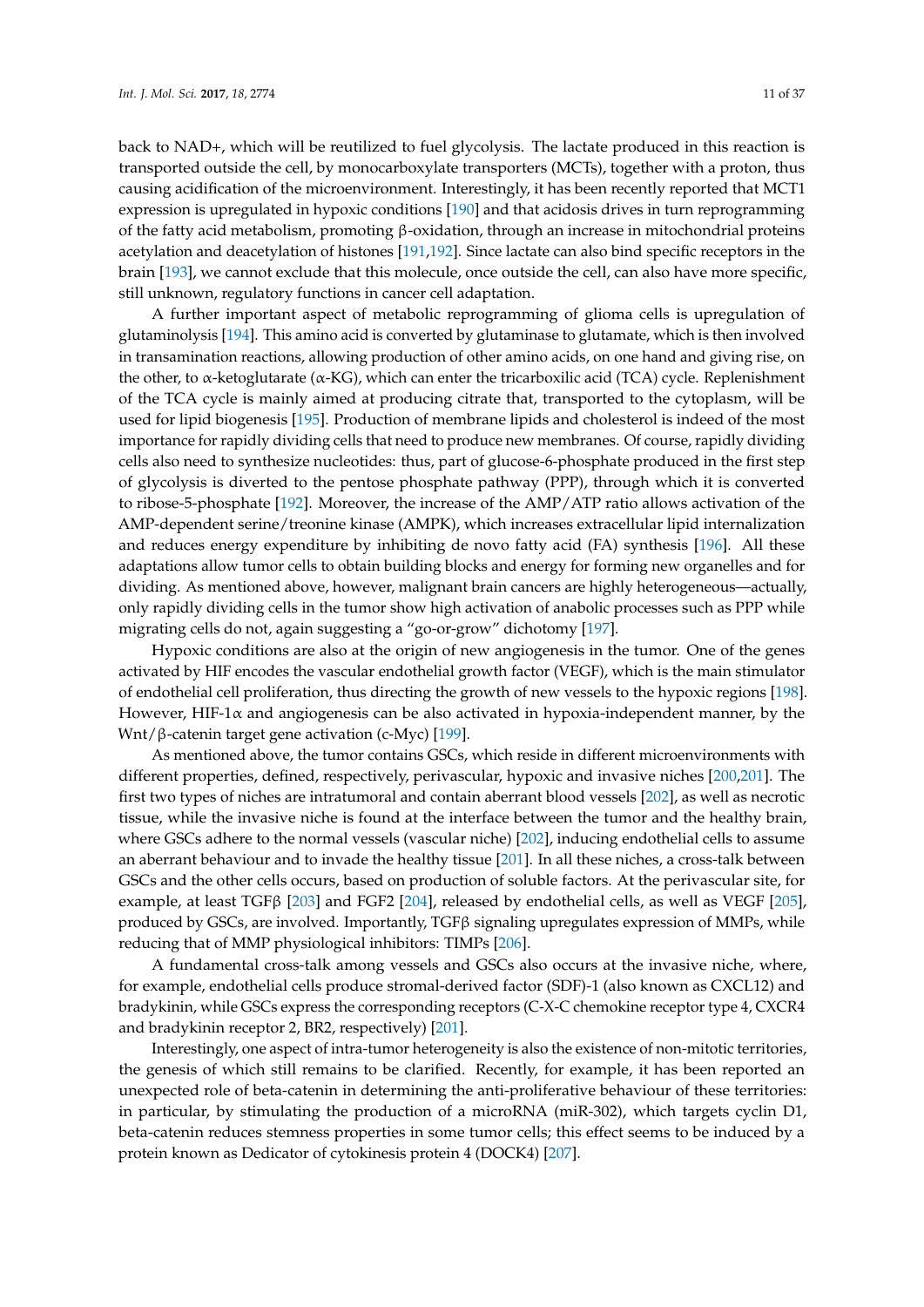Another factor, known to stimulate both proliferation and migration, is the epidermal growth factor (EGF); indeed, overexpression of its receptor (EGFR) is a feature which characterizes high-grade gliomas, with the highest expression level at the invasive niche [\[6\]](#page-19-4). *EGFR* gene is amplified in 40% of

(EGFRvIII) that lacks the ligand-binding domain, thus becoming constitutively active [\[6\]](#page-19-4). Homing at the vessels (vessel niche) and migrating along them (invasive niche), cancer cells and GSCs in particular can gain access to oxygen and nutrients that are necessary for their metabolism. However, this route also exposes invading cells to difficulties, such as the necessity to adapt to narrow spaces (see the previous section), by drastic reduction of their volumes and competition with normal astrocytes and pericytes, which stably interact with the vessels at the basal lamina, contributing to BBB formation (Figure [1\)](#page-9-0). Finally, in order to migrate, cancer cells have to overcome the repulsive signals produced by the normal endothelial cells [\[201\]](#page-29-8). In general terms, we can conclude that cancer GSC properties are influenced by the specific microenvironments and are thus different in the different niches, which contribute to glioma cell heterogeneity.

the malignant gliomas and about one half of these glioma cells have a mutant form of the receptor

#### <span id="page-11-0"></span>*2.6. Non-Coding RNAs*

In the last two decades, much interest has been attracted by the existence of what has been called the dark matter of the genome, which is the existence of a large amount of DNA, which increased with evolution, which does not encode proteins but very often encodes regulatory, non-coding RNAs [\[208\]](#page-29-15). The most studied among non-coding RNAs are microRNAs (miRNAs), small RNAs of about 22 nucleotides, able to pair with complementary sequences, present on target RNA transcripts, called microRNA recognition elements (MREs) [\[209\]](#page-29-16). Pairing usually results in the target mRNA degradation or, at least, in repression of its translation. Beside miRNAs, other non-coding RNAs, longer than 200 nucleotides and therefore called "long non-coding RNAs" (lncRNAs), have been discovered. Many different functions have been attributed to lncRNAs, among which that of functioning like "sponges" for miRNAs: lncRNAs can indeed contain MREs and bind specific miRNAs, thus competing with their target mRNAs, repression of which will be correspondingly decreased [\[210\]](#page-29-17).

Several studies have reported alteration in the concentration of specific microRNAs (miRNAs) in brain cancer. Interestingly, most (but not all) of these miRNAs have been found to have a tumor suppressor role (a few examples are reported in Table [2\)](#page-12-0), since their target mRNAs encode for proteins that, when over-expressed, can be associated to cancer development, as reported in the previous sections.

| miRNA         | Proposed Mode of<br>Action | <b>Some Proposed Targets [References]</b> | Presence in EVs<br>[References]                     |
|---------------|----------------------------|-------------------------------------------|-----------------------------------------------------|
| $miR-1$       | tumor suppressor           | Annexin A2 <sup>[211]</sup>               | [10, 212]                                           |
| $miR-7$       | tumor suppressor           | EGFR, FAK, IRS1/2 [213,214]               |                                                     |
| $miR-9$       | oncogenic                  | Stathmin <sup>[81]</sup>                  | Found in EVs from breast<br>cancer cell lines [215] |
| $m$ i $R-10b$ | oncogenic                  | UPAR, RhoC $[216]$                        | [10]                                                |
| $miR-16$      | tumor suppressor           | BCL2, WIP1-ATM-p53 pathway [217,218]      | [219]                                               |
| $miR-21$      | oncogenic                  | TIMP3, RECK4, PDCD4, β-catenin [220–222]  | [13, 212, 223]                                      |
| miR-26a       | oncogenic                  | PTEN, Rb, MEKK2 [224]                     | [212]                                               |
| $miR-26b$     | tumor suppressor           | <b>BCL2</b> [225]                         | [212]                                               |
| $miR-29$      | tumor suppressor           | DNMT3A and 3B. [226]                      | $\overline{\phantom{a}}$                            |
| miR-29a       | oncogenic                  | <b>PTEN</b> [223]                         | [223]                                               |
| miR-30e       | oncogenic                  | NFkB, VEGF-C, MMPs [223]                  | [223]                                               |
| miR-34a       | tumor suppressor           | PKCε, PD-L1 [227,228]                     |                                                     |

**Table 2.** Involvement of microRNAs (miRNAs) in glioma growth and invasion: putative mode of action of a few miRNAs, with some of their suggested targets. In the last column, when available, references in which the presence in EVs of these miRNAs has been discussed.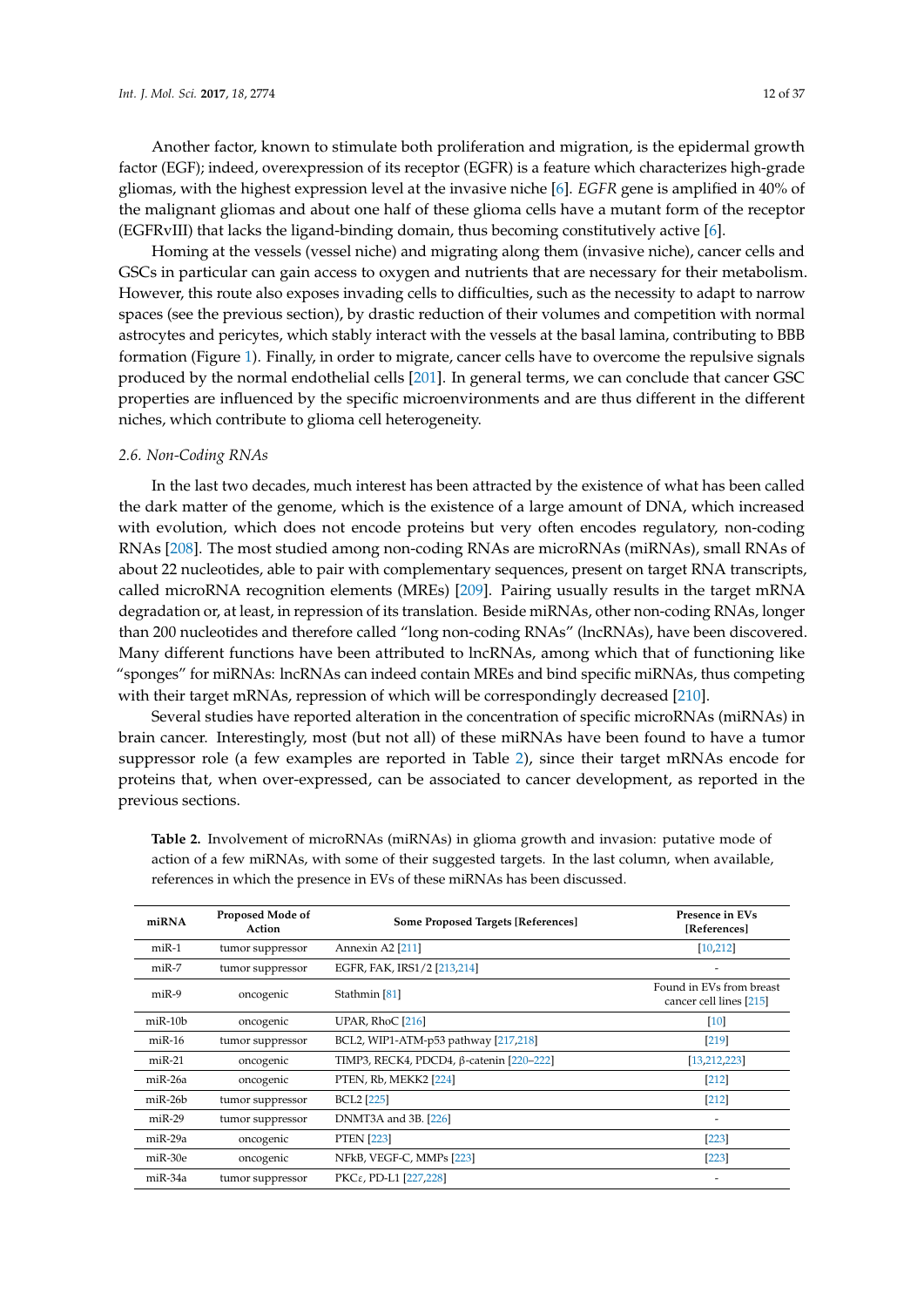<span id="page-12-0"></span>

| miRNA          | Proposed Mode of<br>Action | <b>Some Proposed Targets [References]</b>                                                                          | Presence in EVs<br>[References]             |
|----------------|----------------------------|--------------------------------------------------------------------------------------------------------------------|---------------------------------------------|
| $miR-93$       | oncogenic                  | Integrin $\beta$ 8 [229,230]                                                                                       | [212]                                       |
| $miR-98$       | tumor suppressor           | IKK-ε [231]                                                                                                        |                                             |
| $miR-124$      | tumor suppressor           | AURKA, Smad4 [232,233]                                                                                             | 224                                         |
| $miR-128$      | tumor suppressor           | EGFR, PDGFRA, EphB2, p70S6K PRC1, PRC2 (reduces levels<br>of phospho-Akt and derepresses p21 expression) [224,234] | [10, 13, 224]                               |
| $m$ i $R-130b$ | oncogenic                  | <b>CYLD</b> [235]                                                                                                  | Found in EVs from<br>prostate cancers [236] |
| $miR-141$      | tumor suppressor           | SKA2 <sup>[237]</sup>                                                                                              | $\overline{\phantom{a}}$                    |
| $miR-142$      | tumor suppressor           | Rac1 <sup>[238]</sup>                                                                                              |                                             |
| $m$ i $R-146b$ | tumor suppressor           | MMPs [239,240]                                                                                                     | [10, 241]                                   |
| miR-152-3p     | tumor suppressor           | <b>DNMT1</b> [242]                                                                                                 |                                             |
| $miR-181$      | tumor suppressor           | Bcl-2, KPNA4 [243,244]                                                                                             |                                             |
| $miR-200c$     | tumor suppressor           | <b>EGFR, AKT [245]</b>                                                                                             |                                             |
| $miR-210$      | oncogenic                  | Glycerol-3-phosphate dehydrogenase 1-like; increased levels<br>of HIF3A and of VEGF [13]                           | $[13]$                                      |
| $miR-218$      | tumor suppressor           | IKK-β, Bmi1, RTK-HIF pathway $[246-248]$                                                                           |                                             |
| miR-221/222    | oncogenic                  | TIMP2, SEMA3B [249-251]                                                                                            | [13, 223]                                   |
| $miR-296$      | oncogenic                  | HGS, STAT5A [252,253]                                                                                              |                                             |
| $miR-320$      | oncogenic                  |                                                                                                                    | [241]                                       |
| $miR-326$      | tumor suppressor           | SMO, Notch2, NOB1 [254,255]                                                                                        |                                             |
| $miR-370$      | tumor suppressor           | beta-catenin, CCNE2 [256,257]                                                                                      | $\overline{\phantom{a}}$                    |
| $miR-451$      | tumor suppressor           | Akt1, CyclinD1, MMP-2, MMP-9 and Bcl-2, LKB1 [258-260]                                                             | [13, 261]                                   |
| $miR-592$      | tumor suppressor           | <b>IGFBP2</b> [262]                                                                                                |                                             |
| miR-5096       | oncogenic                  | Kir <sub>4.1</sub> [160]                                                                                           | $[223]$                                     |

|  | Table 2. Cont. |
|--|----------------|
|--|----------------|

Deregulated lncRNAs have been found as well; as expected, if they really have a "miRNA sponge" role, those targeting miRNAs with tumor suppressor activity have an oncogenic role, since they restrain specific miRNAs from inducing degradation of mRNAs encoding oncogenic proteins (Table [3\)](#page-13-1). For example, miR-141 targets Spindle and Kinetochore Associated protein 2 (SKA2) and functions as a tumor suppressor [\[237\]](#page-31-5); similarly, miR-370 targets beta-catenin and cyclin E2 (CCNE2), thus acting as a tumor suppressor as well [\[256,](#page-32-5)[257\]](#page-32-6); on the other hand, LncRNAs HOTAIR (HOX transcript antisense RNA) and KCNQ1OT1 (KCNQ1 opposite strand/antisense transcript 1) target, respectively, miR-141 [\[237,](#page-31-5)[263,](#page-32-11)[264\]](#page-32-12) and miR-370 [\[257\]](#page-32-6), acting as oncogenic factors (Tables [2](#page-12-0) and [3\)](#page-13-1). In contrast, for example, miR-21 has an oncogenic role [\[220](#page-30-6)[–222\]](#page-30-7), while the LncRNA CASC2 (Cancer susceptibility candidate 2), which targets miR-21, functions as a tumor suppressor [\[265\]](#page-32-13) (Tables [2](#page-12-0) and [3\)](#page-13-1). Similarly, miR221/222 have an oncogenic role (by targeting TIMP2 and semaphorin 3B) [\[249](#page-31-16)[–251\]](#page-32-0) and the LncRNA GAS5 (Growth arrest-specific 5), which targets miR-222, functions as a tumor suppressor [\[263,](#page-32-11)[266,](#page-32-14)[267\]](#page-32-15). However, the reciprocal action of these two classes of RNAs is not always such clear and they can apparently have a synergic function. For example, miR-152-3p, which targets mRNA encoding DNA methyl transferase 1 (DNMT1) is a tumor suppressor [\[242\]](#page-31-10), like the LncRNA called ADAMTS-AS2 (ADAM metallopeptidase with thrombospondin motif, antisense RNA 2), which also affects DNMT1 expression [\[265\]](#page-32-13).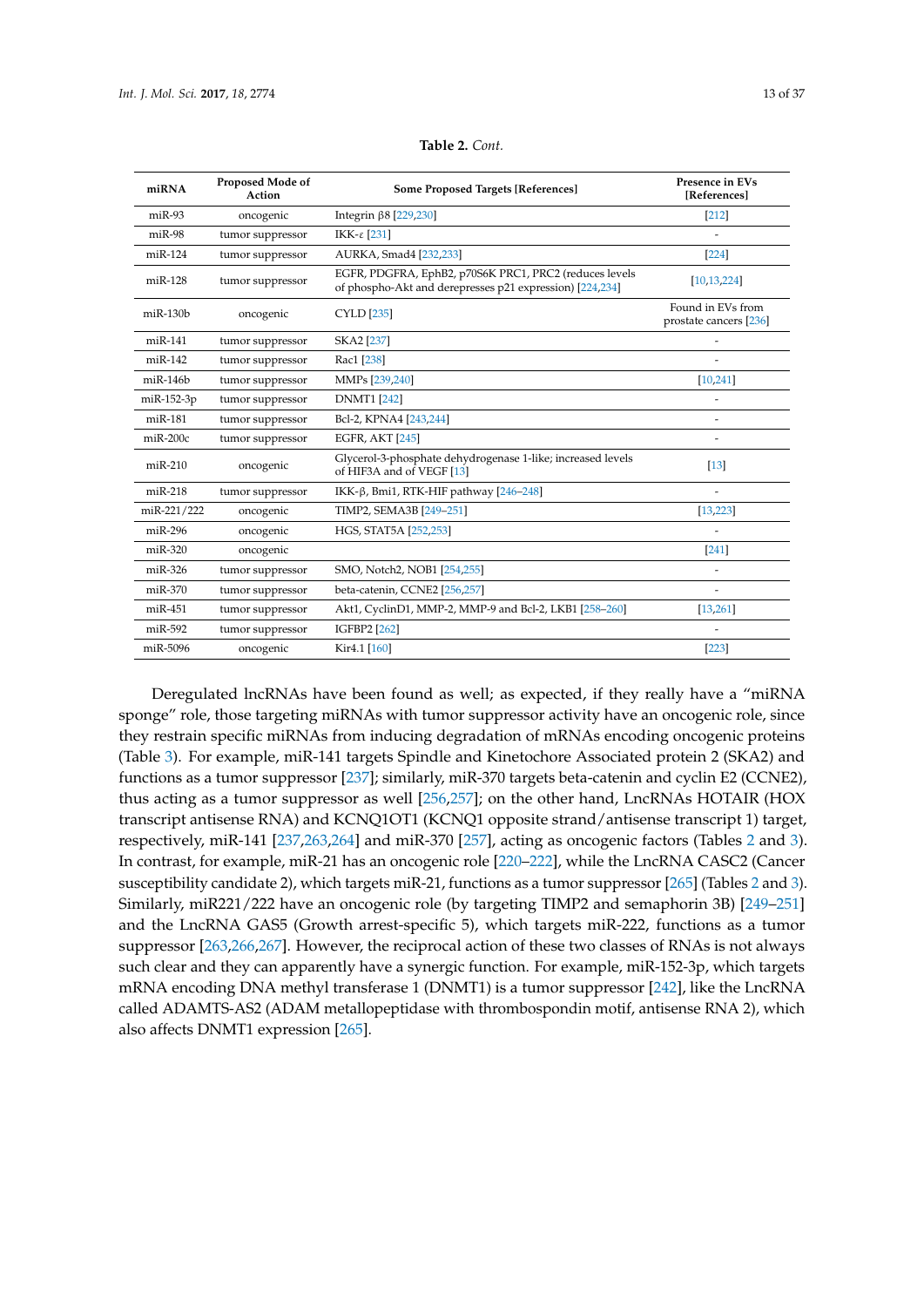| LncRNA            | <b>Proposed Mode of Action</b> | <b>Some Proposed Targets</b>              |
|-------------------|--------------------------------|-------------------------------------------|
| ADAMTS-AS2        | tumor suppressor               | <b>DNMT1</b> [265]                        |
| CASC <sub>2</sub> | tumor suppressor               | miR-21 [268]                              |
| <b>CRNDE</b>      | oncogenic                      | miR-186, miR-384/PIWIL4 [269,270]         |
| GAS <sub>5</sub>  | tumor suppressor               | miR-196a, miR-222 [263,266,267]           |
| H <sub>19</sub>   | oncogenic (generates miR-675)  | Cadherin 13 (CDH13) [271-273]             |
| <b>HOTAIR</b>     | oncogenic                      | PDCD4, miR-141, SNORD47 [237,263,264,274] |
| <b>HOTTIP</b>     | oncogenic                      | miR-101 [275]                             |
| HULC.             | oncogenic                      | ESM-1; PI3K/AKT/mTOR [276]                |
| KCNO1OT1          | oncogenic                      | miR-370 [257]                             |
| LINC0000125       | oncogenic                      | miR-4775 [277]                            |
| LINC-POU3F3       | oncogenic                      | POU3F3; bFGF, bFGFR, VEGFA [278,279]      |
| LINK-A            | oncogenic                      | LDH-A [280]                               |
| MALAT-1(NEAT-2)   | oncogenic                      | miR-101 [281]                             |
| PLAC <sub>2</sub> | tumor suppressor               | ribosomal protein (RP)L36, STAT1 [282]    |
| TUG1              | tumor suppressor               | miR-26a, miR-144, miR-299 [283-285]       |
| UCA1              | oncogenic                      | miR-122 [286,287]                         |
| <b>XIST</b>       | oncogenic                      | miR-29c, miR-137, miR-152 [288-290]       |

<span id="page-13-1"></span>**Table 3.** Involvement of long non-coding RNAs (LncRNAs) in glioma growth and invasion: putative mode of action of a few LncRNAs, with some of their suggested targets.

#### <span id="page-13-0"></span>**3. The Pawns of Invasion: Extracellular Vesicles (EVs)**

As we have discussed in the previous sections, the ability of glioma cells to grow and invade the surrounding tissue strictly depends on a cross-talk between cancer cells and their environment. This cross-talk has been suggested to be mediated, at least in part, by molecules exchanged through extracellular vesicles (EVs) (Figure [1\)](#page-9-0).

#### <span id="page-13-2"></span>*3.1. Extracellular Vesicles: Secretion by Producer Cells and Interaction with the Cell Environment*

EVs are spheroidal membrane structures, production of which seems to be highly conserved in evolution, from bacteria [\[291\]](#page-34-1) to human cells [\[210\]](#page-29-17). They have been classified into two main subgroups, depending on their origin: (i) membrane vesicles (MVs), also called ectosomes, which directly bud from the plasma membrane, with a process that resembles viral budding and (ii) exosomes, which derive from exocytosis of the so called multivesicular bodies (MVBs) [\[292\]](#page-34-2). In addition, a significant proportion of vesicles released from cells is given by apoptotic bodies. These different populations of vesicles have been traditionally separated on the basis of sizes and composition; many recent analyses suggest, however, which the differences are not completely clearcutting [\[210](#page-29-17)[,293,](#page-34-3)[294\]](#page-34-4). Therefore, the more general term "extracellular vesicles" (EVs) is often preferable and has been used in this review.

It is worth noting that the term "exosome" was first used to describe a physiological process: expulsion by exocytosis, from a MVB, of unwanted or obsolete molecules (e.g., transferrin receptors), during reticulocyte maturation [\[295,](#page-34-5)[296\]](#page-34-6). For a while, however, in the scientific literature, EVs were mentioned almost entirely in relation with tumorigenesis. Nowadays, it has been universally accepted that, thanks to their ability to transfer nucleic acids, proteins and lipids, EVs are involved in several processes, in both physiological and pathological conditions [\[292\]](#page-34-2). It is likely that, from an evolutionary point of view, EV production first evolved to allow discarding of unwanted/excess material. Possibly, the process also acquired with time an important adaptive function by allowing to level potentials of individual cells within a population and/or to synchronize the activities of different cell types in a tissue. The same capacity, however, can easily turn into pathology when cells excrete, via EVs, molecules that can "infect" the surrounding cells [\[297\]](#page-34-7), or modify the extracellular environment in a way that allows spreading of the pathology (see below). We found, for example, which cultured oligodendroglioma cells discard through EVs the histone variant H1.0, which might otherwise contribute to cell differentiation [\[298\]](#page-34-8); on the other hand, the same EVs contain matrix metalloproteases able to digest aggrecan [\[299\]](#page-34-9).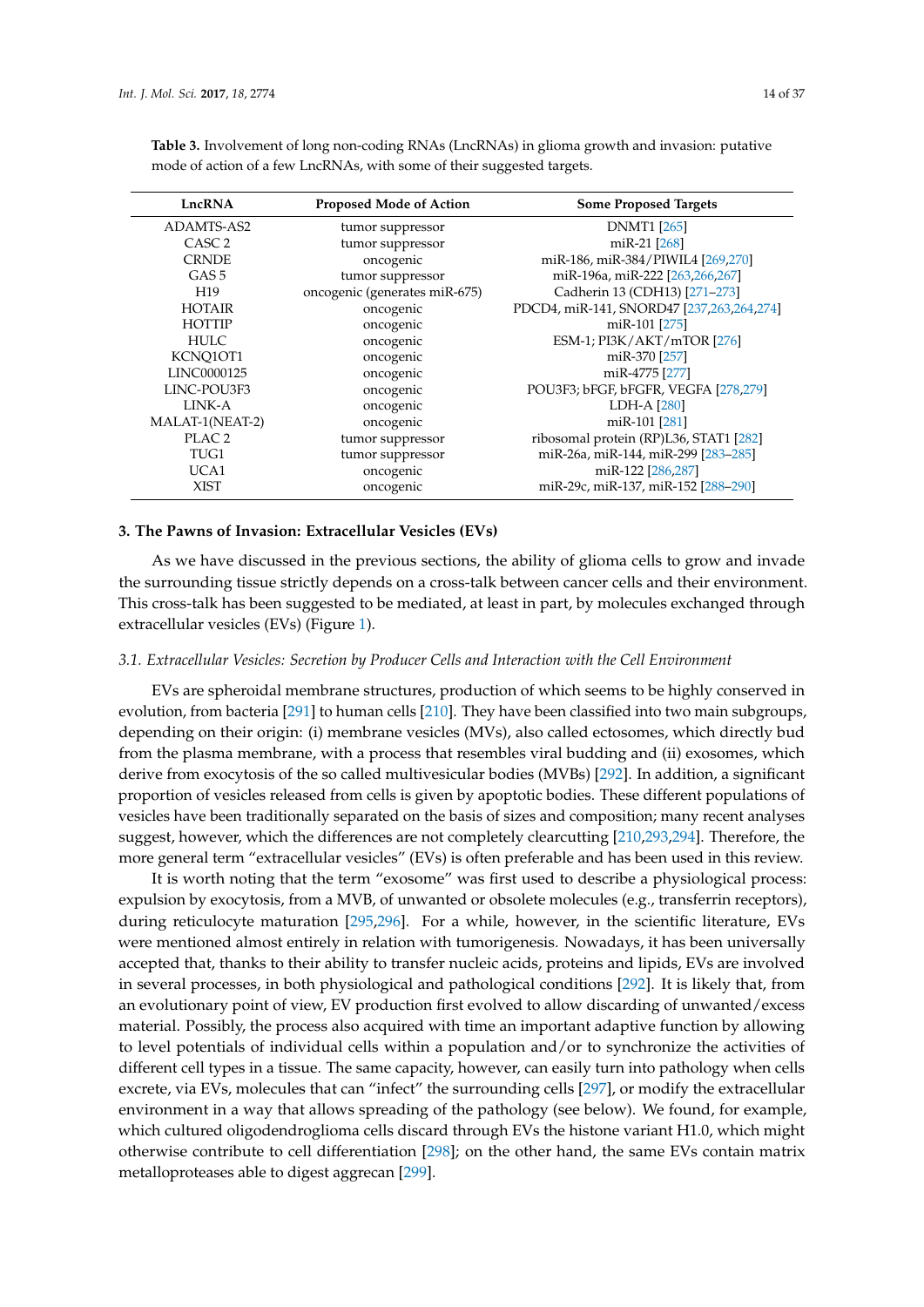Although secretion of EVs from a producer cell and their interaction with the recipient cells (through specific receptors, or by a sort of endocytosis, or by fusion with the plasma membrane) have been now clearly demonstrated, the steps that determine specific sorting of molecules to nascent EVs as well as the mechanisms that allow recipient cells to accept EV-mediated signals are still matter of debate. For example, fundamental protagonists of EV-mediated intercellular exchange of information are different species of both coding and non-coding RNAs: these RNA stocks are different depending on the producing cell types and the physiological state of the cells themselves. Moreover, the EV-RNA profiles are strongly influenced by pathological conditions, such as hypoxia, oxidative stress, infections and tumorigenesis [\[210\]](#page-29-17). How are chosen, from time to time, these RNA species to be packaged into EVs? Probably, some sequences present in the RNA molecules and able to be specifically recognized by RNA-binding proteins (RBPs), on one hand and specific nucleotide modifications, on the other hand, are involved [\[210,](#page-29-17)[294\]](#page-34-4). Some RBPs should be the same that in the normal brain allow subcellular prelocalization of mRNAs [\[300\]](#page-34-10). Now, it has been also shown that exosome biogenesis depends on the endosomal sorting complexes required for transport (ESCRT), which are responsible for most intracellular processes involving membranes. The same complexes have been also suggested to have a role in sorting RNAs to exosomes [\[301\]](#page-34-11). Moreover, it has been shown that many cytosolic as well as membrane-bound enzymes contain RNA-binding domains and could thus contribute to RNA sorting to EVs [\[210](#page-29-17)[,294\]](#page-34-4). In addition, lipids can also play an important role, probably by interacting with membrane proteins in the plasma membrane microdomains from which EVs bud.

Once released from the cells, EVs may have different fates: (i) they might be recognized and bound by specific receptors on the recipient cells; it has been reported that the sites of interaction are enriched in heparin sulphate proteoglycans (HSPGs) and that binding of EVs to these molecules activates endocytosis of the particles, while also triggering a transduction pathway that involves ERK1/2 signaling [\[302\]](#page-34-12); (ii) they can fuse with the recipient cells; or (iii) they can break outside the cells, releasing their content into the ECM, from where they can be destroyed or/and interact with specific membrane receptors. These different events also involve RNA-protein complexes that can be simply destroyed in the ECM or reach the recipient cells [\[210\]](#page-29-17). Interestingly, it has been reported that, after a brief exposure to glioma EVs, brain capillary endothelial cells undergo changes in the expression of many genes, some of which do not seem related to a direct transfer of RNA into them. This finding highlights the existence of more than a single mechanism for modifying gene activity in the recipient cells [\[223\]](#page-30-8).

Actually, EVs seem to be involved in a variety of physiological processes in the normal brain, such as glial-neuronal communications in synaptic formation, functioning and plasticity, in metabolic exchanges and so on [\[261,](#page-32-9)[292\]](#page-34-2). As shown for many other tumors [\[303\]](#page-34-13), however, gliomas release a much higher amount of EVs [\[13](#page-20-2)[,212,](#page-29-19)[292,](#page-34-2)[304](#page-34-14)[–309\]](#page-34-15). Thanks to their ability to transfer proteins, lipids and nucleic acids, EVs can affect in many ways the tumor microenvironment. In addition, whereas cancer cells are poorly able to cross the BBB, EVs do it and can be found in most body fluids, thus suggesting that they might be used as early biomarkers [\[12\]](#page-20-20) and, perhaps, as carriers in next generation therapies.

## *3.2. How EVs Can Both Directly and Indirectly Modify the Extracellular Matrix*

Tumor cells are able to modify ECM by producing EVs that contain extracellular proteins, such as the extracellular matrix protein 1 (ECM-1) [\[310\]](#page-35-0) and Collagen IV [\[311\]](#page-35-1), as well as ECM remodeling enzymes.

Giusti et colleagues [\[307\]](#page-34-16) showed, for example, which vesicles produced by glioma cells contain the MMP-2 gelatinase, both in pro-enzimatic and active form, as well as pro-MMP9. These proteins are also able to form complexes in vesicles. Other proteins present in these EVs are plasminogen activators, such as PA–PAI complexes, tissue type-PA (tPA) and urokinase type-PA (uPA) [\[306\]](#page-34-17), as well as MMP tissue inhibitors, such as TIMP1 and TIMP2, which contribute to the angiogenic activity related to tumor growth [\[219\]](#page-30-5). Similarly, EVs released from oligodendroglioma cells in culture contain Adamts1,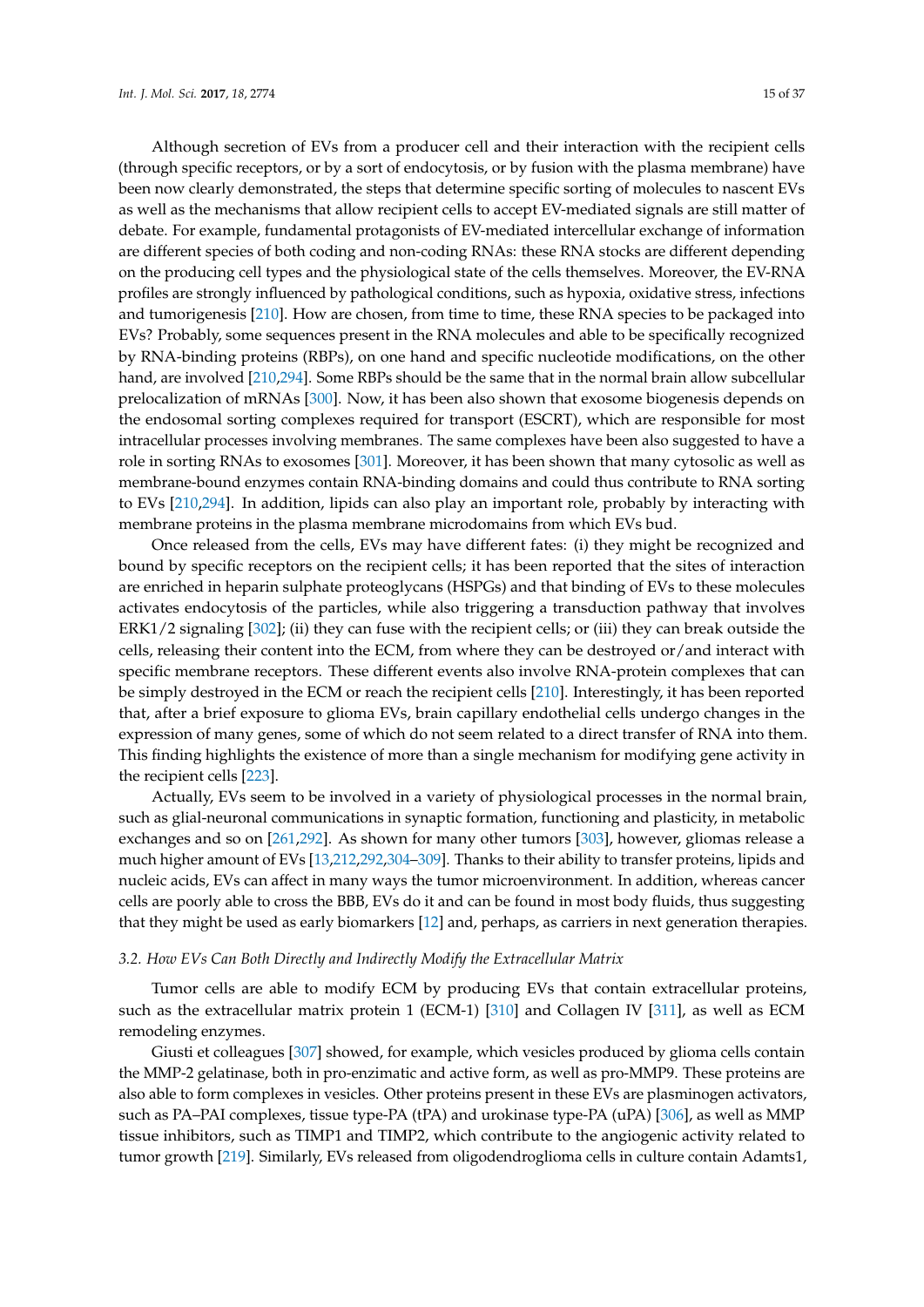Adamts4 and Adamts5 active aggrecanases and, indeed, degrade aggrecan in a dose-dependent manner [\[299\]](#page-34-9).

Another protein, able to act as an ECM remodelling factor and present in GBM EVs, is Cathepsin D (Table [1\)](#page-3-0). This latter enzyme has also an indirect role because activates other cysteine proteases. Moreover, its concentration in serum is directly related to the tumor grade [\[312\]](#page-35-2).

Cancer cells can also cause ECM remodeling in an indirect manner: glioma cell-derived vesicles can indeed induce in vitro adjacent cells, in particular cancer-associated fibroblasts (CAF), to secrete components of the ECM [\[313\]](#page-35-3). EVs secreted by various cancer cells (including glioma cells) also contain tissue transglutaminase and fibronectin that are able to increase sinergistically the mitogenic activity of receiving cells, such as fibroblasts and endothelial cells; in this case, ECM proteins could help to diffuse the tumor by influencing the division rate of the other cells in the niche [\[314\]](#page-35-4). Interestingly, Trylcova and colleagues [\[315\]](#page-35-5), after testing the effect of CAF conditioned media on the proliferation and chemotaxis of glioma cells in vitro, also analyzed, by immunofluorescence, glioblastoma samples from 20 patients, by using markers typical for CAFs. They revealed the regular presence in the samples of mesenchymal cells expressing CAF markers, thus indicating the potential role of CAF-like cells also in vivo [\[315\]](#page-35-5).

Similarly, GBM-released EVs induce in GBM-associated microglia the overexpression of MT1-MMP, thus further supporting tumor growth [\[316\]](#page-35-6). Moreover, the presence of Semaphorin3A (Sema3A) at EV surface, causes anomalous cell-substrate adhesion and the loss of the endothelial barrier integrity [\[317\]](#page-35-7).

Interestingly, exosomes released under hypoxic conditions are enriched in metalloproteinases and lysyl oxidases and can thus promote angiogenesis [\[318\]](#page-35-8).

SPARC (secreted protein acidic and rich in cysteine) is a protein strongly expressed in perivascular cells, adjacent to GBM vessels [\[319\]](#page-35-9); it modulates the interactions between cells and the extracellular matrix and promotes migration and invasion. Recently, this protein has been also found in glioma-associated vesicles [\[310\]](#page-35-0).

One of the main proteins of EVs, β1-Integrin (ITGB1), was also recently found in vesicles produced by GBM. This protein is thought to have not only a structural role but also the ability to interact with β5-Integrin (ITGB5); the resulting complexes, bound to fibronectin, may stimulate invadopodia formation [\[310\]](#page-35-0).

It is important to remind that composition and concentration of the EVs released into the extracellular environment as well as their capturing depend on the actual conditions of the producing/receiving cells. Treatment of gliomas with drugs or ionizing radiation can alter their production and/or capturing. Arscott et colleagues showed, for example, which radiations induce an increase of exosome release in a dose- and time-dependent manner. Moreover, these exosomes were found to enhance cell motility, by activating members of the focal adhesion kinase (FAK) signaling cascade [\[320\]](#page-35-10).

Furthermore, recent studies demonstrated that vesicles produced by irradiated glioma cells (ionizing radiation) were able to modulate MMP2 activity in recipient cells, not by direct transfer but by regulating the expression of the corresponding gene [\[321\]](#page-35-11).

#### *3.3. EVs as Inducers of Gene Expression Modifications*

Extracellular vesicles can also contain signaling proteins. Recently, for example, active K-Ras has been found in exosomes released by glioblastomas. Interestingly, it has been demonstrated that its sorting to vesicles requires farnesylation, thus demonstrating the importance for sorting of protein interaction with membranes. In the same paper, it has been also shown that Ras present in the vesicles can be experimentally coprecipitated with some proteins which are normally part of the already mentioned endosomal sorting complex required for transport (ESCRT) [\[322\]](#page-35-12). ESCRT is required for many activities involving modification of the plasma membrane (PM), such as viral budding and formation of the multivesicular body (MVB), from which a specific class of EVs (exosomes) derives.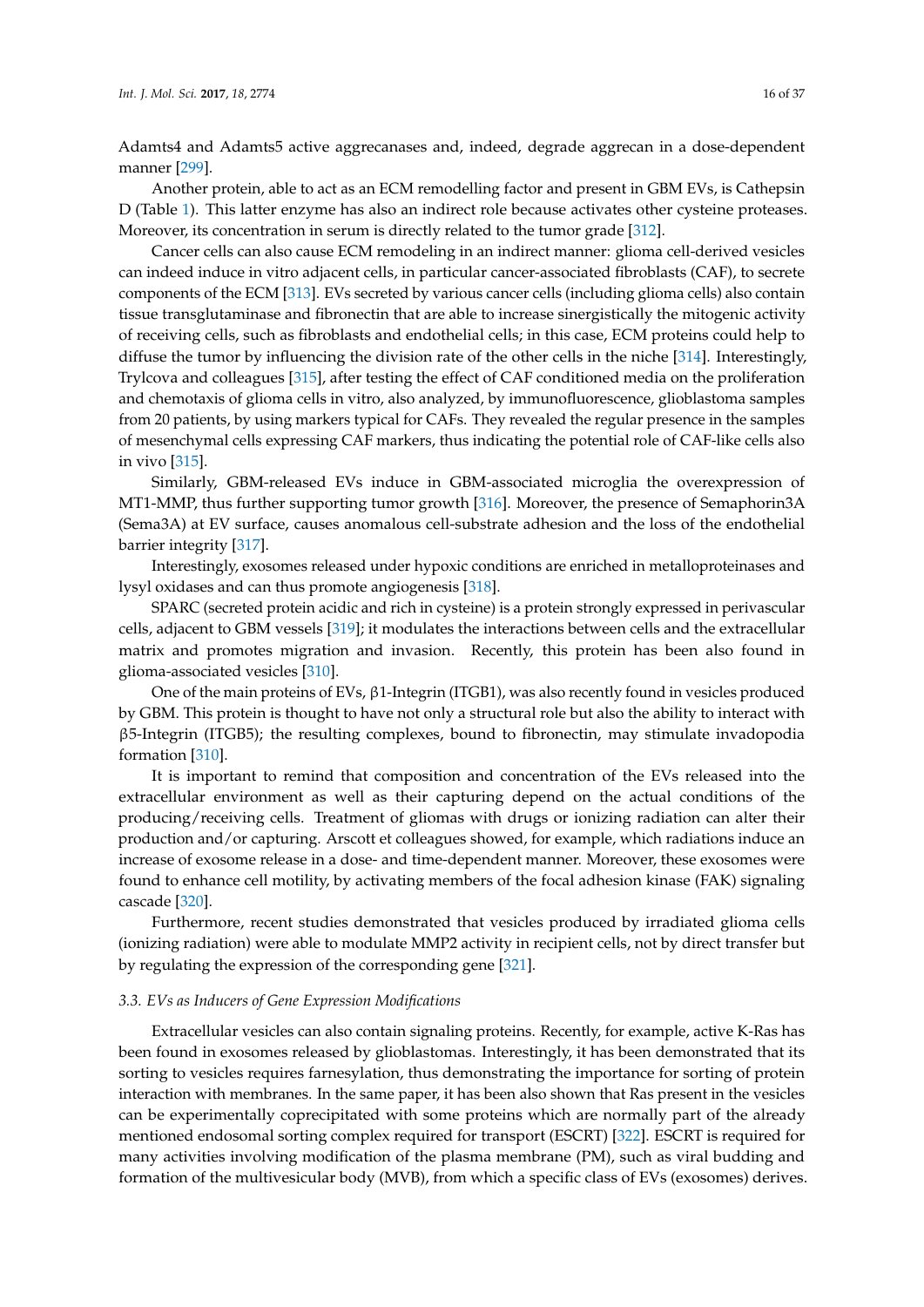Beside four main proteins (ESCRT 0, I, II and III), it contains also accessory factors and some of these components (ESCRT III, in particular) are fundamental for inducing the membrane curvature necessary for forming exosomes inside the MVB [\[323\]](#page-35-13).

We can hypothesize that, like farnesylated Ras, many other transforming proteins can access EVs because of their interaction with proteins and/or lipids of the PM, possibly through ESCRT.

Under the same hypothesis, given the interaction between the PM and the cytoskeleton, it is likely that also cytoskeletal components can access EVs. For example, in a study involving EVs secreted by six different glioblastoma cell lines, it has been found that they contain high levels of proteins correlated with invadopodia formation, among which Arp3. Beside these proteins, the authors found integrin-β1, insulin-like growth factor 2 receptor and programmed cell death 6-interacting protein [\[310\]](#page-35-0). On the other hand, membrane proteins can reach the vesicles in an even simpler way; for example, the already mentioned CLIC1 channel, so important for modulating the ability of the cells to change their volume, has been also found in EVs [\[157\]](#page-27-7).

Some of the proteins present in EVs more strictly correlate with the hypoxic state of the glioma cells; among these proteins, in addition to those, already mentioned, which are involved in ECM remodeling and angiogenesis, caveolin (CAV), lysyl oxidase and interleukin 8 (IL8) have been also found [\[318\]](#page-35-8). Interestingly, it has been recently shown that EV internalization into recipient cells is inhibited by siRNA-mediated knockdown of caveolin-1, flotillin-1, RhoA, Rac1 and PAK1 but not clathrin heavy chain, thus suggesting that EVs enter cells predominantly via clathrin-independent endocytosis and macropinocytosis [\[324\]](#page-35-14).

In Section [2.6](#page-11-0) we discussed the potential role of non-coding RNAs in brain cancers but we now know that non-coding RNAs, as well as mRNAs, can also exist outside the cell, mostly complexed with RNA-binding proteins and very often associated with EVs. EV-transferred RNAs can be captured by surrounding cells and induce profound modifications in gene expression of the recipient cells: (i) mRNAs can be translated; (ii) miRNAs can target the endogenous mRNAs; (iii) lncRNAs can function as guiding and/or scaffolding elements for chromosomal organizing- and transcriptional-factors [\[325](#page-35-15)[,326\]](#page-35-16); moreover, they can act as sponges for endogenous miRNAs, thus reducing their ability to target endogeneous mRNAs [\[327\]](#page-35-17). In other words, all RNA species can act as epigenetic determinants, able to change gene expression in recipient cells [\[210\]](#page-29-17). Interestingly, by taking advantage of glioma cell capacity to produce miRNA-containing exosomes, Fareh et al. [\[328\]](#page-36-0) have obtained primary glioma cells that stably produces miR-302-367. They found that these cells package into exosomes a high amount of miR-302-367, which are then internalized by the surrounding cells. Most important, these miRNAs were then able to inhibit expression of their targets (among which cyclins D and A and E2F1), thus efficiently reducing tumor development [\[328\]](#page-36-0).

Glioma cell-derived mRNAs that accumulate into EVs form a highly complex population which includes a variety of transcripts driving proliferation, immune suppression and tissue invasion [\[219\]](#page-30-5); although these mRNAs are representative of the entire transcriptome of glioma cells, as discussed in Section [3.1,](#page-13-2) some species are clearly enriched in EVs [\[329\]](#page-36-1), thus suggesting the existence of specific sorting mechanisms, which might be based on the interaction of mRNAs with different classes of RNA-binding domains, which could be present on proteins with other, better known, functions [\[300\]](#page-34-10).

As in the case of mRNAs, also the population of miRNAs present in EVs is representative of the species most expressed in the glioma cells from which EVs originate. For example, miR-21 and miR-26a oncogenic miRNAs were both abundantly found in glioma cells and in glioma cell-derived EVs [\[224\]](#page-30-9). In some cases, however, it seems that sorting events localize specific miRNAs to the vesicles [\[223\]](#page-30-8). Again, as in the case of mRNAs, we can hypothesize that specific RBPs are involved in the process. It has also been found that microRNAs enriched in EVs show post-transcriptional modifications, such as uridylated  $3'$  end; for example, mature miR-451, one of the most actively secreted by glioblastoma, contain two U residues at the 3'-end [\[13\]](#page-20-2). Thus, it is likely that RBPs, which specifically recognize the U residues, can be involved in sorting.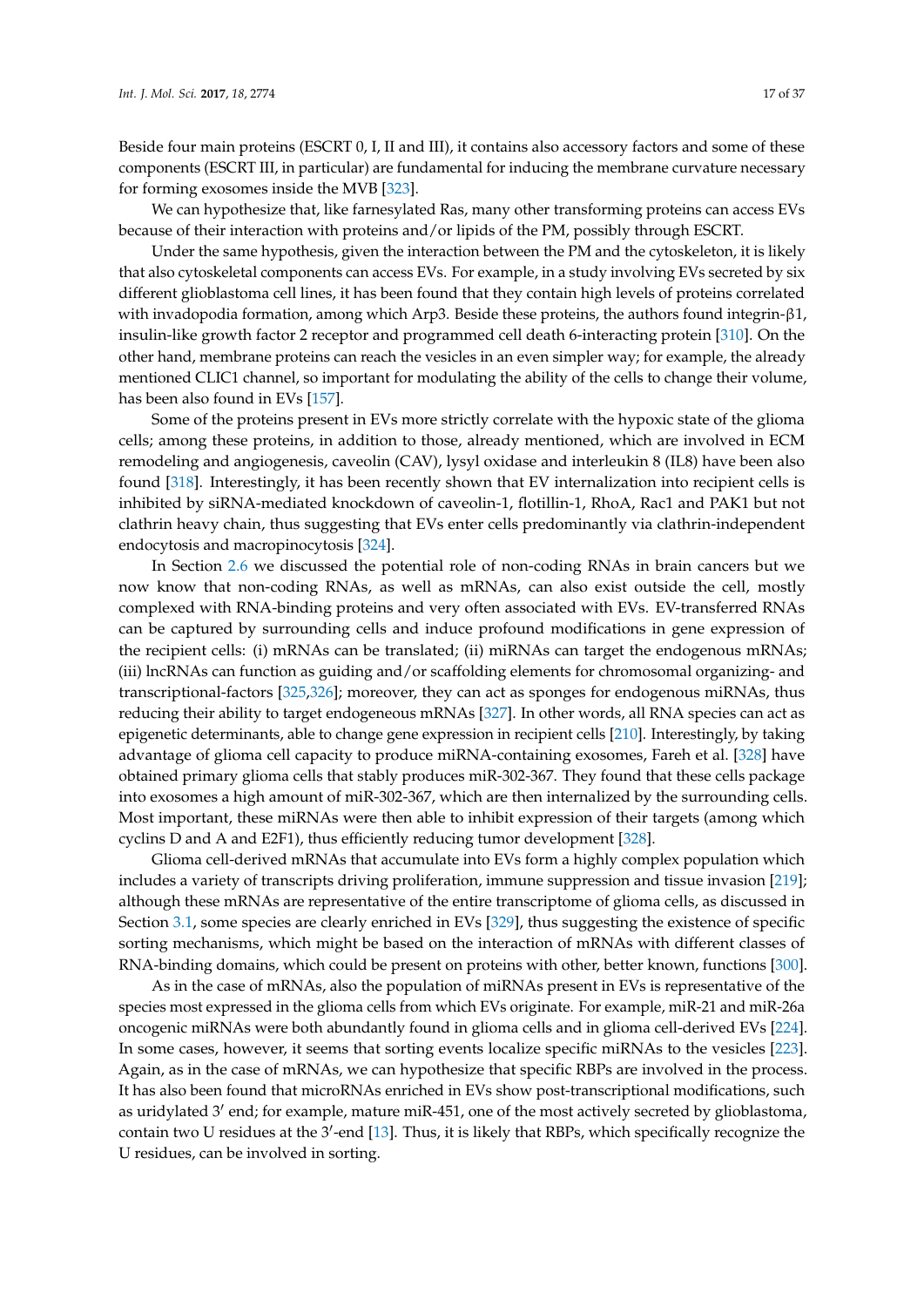Recently it has been also demonstrated that glioma-cell derived EVs also contain lncRNAs, such as linc-POU3F3 [\[279\]](#page-33-7). In particular, Lang and coll. demonstrated that EV-transported linc-POU3F3 can be internalized by microvascular endothelial cells, where it causes an increase of the gene and protein expression levels of bFGF, bFGFR and VEGFA, thus setting the conditions for angiogenesis [\[279\]](#page-33-7).

The ability of EVs to transport proteins as well as coding and noncoding RNAs poses, however, a fundamental problem concerning the real capacity of all these EV-carried molecules to be internalized by the surrounding cells at levels that can significantly modify their activities. It is indeed important to be reminded that, as suggested by Chevillet et al., most EVs might contain less than one molecule of a given miRNA [\[330\]](#page-36-2). However, at least in some cases, transfer of molecules has been clearly demonstrated. For example, glioblastoma-released EVs can actively transfer miR-21 and miR-451 to microglia and macrophages, where they target c-Myc mRNA [\[331\]](#page-36-3). Actually, it had been already suggested that the cells of the monocytic lineage, including monocytes, macrophages and microglia, were particularly affected by glioma cells; these effects, (namely increased cytokine secretion, increased phagocytic capacity of macrophages and increased expression of MT1-MMP by microglial cells) were mediated by EVs of glioblastoma origin but not by EVs of non-glioblastoma origin [\[316\]](#page-35-6).

A final comment concerns the fact that many RNA-binding proteins are also able to bind DNA and can thus modify gene expression, once arrived in the recipient cells; in other words, such proteins might travel to the EVs because of their interactions with RNAs of different classes but then rely on their DNA-binding activity to transform cell behavior [\[210,](#page-29-17)[332\]](#page-36-4).

#### **4. Conclusions**

The ability of cancer cells to invade the healthy brain tissue is a pathologic property of gliomas that contributes to the failure of the therapies currently adopted for the patients and essentially based on surgery, followed by radiotherapy and/or chemotherapy. A further obstacle derives from development of drug resistance. In the last decade, more and more aspects of brain cancer biology have been discovered, highlighting the molecular alterations that accompany cell transformation that generate an invasive phenotype. To understand the cellular and molecular bases of these events is of the most importance in order to envisage new approaches to therapy.

Among the intriguing aspects of invasion is also to consider the fact that glioma cells, like probably all the other cancer cells, secrete a variety of molecules by releasing into their environment extracellular vesicles. It has been clearly demonstrated that EVs are involved in several events which promote cancer development, such as: suppression of the immune response, stimulation of cancer growth, angiogenesis and invasion. Interestingly, it has been also found that, although glioma cells are not able to cross the blood-brain barrier, EVs can, at least in part, do it and can be detected in the peripheral blood. This finding could offer a fundamental tool for rapid and non-invasive diagnosis. Moreover, a few laboratories are already working on the possibility of using EVs for therapeutic aims.

However, a few questions, concerning biogenesis and general function of EVs, are still open. For example, it is not yet clear which are the mechanisms that activate EV release and why, indeed, cancer cells present with a much higher production of them. On the other hand, it is not completely clear how the surrounding cells are induced to catch the vesicles.

Given the cross-talk existing among the cancer cells and the surrounding cells (namely, normal brain-, immune- and endothelial-cells), it is clear that to clarify the above-mentioned points can be of great help for a better understanding of the cancer ecosystem and, possibly, for setting new approaches in the therapy of malignant brain tumors, which are, up to now, still almost incurable.

**Acknowledgments:** The Authors are supported by the Università degli Studi di Palermo (University of Palermo), Palermo, Italy.

**Conflicts of Interest:** The authors declare no conflict of interest.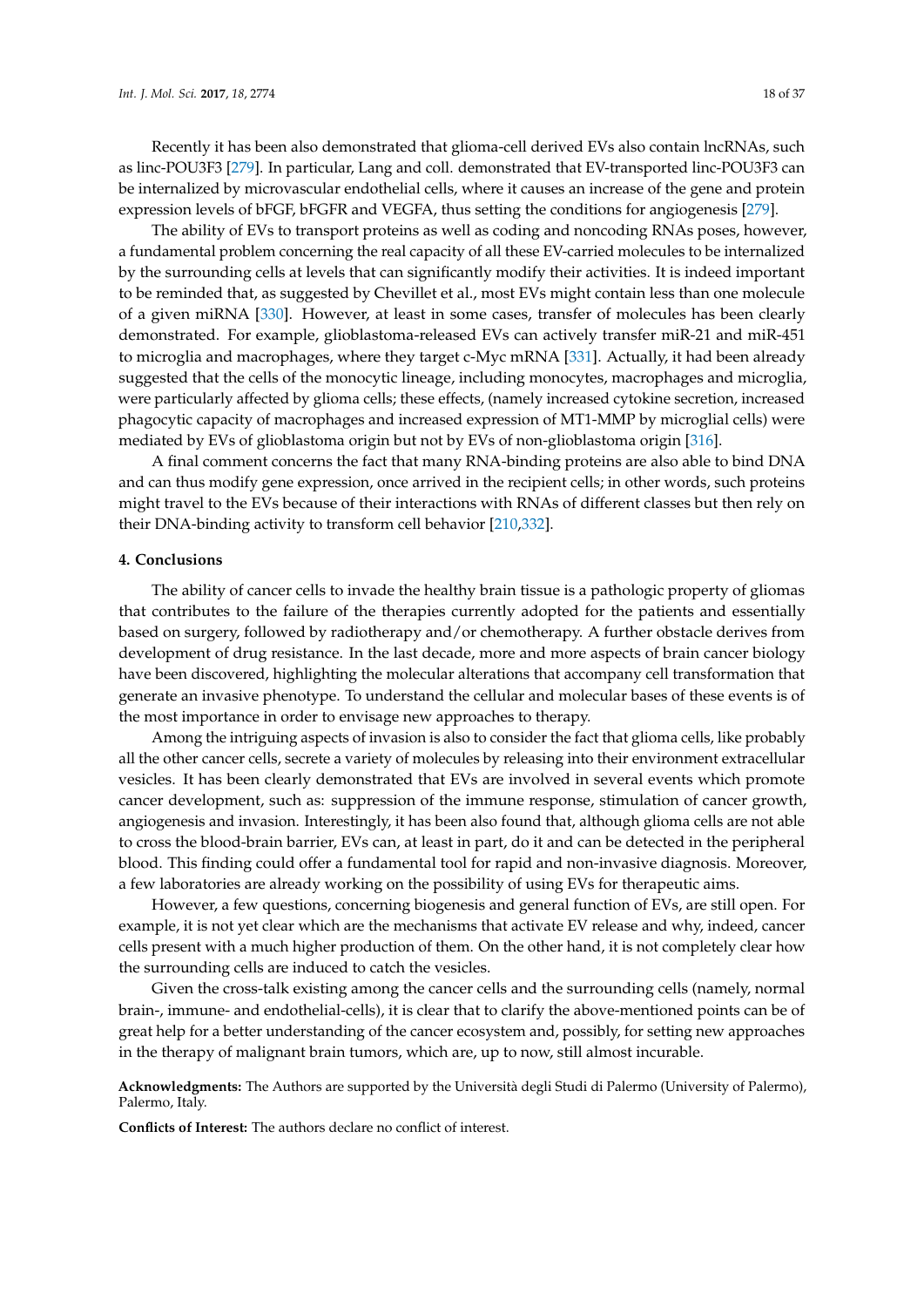# **Abbreviations**

| ADAM17             | ADAM (a disintegrin and metalloprotease domain) metallopeptidase domain 17         |
|--------------------|------------------------------------------------------------------------------------|
| ADAMTS-AS2         | ADAM metallopeptidase with thrombospondin motif, antisense RNA 2                   |
| ADD3               | Adducin 3                                                                          |
| AKT1               | Ak strain transforming (also known as protein-chinasi B o PKB) 1                   |
| <b>ASLNC</b>       | Anti-sense long non-coding RNA                                                     |
| <b>ATM</b>         | Ataxia telangiectasia mutated                                                      |
| AURKA              | Aurora kinase A                                                                    |
| BCL-2              | B-cell lymphoma 2                                                                  |
|                    | B cell-specific Moloney murine leukemia virus integration site 1 (Polycomb complex |
| Bmi1               | protein BMI-1)                                                                     |
| CASC <sub>2</sub>  | Cancer susceptibility candidate 2                                                  |
| CDC42              | Cell division control protein 42 homolog                                           |
| CCNE1/CCNE2        | Cyclin E1/Ciclina E2                                                               |
| <b>CRNDE</b>       | Colorectal neoplasia differentially expressed                                      |
| <b>CYLD</b>        | Cylindromatosis (turban tumor syndrome)                                            |
| DIXDC1             | Dixin; DIX domain-containing protein 1                                             |
| DNMT1              | DNA methyl transferase 1                                                           |
| <b>EGFR</b>        | Epidermal growth factor receptor                                                   |
| ESM-1              | Endothelial cell specific molecule 1                                               |
| FAK                | Focal adhesion kinase                                                              |
| Fer1L4             | Fer (Feline Encephalitis Virus-Related) Kinase-1 Like Family Member 4 (pseudogene) |
| FoxM1              | Forkhead box M1                                                                    |
| GAS <sub>5</sub>   | Growth arrest-specific 5                                                           |
| HGS                | Hepatocyte growth factor-regulated tyrosine kinase substrate                       |
| IGF                | Insulin-like growth factor                                                         |
| <b>IGFBP</b>       | Insulin-like growth factor-binding protein                                         |
| IKK                | I <sub>K</sub> B kinase                                                            |
| IRS <sub>1/2</sub> | Insulin Receptor Substrate 1/2                                                     |
| HIF                | Hypoxia-inducible factor                                                           |
| <b>HOTAIR</b>      | HOX transcript antisense RNA                                                       |
| <b>HOTTIP</b>      | HOXA transcript at the distal tip                                                  |
| HULC               | Highly up-regulated in liver cancer                                                |
| JAG-1              | Jagged-1                                                                           |
|                    | KCNQ1 (potassium voltage-gated channel subfamily Q member 1) opposite              |
| KCNQ1OT1           | strand/antisense transcript 1 (non-protein coding)                                 |
| Kir 4.1            | Inward-rectifier potassium ion channel 4.1                                         |
| KPNA4              | Karyopherin (Importin) Subunit Alpha 4                                             |
| LDH-A              | Lactate dehydrogenase A                                                            |
| <b>LINC</b>        | Long intergenic non-coding RNA                                                     |
| LINK-A             | Long intergenic non-coding RNA for kinase activation                               |
| LKB1               | Liver Kinase B1 (also known as Serine/Threonine Kinase 11-STK11)                   |
| MALAT-1            | Metastasis associated lung adenocarcinoma transcript 1                             |
| MBD <sub>2</sub>   | Methyl-CpG binding domain protein 2                                                |
| MEKK2              | Mitogen-Activated Protein Kinase Kinase Kinase 2                                   |
| MMP                | Matrix metalloproteinase                                                           |
| mTOR               |                                                                                    |
|                    | Mammalian target of rapamycin                                                      |
| <b>NEAT</b>        | Nuclear enriched abundant transcript                                               |
| NEDD <sub>9</sub>  | Neural precursor cell expressed developmentally down-regulated protein 9           |
| NOB1               | Nin1 (One) Binding protein 1                                                       |
| Notch <sub>2</sub> | Neurogenic locus notch homolog protein 2                                           |
| PAK4               | P21 (RAC1) Activated Kinase 4                                                      |
| PBX3               | Pre-B-cell leukemia transcription factor 3                                         |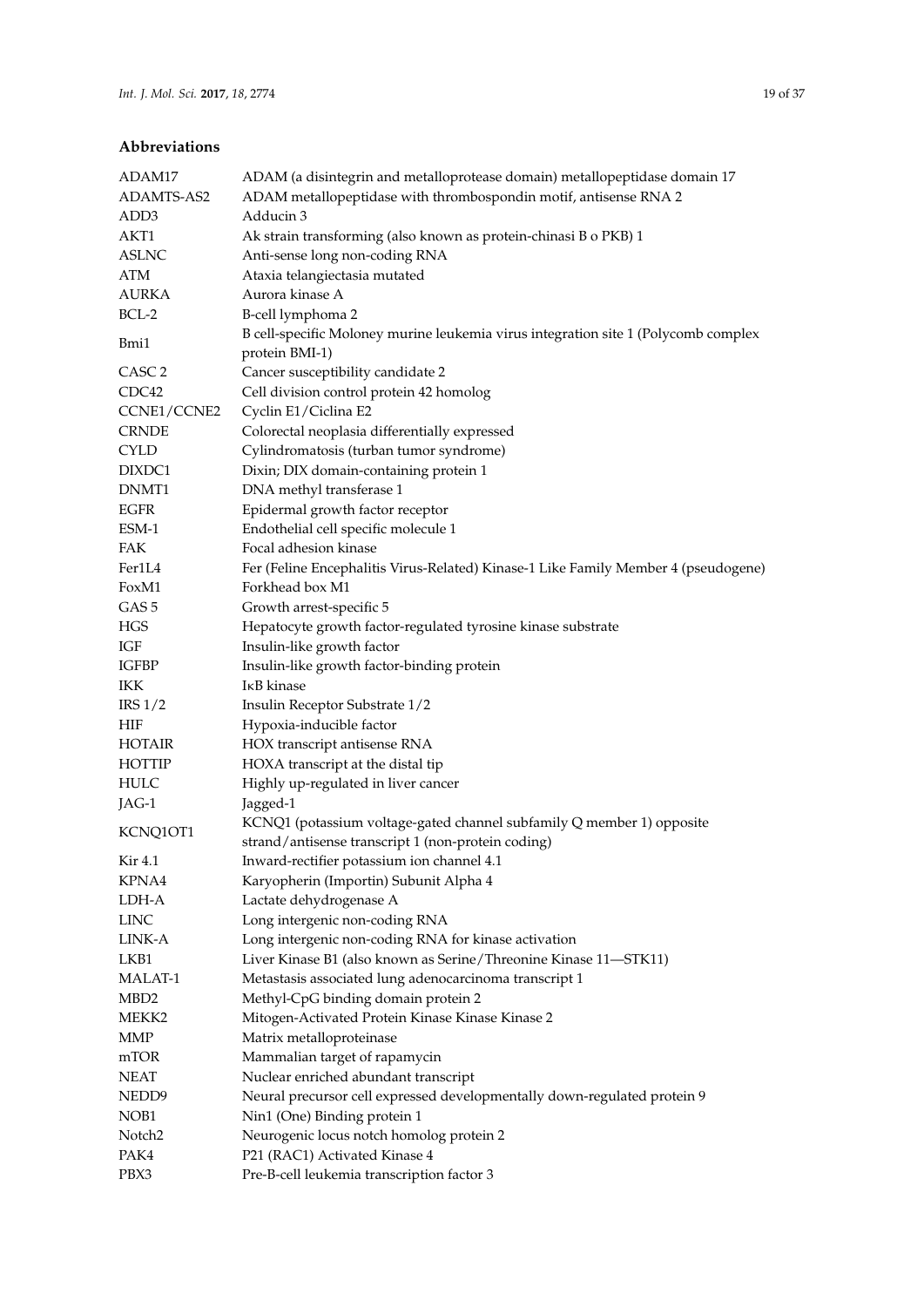| PDCD4             | Programmed cell death protein 4                            |
|-------------------|------------------------------------------------------------|
| PD-L1             | Programmed death-ligand 1                                  |
| PI3K              | Phosphoinositide 3-kinase                                  |
| PIWIL             | Piwi-like RNA-mediated gene silencing                      |
| PKC               | Protein kinase C                                           |
| POU3F3            | POU Class 3 Homeobox 3                                     |
| <b>PRC 1/2</b>    | Polycomb repressor complex 1/2                             |
| PLAC <sub>2</sub> | Placenta specific 2                                        |
| <b>PTEN</b>       | Phosphatase and tensin homolog                             |
| Rac1              | Ras-related C3 botulinum toxin substrate 1,                |
| RECK              | Reversion-Inducing Cysteine-Rich Protein With Kazal Motifs |
| RhoC              | Ras homolog gene family, member C                          |
| ROCK1             | Rho-associated, coiled-coil-containing protein kinase 1    |
| <b>RTK</b>        | Receptor tyrosine kinase                                   |
| SEMA3B            | Semaphorin 3B                                              |
| SIRT6             | Sirtuin 6                                                  |
| SKA2              | Spindle and Kinetochore Associated protein 2               |
| <b>SMAD</b>       | Small mother against decapentaplegic                       |
| SMO               | Smoothened, Frizzled Class Receptor                        |
| SNORD47           | Small Nucleolar RNA, C/D Box 47                            |
| Sox7/Sox9         | SRY-Box 7/SRY-Box 9                                        |
| STAT1/STAT5A      | Signal transducer and activator of transcription 1/5A      |
| TIMP-1/TIMP2      | Tissue inhibitor of metalloproteinase 1/2                  |
| TSP 1             | Thrombospondin 1                                           |
| TSHZ3             | Teashirt zinc finger homeobox 3                            |
| TUG1              | Taurine up-regulated gene                                  |
| UCA1              | Urothelial cancer associated 1 (non-protein coding)        |
| <b>UPAR</b>       | Urokinase receptor                                         |
| WIP               | WAS/WASL interacting protein                               |
| Wnt               | Wingless-related integration site                          |
| XIST              | X-chromosome inactive specific transcript                  |
| YAP1              | Yes associated protein 1                                   |
|                   |                                                            |

# **References**

- <span id="page-19-0"></span>1. Jovčevska, I.; Kočevar, N.; Komel, R. Glioma and glioblastoma-how much do we (not) know? *Mol. Clin. Oncol.* **2013**, *1*, 935–941. [\[CrossRef\]](http://dx.doi.org/10.3892/mco.2013.172) [\[PubMed\]](http://www.ncbi.nlm.nih.gov/pubmed/24649273)
- 2. Sampetrean, O.; Saya, H. Modeling phenotypes of malignant gliomas. *Cancer Sci.* **2017**. [\[CrossRef\]](http://dx.doi.org/10.1111/cas.13351) [\[PubMed\]](http://www.ncbi.nlm.nih.gov/pubmed/28796931)
- <span id="page-19-1"></span>3. Chen, R.; Pan, Y.; Gutmann, D.H. The power of the few. *Genes Dev.* **2017**, *31*, 1177–1179. [\[CrossRef\]](http://dx.doi.org/10.1101/gad.303453.117) [\[PubMed\]](http://www.ncbi.nlm.nih.gov/pubmed/28765159)
- <span id="page-19-2"></span>4. Fuller, G.N.; Scheithauer, B.W. The 2007 revised World Health Organization (WHO) classification of tumors of the central nervous system: Newly codified entities. *Brain Pathol.* **2007**, *17*, 304–307. [\[CrossRef\]](http://dx.doi.org/10.1111/j.1750-3639.2007.00084.x) [\[PubMed\]](http://www.ncbi.nlm.nih.gov/pubmed/17598822)
- <span id="page-19-3"></span>5. Louis, D.N.; Ohgaki, H.; Wiestler, O.D.; Cavenee, W.K.; Burger, P.C.; Jouvet, A.; Scheithauer, B.W.; Kleihues, P. The 2007 WHO classification of tumors of the central nervous system. *Acta Neuropathol.* **2007**, *114*, 97–109. [\[CrossRef\]](http://dx.doi.org/10.1007/s00401-007-0243-4) [\[PubMed\]](http://www.ncbi.nlm.nih.gov/pubmed/17618441)
- <span id="page-19-4"></span>6. Turner, S.G.; Ahmad, M.; Toms, S.A. Mechanisms of Glioma Cell Invasion. In *Neurooncology-Newer Developments*; Agrawal, A., Ed.; InTech: London, UK, 2016; pp. 109–124. [\[CrossRef\]](http://dx.doi.org/10.5772/63126)
- <span id="page-19-5"></span>7. Van den Bent, M.J. Interobserver variation of the histopathological diagnosis in clinical trials on glioma: A clinician's perspective. *Acta Neuropathol.* **2010**, *120*, 297–304. [\[CrossRef\]](http://dx.doi.org/10.1007/s00401-010-0725-7) [\[PubMed\]](http://www.ncbi.nlm.nih.gov/pubmed/20644945)
- <span id="page-19-6"></span>8. Eckel-Passow, J.E.; Lachance, D.H.; Molinaro, A.M.; Walsh, K.M.; Decker, P.A.; Sicotte, H.; Pekmezci, M.; Rice, T.; Kosel, M.L.; Smirnov, I.V.; et al. Glioma Groups Based on 1p/19q, IDH and TERT Promoter Mutations in Tumors. *N. Engl. J. Med.* **2015**, *372*, 2499–2508. [\[CrossRef\]](http://dx.doi.org/10.1056/NEJMoa1407279) [\[PubMed\]](http://www.ncbi.nlm.nih.gov/pubmed/26061753)
- 9. Leeper, H.E.; Caron, A.A.; Decker, P.A.; Jenkins, R.B.; Lachance, D.H.; Giannini, C. IDH mutation, 1p19q codeletion and ATRX loss in WHO grade II gliomas. *Oncotarget* **2015**, *6*, 30295–30305. [\[CrossRef\]](http://dx.doi.org/10.18632/oncotarget.4497) [\[PubMed\]](http://www.ncbi.nlm.nih.gov/pubmed/26210286)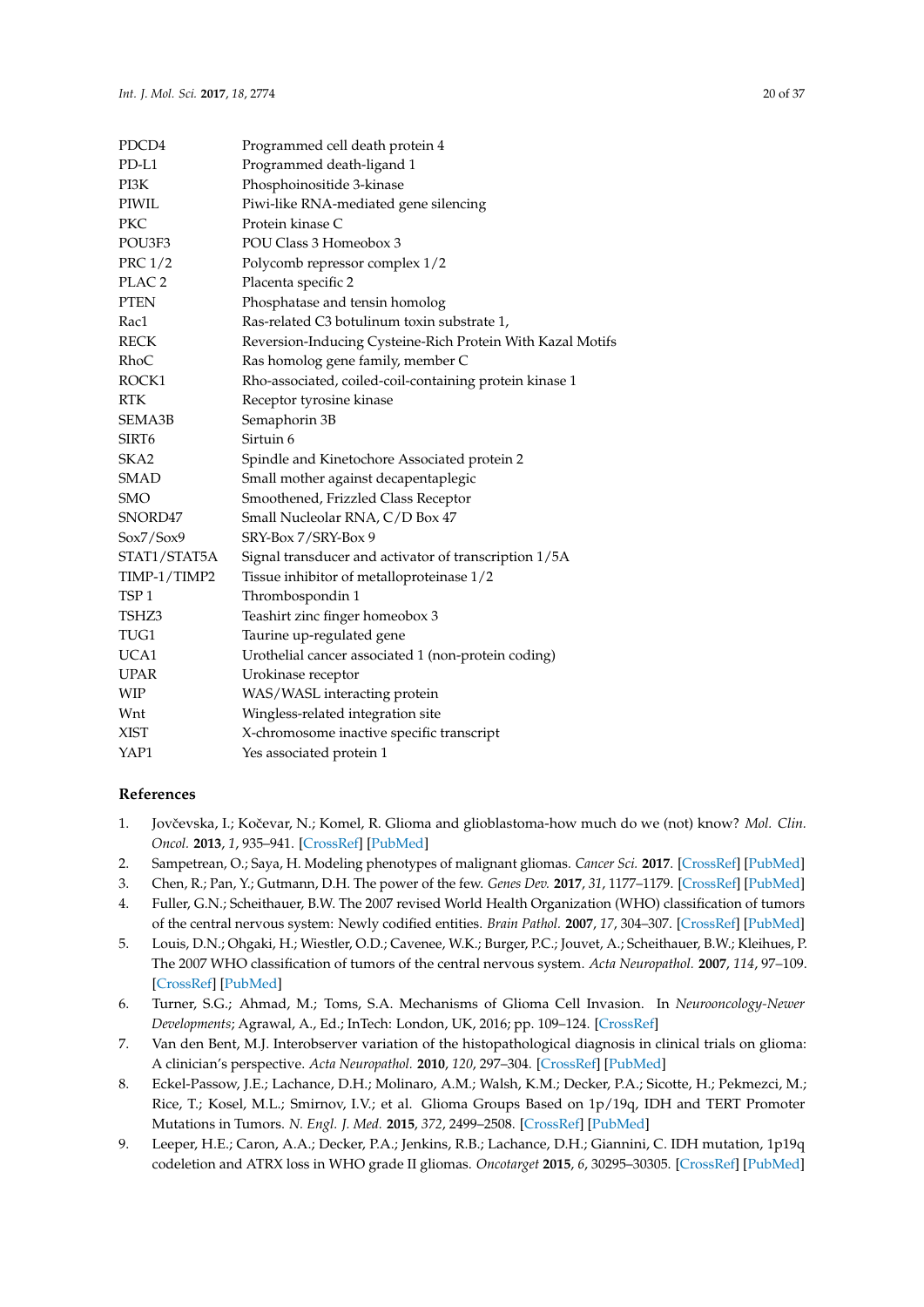- <span id="page-20-0"></span>10. Bronisz, A.; Godlewski, J.; Chiocca, E.A. Extracellular Vesicles and MicroRNAs: Their Role in Tumorigenicity and Therapy for Brain Tumors. *Cell. Mol. Neurobiol.* **2016**, *36*, 361–376. [\[CrossRef\]](http://dx.doi.org/10.1007/s10571-015-0293-4) [\[PubMed\]](http://www.ncbi.nlm.nih.gov/pubmed/26983830)
- <span id="page-20-1"></span>11. Verhaak, R.G.; Hoadley, K.A.; Purdom, E.; Wang, V.; Qi, Y.; Wilkerson, M.D.; Miller, C.R.; Ding, L.; Golub, T.; Mesirov, J.P.; et al. Cancer Genome Atlas Research Network: Integrated genomic analysis identifies clinically relevant subtypes of glioblastoma characterized by abnormalities in PDGFRA, IDH1, EGFR and NF1. *Cancer Cell* **2010**, *17*, 98–110. [\[CrossRef\]](http://dx.doi.org/10.1016/j.ccr.2009.12.020) [\[PubMed\]](http://www.ncbi.nlm.nih.gov/pubmed/20129251)
- <span id="page-20-20"></span>12. Rennert, R.C.; Hochberg, F.H.; Carter, B.S. ExRNA in Biofluids as Biomarkers for Brain Tumors. *Cell. Mol. Neurobiol.* **2016**, *36*, 353–360. [\[CrossRef\]](http://dx.doi.org/10.1007/s10571-015-0284-5) [\[PubMed\]](http://www.ncbi.nlm.nih.gov/pubmed/26993514)
- <span id="page-20-2"></span>13. Rooj, A.; Mineo, M.; Godlewski, J. MicroRNA and extracellular vesicles in glioblastoma: Small but powerful. *Brain Tumor Pathol.* **2016**, *33*, 77–88. [\[CrossRef\]](http://dx.doi.org/10.1007/s10014-016-0259-3) [\[PubMed\]](http://www.ncbi.nlm.nih.gov/pubmed/26968172)
- <span id="page-20-3"></span>14. Patel, A.P.; Tirosh, I.; Trombetta, J.J.; Shalek, A.K.; Gillespie, S.M.; Wakimoto, H.; Cahill, D.P.; Nahed, B.V.; Curry, W.T.; Martuza, R.L.; et al. Single-cell RNA-seq highlights intratumoral heterogeneity in primary glioblastoma. *Science* **2014**, *344*, 1396–1401. [\[CrossRef\]](http://dx.doi.org/10.1126/science.1254257) [\[PubMed\]](http://www.ncbi.nlm.nih.gov/pubmed/24925914)
- <span id="page-20-4"></span>15. Nagarajan, R.P.; Costello, J.F. Epigenetic mechanisms in glioblastoma multiforme. *Semin. Cancer Biol.* **2009**, *19*, 188–197. [\[CrossRef\]](http://dx.doi.org/10.1016/j.semcancer.2009.02.005) [\[PubMed\]](http://www.ncbi.nlm.nih.gov/pubmed/19429483)
- <span id="page-20-5"></span>16. Nicolaidis, S. Biomarkers of glioblastoma multiforme. *Metabolism* **2015**, *64* (Suppl. 1), S22–S27. [\[CrossRef\]](http://dx.doi.org/10.1016/j.metabol.2014.10.031) [\[PubMed\]](http://www.ncbi.nlm.nih.gov/pubmed/25468141)
- <span id="page-20-6"></span>17. Lee, E.; Pain, M.; Wang, H.; Herman, J.A.; Toledo, C.M.; DeLuca, J.G.; Yong, R.L.; Paddison, P.; Zhu, J. Sensitivity to BUB1B inhibition defines an alternative classification of glioblastoma. *Cancer Res.* **2017**, *77*, 5518–5529. [\[CrossRef\]](http://dx.doi.org/10.1158/0008-5472.CAN-17-0736) [\[PubMed\]](http://www.ncbi.nlm.nih.gov/pubmed/28855212)
- <span id="page-20-7"></span>18. Furnari, F.B.; Fenton, T.; Bachoo, R.M.; Mukasa, A.; Stommel, J.M.; Stegh, A.; Hahn, W.C.; Ligon, K.L.; Louis, D.N.; Brennan, C.; et al. Malignant astrocytic glioma: Genetics, biology and paths to treatment. *Genes Dev.* **2007**, *21*, 2683–2710. [\[CrossRef\]](http://dx.doi.org/10.1101/gad.1596707) [\[PubMed\]](http://www.ncbi.nlm.nih.gov/pubmed/17974913)
- <span id="page-20-8"></span>19. Xu, W.; Li, T.; Gao, L.; Zheng, J.; Shao, A.; Zhang, J. Efficacy and safety of long-term therapy for high-grade glioma with temozolomide: A meta-analysis. *Oncotarget* **2017**, *8*, 51758–51765. [\[CrossRef\]](http://dx.doi.org/10.18632/oncotarget.17401) [\[PubMed\]](http://www.ncbi.nlm.nih.gov/pubmed/28881684)
- <span id="page-20-9"></span>20. Tipping, M.; Eickhoff, J.; Ian Robins, H. Clinical outcomes in recurrent glioblastoma with bevacizumab therapy: An analysis of the literature. *J. Clin. Neurosci.* **2017**, *44*, 101–106. [\[CrossRef\]](http://dx.doi.org/10.1016/j.jocn.2017.06.070) [\[PubMed\]](http://www.ncbi.nlm.nih.gov/pubmed/28711289)
- <span id="page-20-10"></span>21. Murat, A.; Migliavacca, E.; Gorlia, T.; Lambiv, W.L.; Shay, T.; Hamou, M.F.; de Tribolet, N.; Regli, L.; Wick, W.; Kouwenhoven, M.C.; et al. Stem cell-related "self-renewal" signature and high epidermal growth factor receptor expression associated with resistance to concomitant chemoradiotherapy in glioblastoma. *J. Clin. Oncol.* **2008**, *26*, 3015–3024. [\[CrossRef\]](http://dx.doi.org/10.1200/JCO.2007.15.7164) [\[PubMed\]](http://www.ncbi.nlm.nih.gov/pubmed/18565887)
- <span id="page-20-11"></span>22. Lathia, J.D.; Mack, S.C.; Mulkearns-Hubert, E.E.; Valentim, C.L.; Rich, J.N. Cancer stem cells in glioblastoma. *Genes Dev.* **2015**, *29*, 1203–1217. [\[CrossRef\]](http://dx.doi.org/10.1101/gad.261982.115) [\[PubMed\]](http://www.ncbi.nlm.nih.gov/pubmed/26109046)
- <span id="page-20-12"></span>23. Claes, A.; Idema, A.J.; Wesseling, P. Diffuse glioma growth: A guerrilla war. *Acta Neuropathol.* **2007**, *114*, 443–458. [\[CrossRef\]](http://dx.doi.org/10.1007/s00401-007-0293-7) [\[PubMed\]](http://www.ncbi.nlm.nih.gov/pubmed/17805551)
- <span id="page-20-13"></span>24. Gao, C.F.; Xie, Q.; Su, Y.L.; Koeman, J.; Khoo, S.K.; Gustafson, M.; Knudsen, B.S.; Hay, R.; Shinomiya, N.; Vande Woude, G.F. Proliferation and invasion: Plasticity in tumor cells. *Proc. Natl. Acad. Sci. USA* **2005**, *102*, 10528–10533. [\[CrossRef\]](http://dx.doi.org/10.1073/pnas.0504367102) [\[PubMed\]](http://www.ncbi.nlm.nih.gov/pubmed/16024725)
- <span id="page-20-14"></span>25. Xie, Q.; Mittal, S.; Berens, M.E. Targeting adaptive glioblastoma: An overview of proliferation and invasion. *Neuro Oncol.* **2014**, *16*, 1575–1584. [\[CrossRef\]](http://dx.doi.org/10.1093/neuonc/nou147) [\[PubMed\]](http://www.ncbi.nlm.nih.gov/pubmed/25082799)
- <span id="page-20-15"></span>26. Bellail, A.C.; Hunter, S.B.; Brat, D.J.; Van Meir, E.G. Microregional extracellular matrix heterogeneity in brain modulates glioma cell invasion. *Int. J. Biochem. Cell. Biol.* **2004**, *36*, 1046–1069. [\[CrossRef\]](http://dx.doi.org/10.1016/j.biocel.2004.01.013) [\[PubMed\]](http://www.ncbi.nlm.nih.gov/pubmed/15094120)
- <span id="page-20-16"></span>27. Iser, I.C.; Pereira, M.B.; Lenz, G.; Wink, M.R. The Epithelial-to-Mesenchymal Transition-Like Process in Glioblastoma: An Updated Systematic Review and In Silico Investigation. *Med. Res. Rev.* **2017**, *37*, 271–313. [\[CrossRef\]](http://dx.doi.org/10.1002/med.21408) [\[PubMed\]](http://www.ncbi.nlm.nih.gov/pubmed/27617697)
- <span id="page-20-17"></span>28. Kwiatkowska, A.; Didier, S.; Fortin, S.; Chuang, Y.; White, T.; Berens, M.E.; Rushing, E.; Eschbacher, J.; Tran, N.L.; Chan, A.; et al. The small GTPase RhoG mediates glioblastoma cell invasion. *Mol. Cancer* **2012**, *11*, 65. [\[CrossRef\]](http://dx.doi.org/10.1186/1476-4598-11-65) [\[PubMed\]](http://www.ncbi.nlm.nih.gov/pubmed/22966858)
- <span id="page-20-18"></span>29. Fortin Ensign, S.P.; Mathews, I.T.; Symons, M.H.; Berens, M.E.; Tran, N.L. Implications of Rho GTPase Signaling in Glioma Cell Invasion and Tumor Progression. *Front. Oncol.* **2013**, *3*, 241. [\[CrossRef\]](http://dx.doi.org/10.3389/fonc.2013.00241) [\[PubMed\]](http://www.ncbi.nlm.nih.gov/pubmed/24109588)
- <span id="page-20-19"></span>30. McFerrin, M.B.; Sontheimer, H. A role for ion channels in glioma cell invasion. *Neuron Glia Biol.* **2006**, *2*, 39–49. [\[CrossRef\]](http://dx.doi.org/10.1017/S1740925X06000044) [\[PubMed\]](http://www.ncbi.nlm.nih.gov/pubmed/16520829)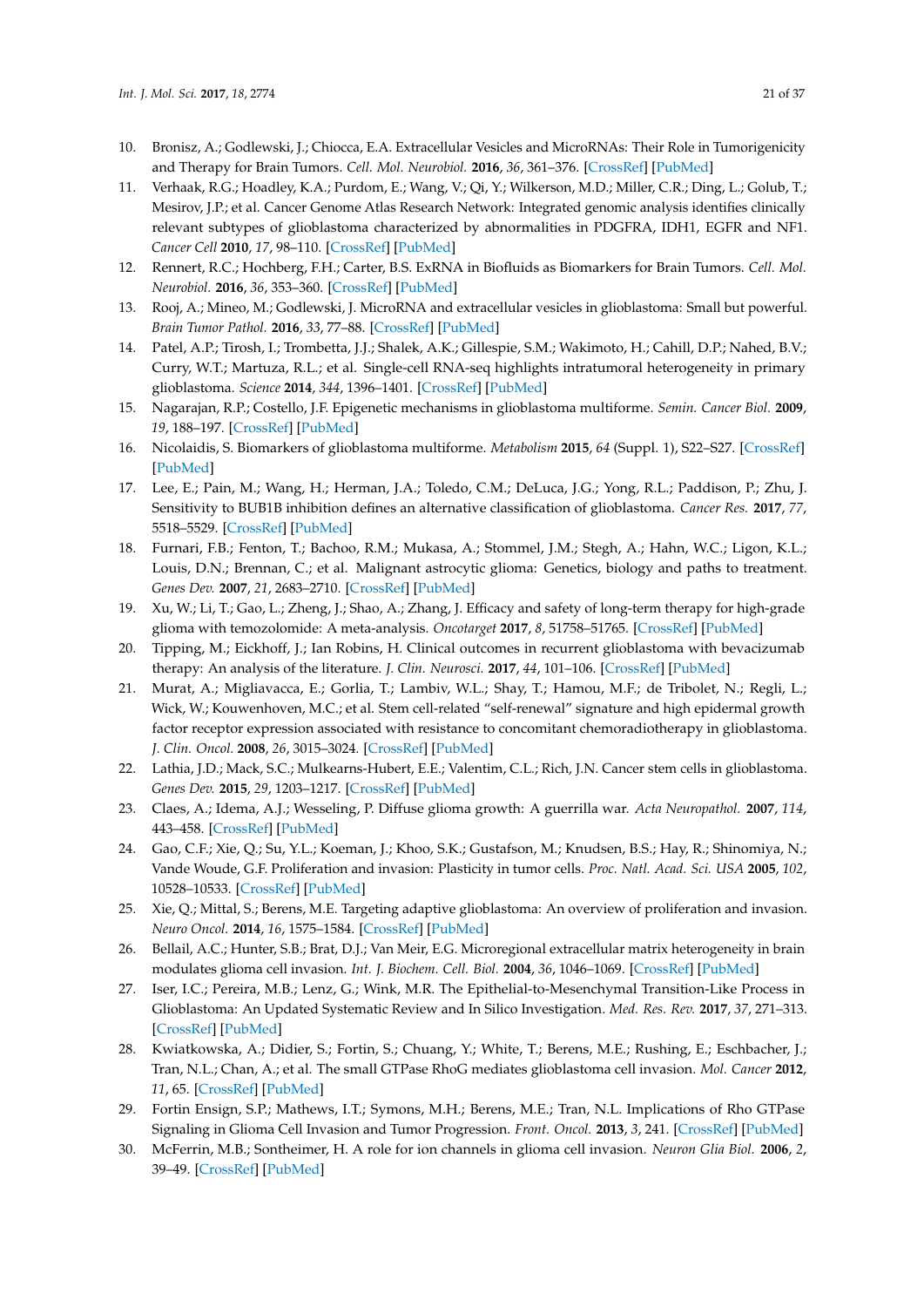- <span id="page-21-0"></span>31. Wang, B.; Xie, J.; He, H.-Y.; Huang, E.-W.; Cao, Q.-H.; Luo, L.; Liao, Y.-S.; Guo, Y. Suppression of CLC-3 chloride channel reduces the aggressiveness of glioma through inhibiting nuclear factor-κB pathway. *Oncotarget* **2017**, *8*, 63788–63798. [\[PubMed\]](http://www.ncbi.nlm.nih.gov/pubmed/28969029)
- <span id="page-21-1"></span>32. Maugeri, R.; Schiera, G.; Di Liegro, C.M.; Fricano, A.; Iacopino, D.G.; Di Liegro, I. Aquaporins and Brain Tumors. *Int. J. Mol. Sci.* **2016**, *17*. [\[CrossRef\]](http://dx.doi.org/10.3390/ijms17071029) [\[PubMed\]](http://www.ncbi.nlm.nih.gov/pubmed/27367682)
- 33. Chen, Y.; Gao, F.; Jiang, R.; Liu, H.; Hou, J.; Yi, Y.; Kang, L.; Liu, X.; Li, Y.; Yang, M. Down-Regulation of AQP4 Expression via p38 MAPK Signaling in Temozolomide-Induced Glioma Cells Growth Inhibition and Invasion Impairment. *J. Cell. Biochem.* **2017**. [\[CrossRef\]](http://dx.doi.org/10.1002/jcb.26176) [\[PubMed\]](http://www.ncbi.nlm.nih.gov/pubmed/28569417)
- <span id="page-21-2"></span>34. Lan, Y.L.; Wang, X.; Lou, J.C.; Ma, X.C.; Zhang, B. The potential role of aquaporin 4 in malignant gliomas. *Oncotarget* **2017**, *8*, 32345–32355. [\[CrossRef\]](http://dx.doi.org/10.18632/oncotarget.16017) [\[PubMed\]](http://www.ncbi.nlm.nih.gov/pubmed/28423683)
- <span id="page-21-3"></span>35. Hynes, R.O.; Naba, A. Overview of the matrisome–an inventory of extracellular matrix constituents and functions. *Cold Spring Harb. Perspect. Biol.* **2012**, *4*, a004903. [\[CrossRef\]](http://dx.doi.org/10.1101/cshperspect.a004903) [\[PubMed\]](http://www.ncbi.nlm.nih.gov/pubmed/21937732)
- <span id="page-21-4"></span>36. Tani, E.; Ametani, T. Extracellular distribution of ruthenium redpositive substance in the cerebral cortex. *J. Ultrastruct. Res.* **1971**, *34*, 1–14. [\[CrossRef\]](http://dx.doi.org/10.1016/S0022-5320(71)90002-5)
- <span id="page-21-5"></span>37. Zimmermann, D.R.; Dours-Zimmermann, M.T. Extracellular matrix of the central nervous system: From neglect to challenge. *Histochem. Cell Biol.* **2008**, *130*, 635–653. [\[CrossRef\]](http://dx.doi.org/10.1007/s00418-008-0485-9) [\[PubMed\]](http://www.ncbi.nlm.nih.gov/pubmed/18696101)
- <span id="page-21-6"></span>38. Ulrich, T.A.; de Juan Pardo, E.M.; Kumar, S. The mechanical rigidity of the extracellular matrix regulates the structure, motility and proliferation of glioma cells. *Cancer Res.* **2009**, *69*, 4167–4174. [\[CrossRef\]](http://dx.doi.org/10.1158/0008-5472.CAN-08-4859) [\[PubMed\]](http://www.ncbi.nlm.nih.gov/pubmed/19435897)
- <span id="page-21-7"></span>39. Wildeboer, D.; Naus, S.; Amy Sang, Q.X.; Bartsch, J.W.; Pagenstecher, A. Metalloproteinase disintegrins ADAM8 and ADAM19 are highly regulated in human primary brain tumors and their expression levels and activities are associated with invasiveness. *J. Neuropathol. Exp. Neurol.* **2006**, *65*, 516–527. [\[CrossRef\]](http://dx.doi.org/10.1097/01.jnen.0000229240.51490.d3) [\[PubMed\]](http://www.ncbi.nlm.nih.gov/pubmed/16772875)
- <span id="page-21-8"></span>40. Siney, E.J.; Holden, A.; Casselden, E.; Bulstrode, H.; Thomas, G.J.; Willaime-Morawek, S. Metalloproteinases ADAM10 and ADAM17 Mediate Migration and Differentiation in Glioblastoma Sphere-Forming Cells. *Mol. Neurobiol.* **2017**, *54*, 3893–3905. [\[CrossRef\]](http://dx.doi.org/10.1007/s12035-016-0053-6) [\[PubMed\]](http://www.ncbi.nlm.nih.gov/pubmed/27541285)
- <span id="page-21-9"></span>41. D'Abaco, G.M.; Ng, K.; Paradiso, L.; Godde, N.J.; Kaye, A.; Novak, U. ADAM22, expressed in normal brain but not in high-grade gliomas, inhibits cellular proliferation via the disintegrin domain. *Neurosurgery* **2006**, *58*, 179–186. [\[CrossRef\]](http://dx.doi.org/10.1227/01.NEU.0000192363.84287.8B) [\[PubMed\]](http://www.ncbi.nlm.nih.gov/pubmed/16385342)
- <span id="page-21-10"></span>42. Lee, S.J.; Kim, S.J.; Seo, H.H.; Shin, S.P.; Kim, D.; Park, C.S.; Kim, K.T.; Kim, Y.H.; Jeong, J.S.; Kim, I.H. Over-expression of miR-145 enhances the effectiveness of HSVtk gene therapy for malignant glioma. *Cancer Lett.* **2012**, *320*, 72–80. [\[CrossRef\]](http://dx.doi.org/10.1016/j.canlet.2012.01.029) [\[PubMed\]](http://www.ncbi.nlm.nih.gov/pubmed/22269208)
- <span id="page-21-11"></span>43. Stanton, H.; Melrose, J.; Little, C.B.; Fosang, A.F. Proteoglycan degradation by the ADAMTS family of proteinases. *Biochim. Biophys. Acta (BBA) Mol. Basis Dis.* **2011**, *1812*, 1616–1629. [\[CrossRef\]](http://dx.doi.org/10.1016/j.bbadis.2011.08.009) [\[PubMed\]](http://www.ncbi.nlm.nih.gov/pubmed/21914474)
- <span id="page-21-12"></span>44. McCormick, D. Secretion of cathepsin B by human gliomas in vitro. *Neuropathol. Appl. Neurobiol.* **1993**, *19*, 146–151. [\[CrossRef\]](http://dx.doi.org/10.1111/j.1365-2990.1993.tb00420.x) [\[PubMed\]](http://www.ncbi.nlm.nih.gov/pubmed/8316334)
- 45. Rempel, S.A.; Rosenblum, M.L.; Mikkelsen, T.; Yan, P.-S.; Ellis, K.D.; Golembieski, W.A.; Sameni, M.; Rozhin, J.; Ziegler, G.; Sloane, B.F. Cathepsin B expression and localization in glioma progression and invasion. *Cancer Res.* **1994**, *54*, 6027–6031. [\[PubMed\]](http://www.ncbi.nlm.nih.gov/pubmed/7954439)
- 46. Demchik, L.L.; Sameni, M.; Nelson, K.; Mikkelsen, T.; Sloane, B.F. Cathepsin B and glioma invasion. *Int. J. Dev. Neurosci.* **1999**, *17*, 483–494. [\[CrossRef\]](http://dx.doi.org/10.1016/S0736-5748(99)00011-8)
- <span id="page-21-13"></span>47. Pei, J.; Moon, K.S.; Pan, S.; Lee, K.H.; Ryu, H.H.; Jung, T.Y.; Kim, I.Y.; Jang, W.Y.; Jung, C.H.; Jung, S. Proteomic Analysis between U87MG and U343MG-A Cell Lines: Searching for Candidate Proteins for Glioma Invasion. *Brain Tumor Res. Treat.* **2014**, *2*, 22–28. [\[CrossRef\]](http://dx.doi.org/10.14791/btrt.2014.2.1.22) [\[PubMed\]](http://www.ncbi.nlm.nih.gov/pubmed/24926468)
- <span id="page-21-14"></span>48. Momeny, M.; Moghaddaskho, F.; Gortany, N.K.; Yousefi, H.; Sabourinejad, Z.; Zarrinrad, G.; Mirshahvaladi, S.; Eyvani, H.; Barghi, F.; Ahmadinia, L.; et al. Blockade of vascular endothelial growth factor receptors by tivozanib has potential anti-tumor effects on human glioblastoma cells. *Sci. Rep.* **2017**, *7*, 44075. [\[CrossRef\]](http://dx.doi.org/10.1038/srep44075) [\[PubMed\]](http://www.ncbi.nlm.nih.gov/pubmed/28287096)
- <span id="page-21-15"></span>49. Li, J.; Ye, L.; Owen, S.; Weeks, H.P.; Zhang, Z.; Jiang, W.G. Emerging role of CCN family proteins in tumorigenesis and cancer metastasis (Review). *Int. J. Mol. Med.* **2015**, *36*, 1451–1463. [\[CrossRef\]](http://dx.doi.org/10.3892/ijmm.2015.2390) [\[PubMed\]](http://www.ncbi.nlm.nih.gov/pubmed/26498181)
- <span id="page-21-16"></span>50. Thorne, A.H.; Meisen, W.H.; Russell, L.; Yoo, J.Y.; Bolyard, C.M.; Lathia, J.D.; Rich, J.; Puduvalli, V.K.; Mao, H.; Yu, J.; et al. Role of cysteine-rich 61 protein (CCN1) in macrophage-mediated oncolytic herpes simplex virus clearance. *Mol. Ther.* **2014**, *22*, 1678–1687. [\[CrossRef\]](http://dx.doi.org/10.1038/mt.2014.101) [\[PubMed\]](http://www.ncbi.nlm.nih.gov/pubmed/24895995)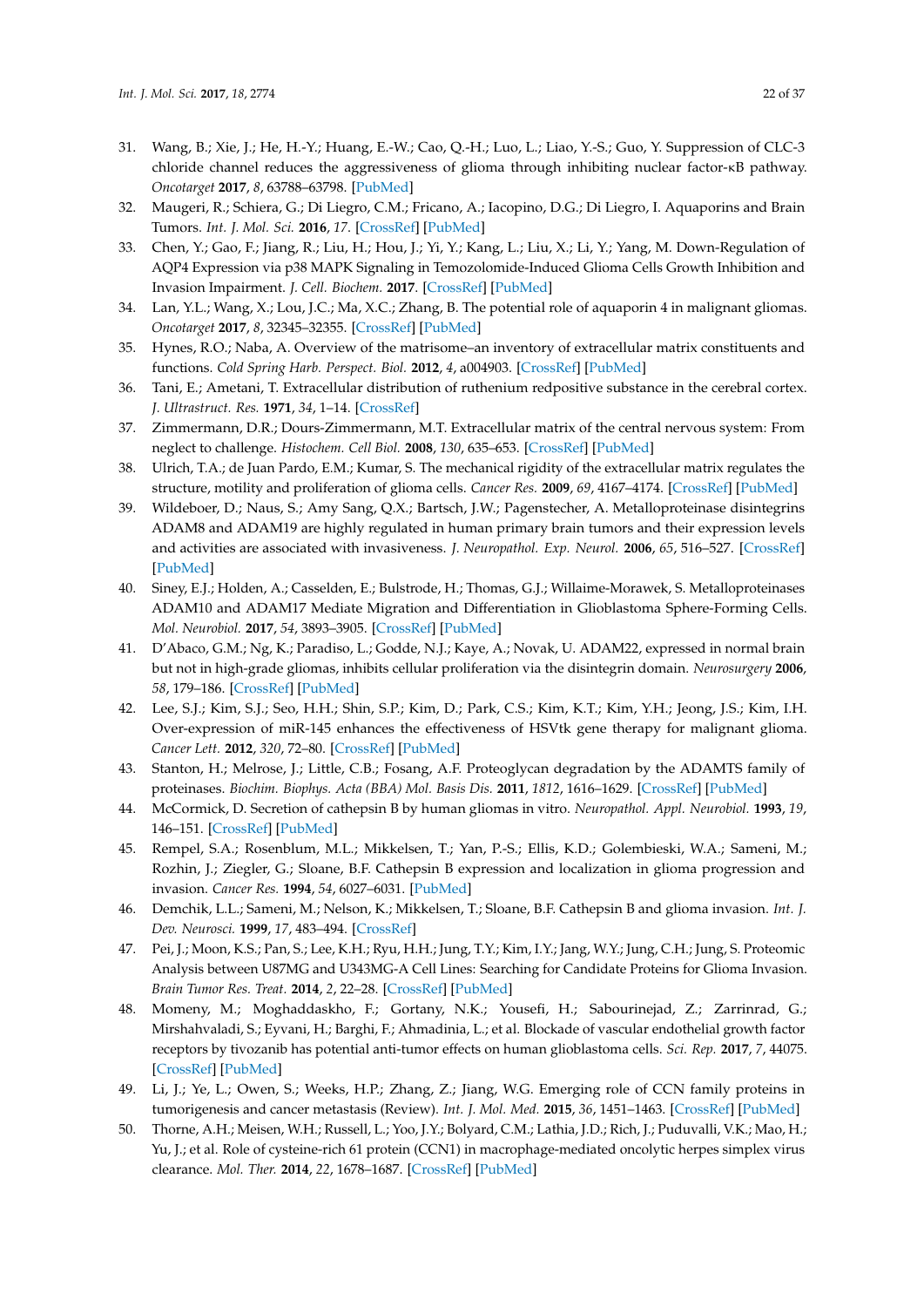- <span id="page-22-0"></span>51. Ogawa, K.; Oguchi, M.; Nakashima, Y.; Yamabe, H. Distribution of collagen type IV in brain tumors: An immunohistochemical study. *J. Neuro Oncol.* **1989**, *7*, 357–366. [\[CrossRef\]](http://dx.doi.org/10.1007/BF02147093)
- <span id="page-22-1"></span>52. Mammoto, T.; Jiang, A.; Jiang, E.; Panigrahy, D.; Kieran, M.W.; Mammoto, A. Role of collagen matrix in tumor angiogenesis and glioblastoma multiforme progression. *Am. J. Pathol.* **2013**, *183*, 1293–1305. [\[CrossRef\]](http://dx.doi.org/10.1016/j.ajpath.2013.06.026) [\[PubMed\]](http://www.ncbi.nlm.nih.gov/pubmed/23928381)
- <span id="page-22-2"></span>53. Delpech, B.; Maingonnat, C.; Girard, N.; Chauzy, C.; Maunoury, R.; Olivier, A.; Tayot, J.; Creissard, P. Hyaluronan and hyaluronectin in the extracellular matrix of human brain tumor stroma. *Eur. J. Cancer* **1993**, *29*, 1012–1017. [\[CrossRef\]](http://dx.doi.org/10.1016/S0959-8049(05)80214-X)
- <span id="page-22-3"></span>54. Martinez-Quintanilla, J.; He, D.; Wakimoto, H.; Alemany, R.; Shah, K. Encapsulated Stem Cells Loaded with Hyaluronidase-expressing Oncolytic Virus for Brain Tumor Therapy. *Mol. Ther.* **2015**, *23*, 108–118. [\[CrossRef\]](http://dx.doi.org/10.1038/mt.2014.204) [\[PubMed\]](http://www.ncbi.nlm.nih.gov/pubmed/25352242)
- <span id="page-22-4"></span>55. Stojic, J.; Hagemann, C.; Haas, S.; Herbold, C.; Kühnel, S.; Gerngras, S.; Roggendorf, W.; Roosen, K.; Vince, G.H. Expression of matrix metalloproteinases MMP-1, MMP-11 and MMP-19 is correlated with the WHO-grading of human malignant gliomas. *Neurosci. Res.* **2008**, *60*, 40–49. [\[CrossRef\]](http://dx.doi.org/10.1016/j.neures.2007.09.009) [\[PubMed\]](http://www.ncbi.nlm.nih.gov/pubmed/17980449)
- <span id="page-22-5"></span>56. Zhang, L.; Wang, H.; Zhu, J.; Ding, K.; Xu, J. FTY720 reduces migration and invasion of human glioblastoma cell lines via inhibiting the PI3K/AKT/mTOR/p70S6K signaling pathway. *Tumor Biol.* **2014**, *35*, 10707–10714. [\[CrossRef\]](http://dx.doi.org/10.1007/s13277-014-2386-y) [\[PubMed\]](http://www.ncbi.nlm.nih.gov/pubmed/25070489)
- <span id="page-22-6"></span>57. Cohen-Inbar, O.; Zaaroor, M. Glioblastoma multiforme targeted therapy: The Chlorotoxin story. *J. Clin. Neurosci.* **2016**, *33*, 52–58. [\[CrossRef\]](http://dx.doi.org/10.1016/j.jocn.2016.04.012) [\[PubMed\]](http://www.ncbi.nlm.nih.gov/pubmed/27452128)
- <span id="page-22-7"></span>58. Wang, D.; Chen, Q.; Tan, Y.; Liu, B.; Liu, C. Ellagic acid inhibits human glioblastoma growth in vitro and in vivo. *Oncol. Rep.* **2017**, *37*, 1084–1092. [\[CrossRef\]](http://dx.doi.org/10.3892/or.2016.5331) [\[PubMed\]](http://www.ncbi.nlm.nih.gov/pubmed/28035411)
- <span id="page-22-8"></span>59. Liu, Y.; Zheng, J.; Zhang, Y.; Wang, Z.; Yang, Y.; Bai, M.; Dai, Y. Fucoxanthin Activates Apoptosis via Inhibition of PI3K/Akt/mTOR Pathway and Suppresses Invasion and Migration by Restriction of p38-MMP-2/9 Pathway in Human Glioblastoma Cells. *Neurochem. Res.* **2016**, *41*, 2728–2751. [\[CrossRef\]](http://dx.doi.org/10.1007/s11064-016-1989-7) [\[PubMed\]](http://www.ncbi.nlm.nih.gov/pubmed/27394418)
- <span id="page-22-9"></span>60. Li, K.; Tu, Y.; Liu, Q.; Ouyang, Y.; He, M.; Luo, M.; Chen, J.; Pi, R.; Liu, A. PT93, a novel caffeic acid amide derivative, suppresses glioblastoma cells migration, proliferation and MMP-2/-9 expression. *Oncol. Lett.* **2017**, *13*, 1990–1996. [\[CrossRef\]](http://dx.doi.org/10.3892/ol.2017.5663) [\[PubMed\]](http://www.ncbi.nlm.nih.gov/pubmed/28454354)
- <span id="page-22-10"></span>61. Cesarini, V.; Martini, M.; Vitiani, L.R.; Gravina, G.L.; Di Agostino, S.; Graziani, G.; D'Alessandris, Q.G.; Pallini, R.; Larocca, L.M.; Rossi, P.; et al. Type 5 phosphodiesterase regulates glioblastoma multiforme aggressiveness and clinical outcome. *Oncotarget* **2017**, *8*, 13223–13239. [\[CrossRef\]](http://dx.doi.org/10.18632/oncotarget.14656) [\[PubMed\]](http://www.ncbi.nlm.nih.gov/pubmed/28099939)
- <span id="page-22-11"></span>62. Kegelman, T.P.; Wu, B.; Das, S.K.; Talukdar, S.; Beckta, J.M.; Hu, B.; Emdad, L.; Valerie, K.; Sarkar, D.; Furnari, F.B.; et al. Inhibition of radiation-induced glioblastoma invasion by genetic and pharmacological targeting of MDA-9/Syntenin. *Proc. Natl. Acad. Sci. USA* **2017**, *114*, 370–375. [\[CrossRef\]](http://dx.doi.org/10.1073/pnas.1616100114) [\[PubMed\]](http://www.ncbi.nlm.nih.gov/pubmed/28011764)
- <span id="page-22-12"></span>63. Guo, P.; Imanishi, Y.; Cackowski, F.C.; Jarzynka, M.J.; Tao, H.Q.; Nishikawa, R.; Hirose, T.; Hu, B.; Cheng, S.Y. Up-regulation of angiopoietin-2, matrix metalloprotease-2, membrane type 1 metalloprotease and laminin 5 gamma 2 correlates with the invasiveness of human glioma. *Am. J. Pathol.* **2005**, *166*, 877–890. [\[CrossRef\]](http://dx.doi.org/10.1016/S0002-9440(10)62308-5)
- <span id="page-22-16"></span>64. Wang, M.; Wang, T.; Liu, S.; Yoshida, D.; Teramoto, A. The expression of matrix metalloproteinase-2 and -9 in human gliomas of different pathological grades. *Brain Tumor Pathol.* **2003**, *20*, 65–72. [\[CrossRef\]](http://dx.doi.org/10.1007/BF02483449) [\[PubMed\]](http://www.ncbi.nlm.nih.gov/pubmed/14756443)
- <span id="page-22-13"></span>65. Forsyth, P.A.; Wong, H.; Laing, T.D.; Rewcastle, N.B.; Morris, D.G.; Muzik, H.; Leco, K.J.; Johnston, R.N.; Brasher, P.M.; Sutherland, G.; et al. Gelatinase-A (MMP-2), gelatinase-B (MMP-9) and membrane type matrix metalloproteinase-1 (MT1-MMP) are involved in different aspects of the pathophysiology of malignant gliomas. *Br. J. Cancer* **1999**, *79*, 1828–1835. [\[CrossRef\]](http://dx.doi.org/10.1038/sj.bjc.6990291) [\[PubMed\]](http://www.ncbi.nlm.nih.gov/pubmed/10206300)
- <span id="page-22-14"></span>66. Morrison, C.J.; Butler, G.S.; Rodriguez, D.; Overall, C.M. Matrix metalloproteinase proteomics: Substrates, targets and therapy. *Curr. Opin. Cell Biol.* **2009**, *21*, 645–653. [\[CrossRef\]](http://dx.doi.org/10.1016/j.ceb.2009.06.006) [\[PubMed\]](http://www.ncbi.nlm.nih.gov/pubmed/19616423)
- <span id="page-22-15"></span>67. Rome, C.; Arsaut, J.; Taris, C.; Couillaud, F.; Loiseau, H. MMP-7 (matrilysin) expression in human brain tumors. *Mol. Carcinog.* **2007**, *46*, 446–452. [\[CrossRef\]](http://dx.doi.org/10.1002/mc.20293) [\[PubMed\]](http://www.ncbi.nlm.nih.gov/pubmed/17219436)
- <span id="page-22-17"></span>68. Sarkar, S.; Nuttall, R.K.; Liu, S.; Edwards, D.R.; Yong, V.W. Tenascin-C stimulates glioma cell invasion through matrix metalloproteinase-12. *Cancer Res.* **2006**, *66*, 11771–11780. [\[CrossRef\]](http://dx.doi.org/10.1158/0008-5472.CAN-05-0470) [\[PubMed\]](http://www.ncbi.nlm.nih.gov/pubmed/17178873)
- <span id="page-22-18"></span>69. Deng, Y.; Li, W.; Li, Y.; Yang, H.; Xu, H.; Liang, S.; Zhang, L.; Li, Y. Expression of Matrix Metalloproteinase-26 promotes human glioma U251 cell invasion in vitro and in vivo. *Oncol. Rep.* **2010**, *23*, 69–78. [\[PubMed\]](http://www.ncbi.nlm.nih.gov/pubmed/19956866)
- <span id="page-22-19"></span>70. Sato, H.; Takino, T. Coordinate action of membrane-type matrix metalloproteinase-1 (MT1-MMP) and MMP-2 enhances pericellular proteolysis and invasion. *Cancer Sci.* **2010**, *101*, 843–847. [\[CrossRef\]](http://dx.doi.org/10.1111/j.1349-7006.2010.01498.x) [\[PubMed\]](http://www.ncbi.nlm.nih.gov/pubmed/20148894)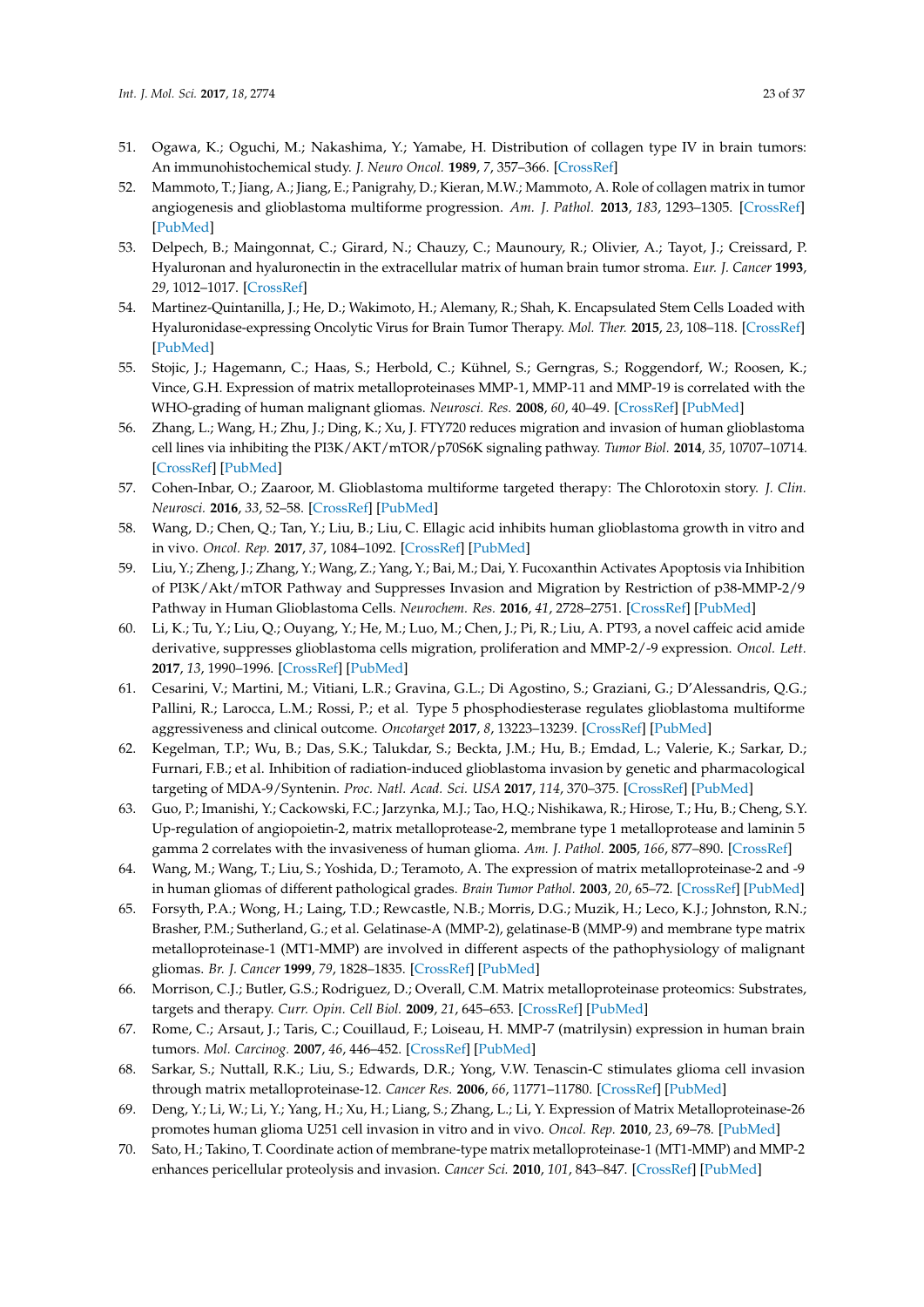- <span id="page-23-0"></span>71. Mahesparan, R.; Read, T.-A.; Lund-Johansen, M.; Skaftnesmo, K.; Bjerkvig, R.; Engebraaten, O. Expression of extracellular matrix components in a highly infiltrative in vivo glioma model. *Acta Neuropathol.* **2003**, *105*, 49–57. [\[CrossRef\]](http://dx.doi.org/10.1007/s00401-002-0610-0) [\[PubMed\]](http://www.ncbi.nlm.nih.gov/pubmed/12471461)
- <span id="page-23-1"></span>72. Brösicke, N.; Faissner, A. Role of tenascins in the ECM of gliomas. *Cell Adhes. Migr.* **2015**, *9*, 131–140. [\[CrossRef\]](http://dx.doi.org/10.1080/19336918.2014.1000071) [\[PubMed\]](http://www.ncbi.nlm.nih.gov/pubmed/25695402)
- <span id="page-23-2"></span>73. Kim, M.Y.; Kim, O.R.; Choi, Y.S.; Lee, H.; Park, K.; Lee, C.T.; Kang, K.W.; Jeong, S. Selection and characterization of tenascin C targeting peptide. *Mol. Cells* **2012**, *33*, 71–77. [\[CrossRef\]](http://dx.doi.org/10.1007/s10059-012-2214-4) [\[PubMed\]](http://www.ncbi.nlm.nih.gov/pubmed/22138765)
- <span id="page-23-3"></span>74. Aaberg-Jessen, C.; Christensen, K.; Offenberg, H.; Bartels, A.; Dreehsen, T.; Hansen, S.; Schrøder, H.D.; Brünner, N.; Kristensen, B.W. Low expression of tissue inhibitor of metalloproteinases-1 (TIMP-1) in glioblastoma predicts longer patient survival. *J. Neuro Oncol.* **2009**, *95*, 117–128. [\[CrossRef\]](http://dx.doi.org/10.1007/s11060-009-9910-8) [\[PubMed\]](http://www.ncbi.nlm.nih.gov/pubmed/19430729)
- <span id="page-23-4"></span>75. Hsu, S.C.; Volpert, O.V.; Steck, P.A.; Mikkelsen, T.; Polverini, P.J.; Rao, S.; Chou, P.; Bouck, N.P. Inhibition of angiogenesis in human glioblastomas by chromosome 10 induction of thrombospondin-1. *Cancer Res.* **1996**, *56*, 5684–5691. [\[PubMed\]](http://www.ncbi.nlm.nih.gov/pubmed/8971176)
- <span id="page-23-5"></span>76. Kalluri, R.; Weinberg, R.A. The basics of epithelial-mesenchymal transition. *J. Clin. Investig.* **2009**, *119*, 1420–1428. [\[CrossRef\]](http://dx.doi.org/10.1172/JCI39104) [\[PubMed\]](http://www.ncbi.nlm.nih.gov/pubmed/19487818)
- <span id="page-23-6"></span>77. Katsetos, C.D.; Dráberová, E.; Smejkalová, B.; Reddy, G.; Bertrand, L.; de Chadarévian, J.P.; Legido, A.; Nissanov, J.; Baas, P.W.; Dráber, P. Class III beta-tubulin and gamma-tubulin are co-expressed and form complexes in human glioblastoma cells. *Neurochem. Res.* **2007**, *32*, 1387–1398. [\[CrossRef\]](http://dx.doi.org/10.1007/s11064-007-9321-1) [\[PubMed\]](http://www.ncbi.nlm.nih.gov/pubmed/17406983)
- <span id="page-23-8"></span>78. Katsetos, C.D.; Dráberová, E.; Legido, A.; Dumontet, C.; Dráber, P. Tubulin targets in the pathobiology and therapy of glioblastoma multiforme. I. Class III beta-tubulin. *J. Cell. Physiol.* **2009**, *221*, 505–513. [\[CrossRef\]](http://dx.doi.org/10.1002/jcp.21870) [\[PubMed\]](http://www.ncbi.nlm.nih.gov/pubmed/19650075)
- <span id="page-23-7"></span>79. Katsetos, C.D.; Dráberová, E.; Legido, A.; Dráber, P. Tubulin targets in the pathobiology and therapy of glioblastoma multiforme. II. gamma-Tubulin. *J. Cell. Physiol.* **2009**, *221*, 514–520. [\[CrossRef\]](http://dx.doi.org/10.1002/jcp.21884) [\[PubMed\]](http://www.ncbi.nlm.nih.gov/pubmed/19650077)
- <span id="page-23-9"></span>80. Ludueña, R.F.; Banerjee, A. The isotypes of tubulin: Distribution and functional significance. In *Cancer Drug Discovery and Development: The Role of Microtubules in Cell Biology, Neurobiology and Oncology*; Fojo, T., Ed.; Humana Press: Totowa, NJ, USA, 2008; pp. 123–175.
- <span id="page-23-10"></span>81. Song, Y.; Mu, L.; Han, X.; Li, Q.; Dong, B.; Li, H.; Liu, X. MicroRNA-9 inhibits vasculogenic mimicry of glioma cell lines by suppressing Stathmin expression. *J. Neurooncol.* **2013**, *115*, 381–390. [\[CrossRef\]](http://dx.doi.org/10.1007/s11060-013-1245-9) [\[PubMed\]](http://www.ncbi.nlm.nih.gov/pubmed/24043603)
- <span id="page-23-11"></span>82. Zohrabian, V.M.; Forzani, B.; Chau, Z.; Murali, R.; Jhanwar-Uniyal, M. Rho/ROCK and MAPK signaling pathways are involved in glioblastoma cell migration and proliferation. *Anticancer Res.* **2009**, *29*, 119–123. [\[PubMed\]](http://www.ncbi.nlm.nih.gov/pubmed/19331140)
- <span id="page-23-12"></span>83. Stylli, S.S.; Kaye, A.H.; Lock, P. Invadopodia: At the cutting edge of tumor invasion. *J. Clin. Neurosci.* **2008**, *15*, 725–737. [\[CrossRef\]](http://dx.doi.org/10.1016/j.jocn.2008.03.003) [\[PubMed\]](http://www.ncbi.nlm.nih.gov/pubmed/18468901)
- <span id="page-23-13"></span>84. Boguski, M.S.; McCormick, F. Proteins regulating Ras and its relatives. *Nature* **1993**, *366*, 643–654. [\[CrossRef\]](http://dx.doi.org/10.1038/366643a0) [\[PubMed\]](http://www.ncbi.nlm.nih.gov/pubmed/8259209)
- <span id="page-23-14"></span>85. Tcherkezian, J.; Lamarche-Vane, N. Current knowledge of the large RhoGAP family of proteins. *Biol. Cell* **2007**, *99*, 67–86. [\[CrossRef\]](http://dx.doi.org/10.1042/BC20060086) [\[PubMed\]](http://www.ncbi.nlm.nih.gov/pubmed/17222083)
- <span id="page-23-15"></span>86. Tseliou, M.; Al-Qahtani, A.; Alarifi, S.; Alkahtani, S.H.; Stournaras, C.; Sourvinos, G. The Role of RhoA, RhoB and RhoC GTPases in Cell Morphology, Proliferation and Migration in Human Cytomegalovirus (HCMV) Infected Glioblastoma Cells. *Cell. Physiol. Biochem.* **2016**, *38*, 94–109. [\[CrossRef\]](http://dx.doi.org/10.1159/000438612) [\[PubMed\]](http://www.ncbi.nlm.nih.gov/pubmed/26741994)
- <span id="page-23-16"></span>87. Nakada, M.; Drake, K.L.; Nakada, S.; Niska, J.A.; Berens, M.E. Ephrin-B3 ligand promotes glioma invasion through activation of Rac1. *Cancer Res.* **2006**, *66*, 8492–8500. [\[CrossRef\]](http://dx.doi.org/10.1158/0008-5472.CAN-05-4211) [\[PubMed\]](http://www.ncbi.nlm.nih.gov/pubmed/16951161)
- <span id="page-23-17"></span>88. Feng, H.; Hu, B.; Vuori, K.; Sarkaria, J.N.; Furnari, F.B.; Cavenee, W.K.; Cheng, S.Y. EGFRvIII stimulates glioma growth and invasion through PKA-dependent serine phospho-rylation of Dock180. *Oncogene* **2014**, *33*, 2504–2512. [\[CrossRef\]](http://dx.doi.org/10.1038/onc.2013.198) [\[PubMed\]](http://www.ncbi.nlm.nih.gov/pubmed/23728337)
- <span id="page-23-18"></span>89. Feng, H.; Hu, B.; Liu, K.W.; Li, Y.; Lu, X.; Cheng, T.; Yiin, J.J.; Lu, S.; Keezer, S.; Fenton, T.; et al. Activation of Rac1 by Src-dependent phosphorylation of Dock180(Y1811) mediates PDGFRα-stimulated glioma tumorigenesis in mice and humans. *J. Clin. Investig.* **2011**, *121*, 4670–4684. [\[CrossRef\]](http://dx.doi.org/10.1172/JCI58559) [\[PubMed\]](http://www.ncbi.nlm.nih.gov/pubmed/22080864)
- <span id="page-23-19"></span>90. Ghosh, M.; Song, X.; Mouneimne, G.; Sidani, M.; Lawrence, D.S.; Condeelis, J.S. Cofilin promotes actin polymerization and defines the direction of cell motility. *Science* **2004**, *304*, 743–746. [\[CrossRef\]](http://dx.doi.org/10.1126/science.1094561) [\[PubMed\]](http://www.ncbi.nlm.nih.gov/pubmed/15118165)
- <span id="page-23-20"></span>91. Hotulainen, P.; Paunola, E.; Vartiainen, M.K.; Lappalainen, P. Actin-depolymerizing factor and cofilin-1 play overlapping roles in promoting rapid F-actin depolymerization in mammalian nonmuscle cells. *Mol. Biol. Cell* **2005**, *16*, 649–664. [\[CrossRef\]](http://dx.doi.org/10.1091/mbc.E04-07-0555) [\[PubMed\]](http://www.ncbi.nlm.nih.gov/pubmed/15548599)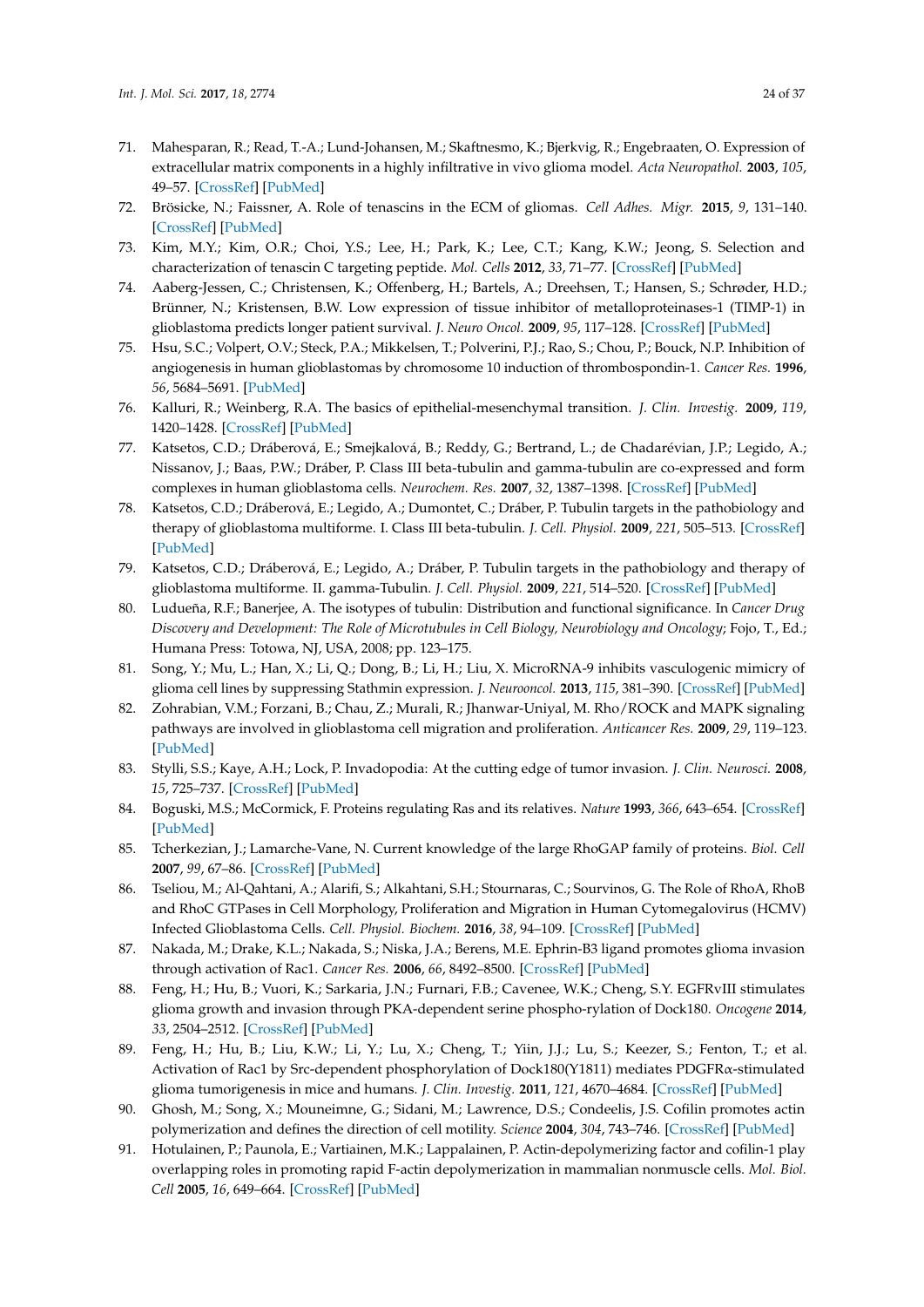- <span id="page-24-0"></span>92. Yap, C.T.; Simpson, T.I.; Pratt, T.; Price, D.J.; Maciver, S.K. The motility of glioblastoma tumor cells is modulated by intracellular cofilin expression in a concentration-dependent manner. *Cytoskeleton* **2005**, *60*, 153–165. [\[CrossRef\]](http://dx.doi.org/10.1002/cm.20053) [\[PubMed\]](http://www.ncbi.nlm.nih.gov/pubmed/15662725)
- <span id="page-24-1"></span>93. Schiapparelli, P.; Guerrero-Cazares, H.; Magaña-Maldonado, R.; Hamilla, S.M.; Ganaha, S.; Goulin Lippi Fernandes, E.; Huang, C.H.; Aranda-Espinoza, H.; Devreotes, P.; Quinones-Hinojosa, A. NKCC1 Regulates Migration Ability of Glioblastoma Cells by Modulation of Actin Dynamics and Interacting with Cofilin. *EBioMedicine* **2017**, *21*, 94–103. [\[CrossRef\]](http://dx.doi.org/10.1016/j.ebiom.2017.06.020) [\[PubMed\]](http://www.ncbi.nlm.nih.gov/pubmed/28679472)
- <span id="page-24-2"></span>94. Geiger, K.D.; Stoldt, P.; Schlote, W.; Derouiche, A. Ezrin immunoreactivity is associated with increasing malignancy of astrocytic tumors but is absent in oligodendrogliomas. *Am. J. Pathol.* **2000**, *157*, 1785–1793. [\[CrossRef\]](http://dx.doi.org/10.1016/S0002-9440(10)64816-X)
- <span id="page-24-3"></span>95. Roma, A.A.; Prayson, R.A. Fascin expression in 90 patients with glioblastoma multiforme. *Ann. Diagn. Pathol.* **2005**, *9*, 307–311. [\[CrossRef\]](http://dx.doi.org/10.1016/j.anndiagpath.2005.07.005) [\[PubMed\]](http://www.ncbi.nlm.nih.gov/pubmed/16308158)
- <span id="page-24-4"></span>96. Quick, Q.; Skalli, O. Alpha-actinin 1 and alpha-actinin 4: Contrasting roles in the survival, motility and RhoA signaling of astrocytoma cells. *Exp. Cell Res.* **2010**, *316*, 1137–1147. [\[CrossRef\]](http://dx.doi.org/10.1016/j.yexcr.2010.02.011) [\[PubMed\]](http://www.ncbi.nlm.nih.gov/pubmed/20156433)
- <span id="page-24-5"></span>97. Lee, H.K.; Finniss, S.; Cazacu, S.; Xiang, C.; Poisson, L.M.; Blumberg, P.M.; Brodie, C. RasGRP3 regulates the migration of glioma cells via interaction with Arp3. *Oncotarget* **2015**, *6*, 1850–1864. [\[CrossRef\]](http://dx.doi.org/10.18632/oncotarget.2575) [\[PubMed\]](http://www.ncbi.nlm.nih.gov/pubmed/25682201)
- <span id="page-24-6"></span>98. Arai, H.; Ikota, H.; Sugawara, K.; Nobusawa, S.; Hirato, J.; Nakazato, Y. Nestin expression in brain tumors: Its utility for pathological diagnosis and correlation with the prognosis of high-grade gliomas. *Brain Tumor Pathol.* **2012**, *29*, 160–167. [\[CrossRef\]](http://dx.doi.org/10.1007/s10014-012-0081-5) [\[PubMed\]](http://www.ncbi.nlm.nih.gov/pubmed/22350668)
- <span id="page-24-7"></span>99. Lépinoux-Chambaud, C.; Eyer, J. Review on intermediate filaments of the nervous system and their pathological alterations. *Histochem. Cell Biol.* **2013**, *140*, 13–22. [\[CrossRef\]](http://dx.doi.org/10.1007/s00418-013-1101-1) [\[PubMed\]](http://www.ncbi.nlm.nih.gov/pubmed/23749407)
- <span id="page-24-8"></span>100. Quick, Q.; Paul, M.; Skalli, O. Roles and potential clinical applications of intermediate filament proteins in brain tumors. *Semin. Pediatr. Neurol.* **2015**, *22*, 40–48. [\[CrossRef\]](http://dx.doi.org/10.1016/j.spen.2014.12.005) [\[PubMed\]](http://www.ncbi.nlm.nih.gov/pubmed/25976260)
- <span id="page-24-9"></span>101. Brommeland, T.; Rosengren, L.; Fridlund, S.; Hennig, R.; Isaksen, V. Serum levels of glial fibrillary acidic protein correlate to tumor volume of high-grade gliomas. *Acta Neurol. Scand.* **2007**, *116*, 380–384. [\[CrossRef\]](http://dx.doi.org/10.1111/j.1600-0404.2007.00889.x) [\[PubMed\]](http://www.ncbi.nlm.nih.gov/pubmed/17986096)
- <span id="page-24-10"></span>102. Jung, C.S.; Foerch, C.; Schanzer, A.; Heck, A.; Plate, K.H.; Seifert, V.; Steinmetz, H.; Raabe, A.; Sitzer, M. Serum GFAP is a diagnostic marker for glioblastoma multiforme. *Brain* **2007**, *130*, 3336–3341. [\[CrossRef\]](http://dx.doi.org/10.1093/brain/awm263) [\[PubMed\]](http://www.ncbi.nlm.nih.gov/pubmed/17998256)
- <span id="page-24-11"></span>103. Vietheer, J.M.; Rieger, J.; Wagner, M.; Senft, C.; Tichy, J.; Foerch, C. Serum concentrations of glial fibrillary acidic protein (GFAP) do not indicate tumor recurrence in patients with glioblastoma. *J. Neuro Oncol.* **2017**, *135*, 193–199. [\[CrossRef\]](http://dx.doi.org/10.1007/s11060-017-2565-y) [\[PubMed\]](http://www.ncbi.nlm.nih.gov/pubmed/28717884)
- <span id="page-24-12"></span>104. Denysenko, T.; Annovazzi, L.; Cassoni, P.; Melcarne, A.; Mellai, M.; Schiffer, D. WNT/β-catenin Signaling Pathway and Downstream Modulators in Low- and High-grade Glioma. *Cancer Genom. Proteom.* **2016**, *13*, 31–45.
- <span id="page-24-13"></span>105. Kahlert, U.D.; Maciaczyk, D.; Doostkam, S.; Orr, B.A.; Simons, B.; Bogiel, T.; Reithmeier, T.; Prinz, M.; Schubert, J.; Niedermann, G.; et al. Activation of canonical WNT/β-catenin signaling enhances in vitro motility of glioblastoma cells by activation of ZEB1 and other activators of epithelial-to-mesenchymal transition. *Cancer Lett.* **2012**, *325*, 42–53. [\[CrossRef\]](http://dx.doi.org/10.1016/j.canlet.2012.05.024) [\[PubMed\]](http://www.ncbi.nlm.nih.gov/pubmed/22652173)
- <span id="page-24-14"></span>106. Gong, A.; Huang, S. Foxm1 and Wnt/Beta-catenin signaling in glioma stem cells. *Cancer Res.* **2012**, *72*, 5658–5662. [\[CrossRef\]](http://dx.doi.org/10.1158/0008-5472.CAN-12-0953) [\[PubMed\]](http://www.ncbi.nlm.nih.gov/pubmed/23139209)
- <span id="page-24-15"></span>107. Ben-Porath, I.; Thomson, M.W.; Carey, V.J.; Ge, R.; Bell, G.W.; Regev, A.; Weinberg, R.A. An embryonic stem cell-like gene expression signature in poorly differentiated aggressive human tumors. *Nat. Genet.* **2008**, *40*, 499–507. [\[CrossRef\]](http://dx.doi.org/10.1038/ng.127) [\[PubMed\]](http://www.ncbi.nlm.nih.gov/pubmed/18443585)
- <span id="page-24-16"></span>108. Cheng, S.X.; Tu, Y.; Zhang, S. FoxM1 promotes glioma cells progression by upregulating Anxa1 expression. *PLoS ONE* **2013**, *8*, e72376. [\[CrossRef\]](http://dx.doi.org/10.1371/journal.pone.0072376)
- <span id="page-24-17"></span>109. Zhang, N.; Wei, P.; Gong, A.; Chiu, W.T.; Lee, H.T.; Colman, H.; Huang, H.; Xue, J.; Liu, M.; Wang, Y.; et al. Foxm1 promotes beta-catenin nuclear localization and controls Wnt target-gene expression and glioma tumorigenesis. *Cancer Cell* **2011**, *20*, 427–442. [\[CrossRef\]](http://dx.doi.org/10.1016/j.ccr.2011.08.016) [\[PubMed\]](http://www.ncbi.nlm.nih.gov/pubmed/22014570)
- <span id="page-24-18"></span>110. Wang, Z.; Zhang, S.; Siu, T.L.; Huang, S. Glioblastoma Multiforme Formation and EMT: Role of FoxM1 Transcription Factor. *Curr. Pharm. Des.* **2015**, *21*, 1268–1271. [\[CrossRef\]](http://dx.doi.org/10.2174/1381612821666141211115949) [\[PubMed\]](http://www.ncbi.nlm.nih.gov/pubmed/25506897)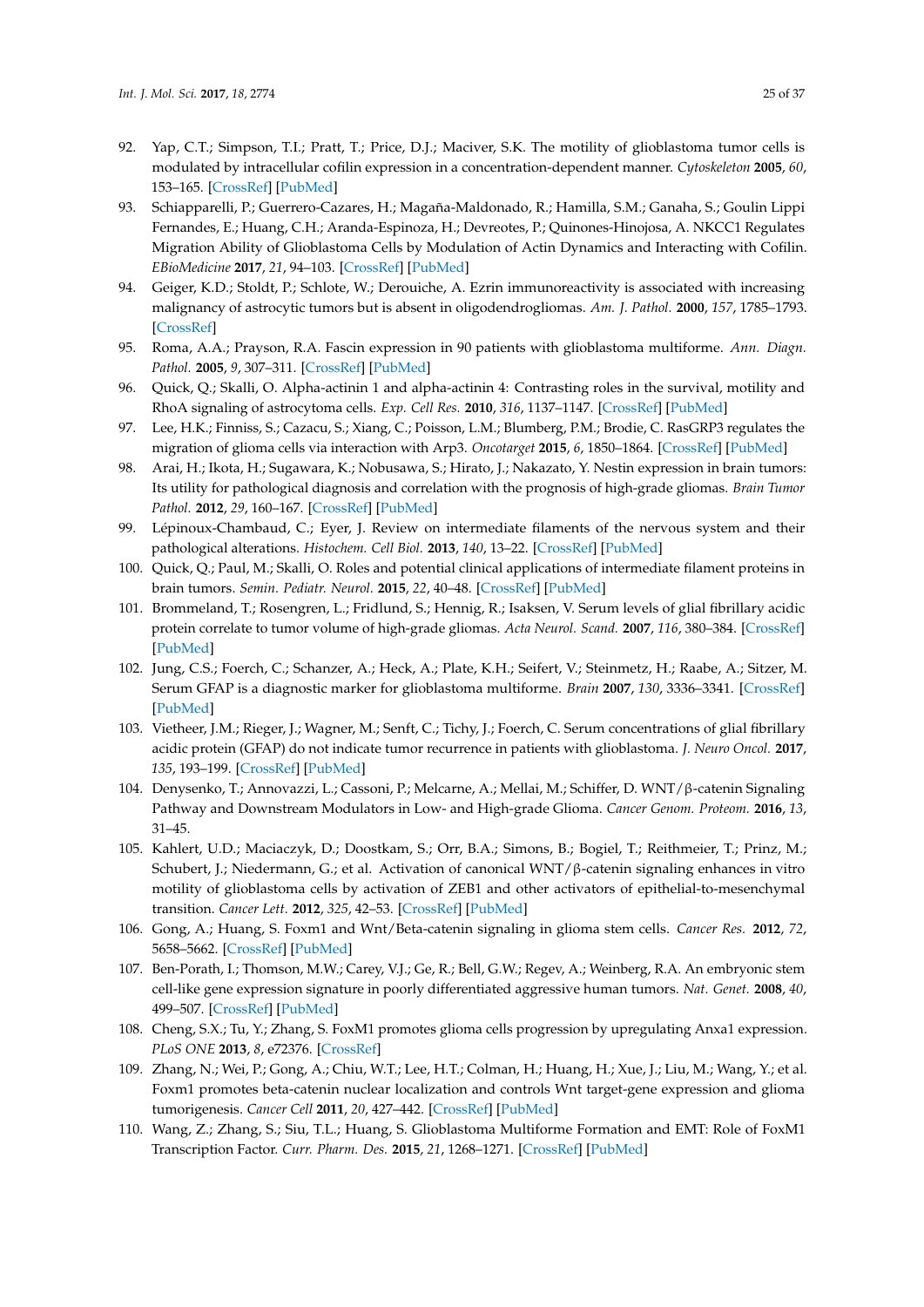- <span id="page-25-0"></span>111. Zhang, X.; Lv, Q.L.; Huang, Y.T.; Zhang, L.H.; Zhou, H.H. Akt/FoxM1 signaling pathway-mediated upregulation of MYBL2 promotes progression of human glioma. *J. Exp. Clin. Cancer Res.* **2017**, *36*, 105. [\[CrossRef\]](http://dx.doi.org/10.1186/s13046-017-0573-6) [\[PubMed\]](http://www.ncbi.nlm.nih.gov/pubmed/28784180)
- <span id="page-25-1"></span>112. Zhong, X.; Liu, X.; Li, Y.; Cheng, M.; Wang, W.; Tian, K.; Mu, L.; Zeng, T.; Liu, Y.; Jiang, X.; et al. HMGA2 sustains self-renewal and invasiveness of glioma-initiating cells. *Oncotarget* **2016**, *7*, 44365–44380. [\[CrossRef\]](http://dx.doi.org/10.18632/oncotarget.9744) [\[PubMed\]](http://www.ncbi.nlm.nih.gov/pubmed/27259253)
- <span id="page-25-2"></span>113. Sanchez-Tillò, E.; Liu, Y.; de Barrios, O.; Siles, L.; Fanlo, L.; Cuatrecasas, M.; Darling, D.S.; Dean, D.C.; Castells, A.; Postigo, A. EMT-activating transcription factors in cancer: Beyond EMT and tumor invasiveness. *Cell. Mol. Life Sci.* **2012**, *69*, 3429–3456. [\[CrossRef\]](http://dx.doi.org/10.1007/s00018-012-1122-2) [\[PubMed\]](http://www.ncbi.nlm.nih.gov/pubmed/22945800)
- <span id="page-25-3"></span>114. Zhao, T.; Yang, H.; Tian, Y.; Xie, Q.; Lu, Y.; Wang, Y.; Su, N.; Dong, B.; Liu, X.; Wang, C.; et al. SOX7 is associated with the suppression of human glioma by HMG-box dependent regulation of Wnt/β-catenin signaling. *Cancer Lett.* **2016**, *375*, 100–107. [\[CrossRef\]](http://dx.doi.org/10.1016/j.canlet.2016.02.044) [\[PubMed\]](http://www.ncbi.nlm.nih.gov/pubmed/26944317)
- <span id="page-25-4"></span>115. Cahill, K.E.; Moshead, R.A.; Yamini, B. NF-κB in glioblastoma: Insights into regulators and targeted therapy. *Neuro Oncol.* **2016**, *18*, 329–339. [\[CrossRef\]](http://dx.doi.org/10.1093/neuonc/nov265) [\[PubMed\]](http://www.ncbi.nlm.nih.gov/pubmed/26534766)
- <span id="page-25-5"></span>116. Chandran, U.R.; Luthra, S.; Santana-Santos, L.; Mao, P.; Kim, S.H.; Minata, M.; Li, J.; Benos, P.V.; DeWang, M.; Hu, B.; et al. Gene expression profiling distinguishes proneural glioma stem cells from mesenchymal glioma stem cells. *Genom. Data* **2015**, *5*, 333–336. [\[CrossRef\]](http://dx.doi.org/10.1016/j.gdata.2015.07.007) [\[PubMed\]](http://www.ncbi.nlm.nih.gov/pubmed/26251826)
- <span id="page-25-6"></span>117. Romashkova, J.A.; Makarov, S.S. NF-κB is a target of AKT in anti-apoptotic PDGF signalling. *Nature* **1999**, *401*, 86–90. [\[CrossRef\]](http://dx.doi.org/10.1038/43474) [\[PubMed\]](http://www.ncbi.nlm.nih.gov/pubmed/10485711)
- <span id="page-25-7"></span>118. Bonavia, R.; Inda, M.M.; Vandenberg, S.; Cheng, S.Y.; Nagane, M.; Hadwiger, P.; Tan, P.; Sah, D.W.; Cavenee, W.K.; Furnari, F.B. EGFRvIII promotes glioma angiogenesis and growth through the NF-kB, interleukin-8 pathway. *Oncogene* **2012**, *31*, 4054–4066. [\[CrossRef\]](http://dx.doi.org/10.1038/onc.2011.563) [\[PubMed\]](http://www.ncbi.nlm.nih.gov/pubmed/22139077)
- <span id="page-25-8"></span>119. Bhat, K.P.; Balasubramaniyan, V.; Vaillant, B.; Ezhilarasan, R.; Hummelink, K.; Hollingsworth, F.; Wani, K.; Heathcock, L.; James, J.D.; Goodman, L.D.; et al. Mesenchymal differentiation mediated by NF-κB promotes radiation resistance in glioblastoma. *Cancer Cell* **2013**, *24*, 331–346. [\[CrossRef\]](http://dx.doi.org/10.1016/j.ccr.2013.08.001) [\[PubMed\]](http://www.ncbi.nlm.nih.gov/pubmed/23993863)
- <span id="page-25-9"></span>120. Bonavida, B.; Baritaki, S. The novel role of Yin Yang 1 in the regulation of epithelial to mesenchymal transition in cancer via the dysregulated NF-kB/Snail/YY1/RKIP/PTEN circuitry. *Crit. Rev. Oncog.* **2011**, *16*, 211–226. [\[CrossRef\]](http://dx.doi.org/10.1615/CritRevOncog.v16.i3-4.50) [\[PubMed\]](http://www.ncbi.nlm.nih.gov/pubmed/22248055)
- <span id="page-25-10"></span>121. Tran, N.L.; McDonough, W.S.; Savitch, B.A.; Fortin, S.P.; Winkles, J.A.; Symons, M.; Nakada, M.; Cunliffe, H.E.; Hostetter, G.; Hoelzinger, D.B.; et al. Increased fibroblast growth factor-inducible 14 expression levels promote glioma cell invasion via Rac1 and NF-κB and correlate with poor patient outcome. *Cancer Res.* **2006**, *66*, 9535–9542. [\[CrossRef\]](http://dx.doi.org/10.1158/0008-5472.CAN-06-0418) [\[PubMed\]](http://www.ncbi.nlm.nih.gov/pubmed/17018610)
- <span id="page-25-11"></span>122. Kim, J.K.; Jin, X.; Sohn, X.; Jeon, H.Y.; Kim, E.J.; Ham, S.W.; Jeon, H.M.; Chang, S.Y.; Oh, S.Y.; Yin, J.; et al. Tumoral RANKL activates astrocytes that promote glioma cell invasion through cytokine signaling. *Cancer Lett.* **2014**, *353*, 194–200. [\[CrossRef\]](http://dx.doi.org/10.1016/j.canlet.2014.07.034) [\[PubMed\]](http://www.ncbi.nlm.nih.gov/pubmed/25079688)
- <span id="page-25-12"></span>123. Chen, J.Y.; He, X.X.; Ma, C.; Wu, X.M.; Wan, X.L.; Xing, Z.K.; Pei, Q.Q.; Dong, X.P.; Liu, D.X.; Xiong, W.C.; et al. Netrin-1 promotes glioma growth by activating NF-κB via UNC5A. *Sci. Rep.* **2017**, *7*, 5454. [\[CrossRef\]](http://dx.doi.org/10.1038/s41598-017-05707-0) [\[PubMed\]](http://www.ncbi.nlm.nih.gov/pubmed/28710382)
- <span id="page-25-13"></span>124. Li, F.; Tang, C.; Jin, D.; Guan, L.; Wu, Y.; Liu, X.; Wu, X.; Wu, Q.Y.; Gao, D. CUEDC2 suppresses glioma tumorigenicity by inhibiting the activation of STAT3 and NF-κB signaling pathway. *Int. J. Oncol.* **2017**, *51*, 115–127. [\[CrossRef\]](http://dx.doi.org/10.3892/ijo.2017.4009) [\[PubMed\]](http://www.ncbi.nlm.nih.gov/pubmed/28534933)
- <span id="page-25-14"></span>125. Westermarck, J.; Kahari, V.M. Regulation of matrix metalloproteinase expression in tumor invasion. *FASEB J.* **1999**, *13*, 781–792. [\[PubMed\]](http://www.ncbi.nlm.nih.gov/pubmed/10224222)
- <span id="page-25-15"></span>126. Guan, H.; Cai, J.; Zhang, N.; Wu, J.; Yuan, J.; Li, J.; Li, M. Sp1 is upregulated in human glioma, promotes MMP-2-mediated cell invasion and predicts poor clinical outcome. *Int. J. Cancer* **2012**, *130*, 593–601. [\[CrossRef\]](http://dx.doi.org/10.1002/ijc.26049) [\[PubMed\]](http://www.ncbi.nlm.nih.gov/pubmed/21469139)
- <span id="page-25-16"></span>127. Zheng, C.; Yang, K.; Zhang, M.; Zou, M.; Bai, E.; Ma, Q.; Xu, R. Specific protein 1 depletion attenuates glucose uptake and proliferation of human glioma cells by regulating GLUT3 expression. *Oncol. Lett.* **2016**, *12*, 125–131. [\[CrossRef\]](http://dx.doi.org/10.3892/ol.2016.4599) [\[PubMed\]](http://www.ncbi.nlm.nih.gov/pubmed/27347112)
- <span id="page-25-17"></span>128. Kaufhold, S.; Bonavida, B. Central role of Snail1 in the regulation of EMT and resistance in cancer: A target for therapeutic intervention. *J. Exp. Clin. Cancer Res.* **2014**, *33*, 62. [\[CrossRef\]](http://dx.doi.org/10.1186/s13046-014-0062-0) [\[PubMed\]](http://www.ncbi.nlm.nih.gov/pubmed/25084828)
- <span id="page-25-18"></span>129. Myung, J.K.; Choi, S.A.; Kim, S.K.; Wang, K.C.; Park, S.H. Snail plays an oncogenic role in glioblastoma by promoting epithelial mesenchymal transition. *Int. J. Clin. Exp. Pathol.* **2014**, *7*, 1977–1987. [\[PubMed\]](http://www.ncbi.nlm.nih.gov/pubmed/24966907)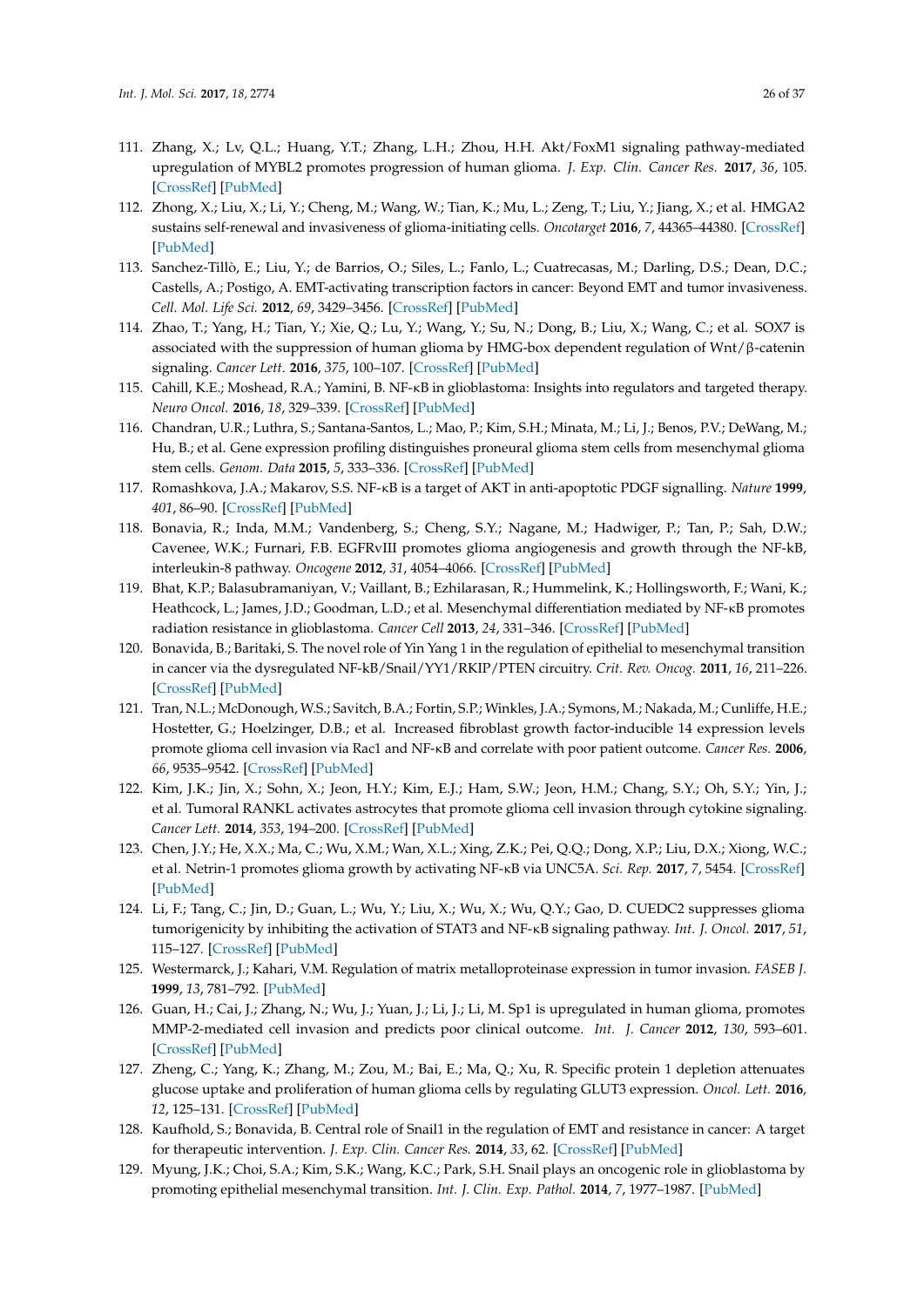- <span id="page-26-0"></span>130. Méndez, O.; Zavadil, J.; Esencay, M.; Lukyanov, Y.; Santovasi, D.; Wang, S.C.; Newcomb, E.W.; Zagzag, D. Knock down of HIF-1 $\alpha$  in glioma cells reduces migration in vitro and invasion in vivo and impairs their ability to form tumor spheres. *Mol. Cancer* **2010**, *9*, 133. [\[CrossRef\]](http://dx.doi.org/10.1186/1476-4598-9-133) [\[PubMed\]](http://www.ncbi.nlm.nih.gov/pubmed/20515450)
- <span id="page-26-1"></span>131. Gordan, J.D.; Bertout, J.A.; Hu, C.J.; Diehl, J.A.; Simon, M.C. HIF-2alpha promotes hypoxic cell proliferation by enhancing c-myc transcriptional activity. *Cancer Cell* **2007**, *11*, 335–347. [\[CrossRef\]](http://dx.doi.org/10.1016/j.ccr.2007.02.006) [\[PubMed\]](http://www.ncbi.nlm.nih.gov/pubmed/17418410)
- <span id="page-26-2"></span>132. Brown, R.E.; McGuire, M.F. Oncogenesis recapitulates embryogenesis via the hypoxia pathway: Morphoproteomics and biomedical analytics provide proof of concept and therapeutic options. *Ann. Clin. Lab. Sci.* **2012**, *42*, 243–257. [\[PubMed\]](http://www.ncbi.nlm.nih.gov/pubmed/22964612)
- <span id="page-26-3"></span>133. Yang, M.H.; Wu, M.Z.; Chiou, S.H.; Chen, P.M.; Chang, S.Y.; Liu, C.J.; Teng, S.C.; Wu, K.J. Direct regulation of TWIST by HIF-1alpha promotes metastasis. *Nat. Cell Biol.* **2008**, *10*, 295–305. [\[CrossRef\]](http://dx.doi.org/10.1038/ncb1691) [\[PubMed\]](http://www.ncbi.nlm.nih.gov/pubmed/18297062)
- <span id="page-26-4"></span>134. Valsesia-Wittmann, S.; Magdeleine, M.; Dupasquier, S.; Garin, E.; Jallas, A.C.; Combaret, V.; Krause, A.; Leissner, P.; Puisieux, A. Oncogenic cooperation between H-Twist and N-Myc overrides failsafe programs in cancer cells. *Cancer Cell* **2004**, *6*, 625–630. [\[CrossRef\]](http://dx.doi.org/10.1016/j.ccr.2004.09.033) [\[PubMed\]](http://www.ncbi.nlm.nih.gov/pubmed/15607966)
- <span id="page-26-5"></span>135. Ehtesham, M.; Winston, J.A.; Kabos, P.; Thompson, R.C. CXCR4 expression mediates glioma cell invasiveness. *Oncogene* **2006**, *25*, 2801–2806. [\[CrossRef\]](http://dx.doi.org/10.1038/sj.onc.1209302) [\[PubMed\]](http://www.ncbi.nlm.nih.gov/pubmed/16407848)
- <span id="page-26-6"></span>136. Zagzag, D.; Lukyanov, Y.; Lan, L.; Ali, M.A.; Esencay, M.; Mendez, O.; Yee, H.; Voura, E.B.; Newcomb, E.W. Hypoxia-inducible factor 1 and VEGF upregulate CXCR4 in glioblastoma: Implications for angiogenesis and glioma cell invasion. *Lab. Investig.* **2006**, *86*, 1221–1232. [\[CrossRef\]](http://dx.doi.org/10.1038/labinvest.3700482) [\[PubMed\]](http://www.ncbi.nlm.nih.gov/pubmed/17075581)
- <span id="page-26-7"></span>137. Kress, S.; Stein, A.; Maurer, P.; Weber, B.; Reichert, J.; Buchmann, A.; Huppert, P.; Schwarz, M. Expression of hypoxia-inducible genes in tumor cells. *J. Cancer Res. Clin. Oncol.* **1998**, *124*, 315–320. [\[CrossRef\]](http://dx.doi.org/10.1007/s004320050175) [\[PubMed\]](http://www.ncbi.nlm.nih.gov/pubmed/9692838)
- <span id="page-26-8"></span>138. Heddleston, J.M.; Li, Z.; McLendon, R.E.; Hjelmeland, A.B.; Rich, J.N. The hypoxic microenvironment maintains glioblastoma stem cells and promotes reprogramming towards a cancer stem cell phenotype. *Cell Cycle* **2009**, *8*, 3274–3284. [\[CrossRef\]](http://dx.doi.org/10.4161/cc.8.20.9701) [\[PubMed\]](http://www.ncbi.nlm.nih.gov/pubmed/19770585)
- <span id="page-26-9"></span>139. Mikheeva, S.A.; Mikheev, A.M.; Petit, A.; Beyer, R.; Oxford, R.G.; Khorasani, L.; Maxwell, J.P.; Glackin, C.A.; Wakimoto, H.; González-Herrero, I.; et al. Twist1 promotes invasion through mesenchymal change in human glioblastoma. *Mol. Cancer* **2010**, *9*, 194. [\[CrossRef\]](http://dx.doi.org/10.1186/1476-4598-9-194) [\[PubMed\]](http://www.ncbi.nlm.nih.gov/pubmed/20646316)
- <span id="page-26-10"></span>140. Han, S.P.; Kim, J.H.; Han, M.E.; Sim, H.E.; Kim, K.S.; Yoon, S.; Baek, S.Y.; Kim, B.S.; Oh, S.O. Snai1 is involved in the proliferation and migration of glioblastoma cells. *Cell. Mol. Neurobiol.* **2011**, *31*, 489–496. [\[CrossRef\]](http://dx.doi.org/10.1007/s10571-010-9643-4) [\[PubMed\]](http://www.ncbi.nlm.nih.gov/pubmed/21225336)
- <span id="page-26-11"></span>141. Yang, H.W.; Menon, L.G.; Black, P.M.; Carroll, R.S.; Johnson, M.D. Snai2/Slug promotes growth and invasion in human gliomas. *BMC Cancer* **2010**, *10*, 301. [\[CrossRef\]](http://dx.doi.org/10.1186/1471-2407-10-301) [\[PubMed\]](http://www.ncbi.nlm.nih.gov/pubmed/20565806)
- <span id="page-26-12"></span>142. Kim, K.H.; Seol, H.J.; Kim, E.H.; Rheey, J.; Jin, H.J.; Lee, Y.; Joo, K.M.; Lee, J.; Nam, D.H. WNT/β-catenin signaling is a key downstream mediator of MET signaling in glioblastoma stem cells. *Neuro Oncol.* **2013**, *15*, 161–171. [\[CrossRef\]](http://dx.doi.org/10.1093/neuonc/nos299) [\[PubMed\]](http://www.ncbi.nlm.nih.gov/pubmed/23258844)
- <span id="page-26-13"></span>143. Ikushima, H.; Todo, T.; Ino, Y.; Takahashi, M.; Saito, N.; Miyazawa, K.; Miyazono, K. Glioma-initiating cells retain their tumorigenicity through integration of the Sox axis and Oct4 protein. *J. Biol. Chem.* **2011**, *286*, 41434–41441. [\[CrossRef\]](http://dx.doi.org/10.1074/jbc.M111.300863) [\[PubMed\]](http://www.ncbi.nlm.nih.gov/pubmed/21987575)
- <span id="page-26-14"></span>144. Thiel, G. How Sox2 maintains neural stem cell identity. *Biochem. J.* **2013**, *450*, e1–e2. [\[CrossRef\]](http://dx.doi.org/10.1042/BJ20130176) [\[PubMed\]](http://www.ncbi.nlm.nih.gov/pubmed/23445224)
- <span id="page-26-15"></span>145. Suvà, M.L.; Rheinbay, E.; Gillespie, S.M.; Patel, A.P.; Wakimoto, H.; Rabkin, S.D.; Riggi, N.; Chi, A.S.; Cahill, D.P.; Nahed, B.V.; et al. Reconstructing and reprogramming the tumor-propagating potential of glioblastoma stem-like cells. *Cell* **2014**, *157*, 580–594. [\[CrossRef\]](http://dx.doi.org/10.1016/j.cell.2014.02.030) [\[PubMed\]](http://www.ncbi.nlm.nih.gov/pubmed/24726434)
- <span id="page-26-16"></span>146. Schmitz, M.; Temme, A.; Senner, V.; Ebner, R.; Schwind, S.; Stevanovic, S.; Wehner, R.; Schackert, G.; Schackert, H.K.; Fussel, M.; et al. Identification of SOX2 as a novel glioma-associated antigen and potential target for T cell-based immunotherapy. *Br. J. Cancer* **2007**, *96*, 1293–1301. [\[CrossRef\]](http://dx.doi.org/10.1038/sj.bjc.6603696) [\[PubMed\]](http://www.ncbi.nlm.nih.gov/pubmed/17375044)
- <span id="page-26-17"></span>147. Alonso, M.M.; Diez-Valle, R.; Manterola, L.; Rubio, A.; Liu, D.; Cortes-Santiago, N.; Urquiza, L.; Jauregi, P.; Lopez de Munain, A.; Sampron, N.; et al. Genetic and epigenetic modifications of Sox2 contribute to the invasive phenotype of malignant gliomas. *PLoS ONE* **2011**, *6*, e26740. [\[CrossRef\]](http://dx.doi.org/10.1371/journal.pone.0026740) [\[PubMed\]](http://www.ncbi.nlm.nih.gov/pubmed/22069467)
- <span id="page-26-18"></span>148. Garros-Regulez, L.; Garcia, I.; Carrasco-Garcia, E.; Lantero, A.; Aldaz, P.; Moreno-Cugnon, L.; Arrizabalaga, O.; Undabeitia, J.; Torres-Bayona, S.; Villanua, J.; et al. Targeting SOX2 as a Therapeutic Strategy in Glioblastoma. *Front. Oncol.* **2016**, *6*, 222. [\[CrossRef\]](http://dx.doi.org/10.3389/fonc.2016.00222) [\[PubMed\]](http://www.ncbi.nlm.nih.gov/pubmed/27822457)
- <span id="page-26-19"></span>149. Hui, C.-C.; Angers, S. Gli proteins in development and disease. *Annu. Rev. Cell Dev. Biol.* **2011**, *27*, 513–537. [\[CrossRef\]](http://dx.doi.org/10.1146/annurev-cellbio-092910-154048) [\[PubMed\]](http://www.ncbi.nlm.nih.gov/pubmed/21801010)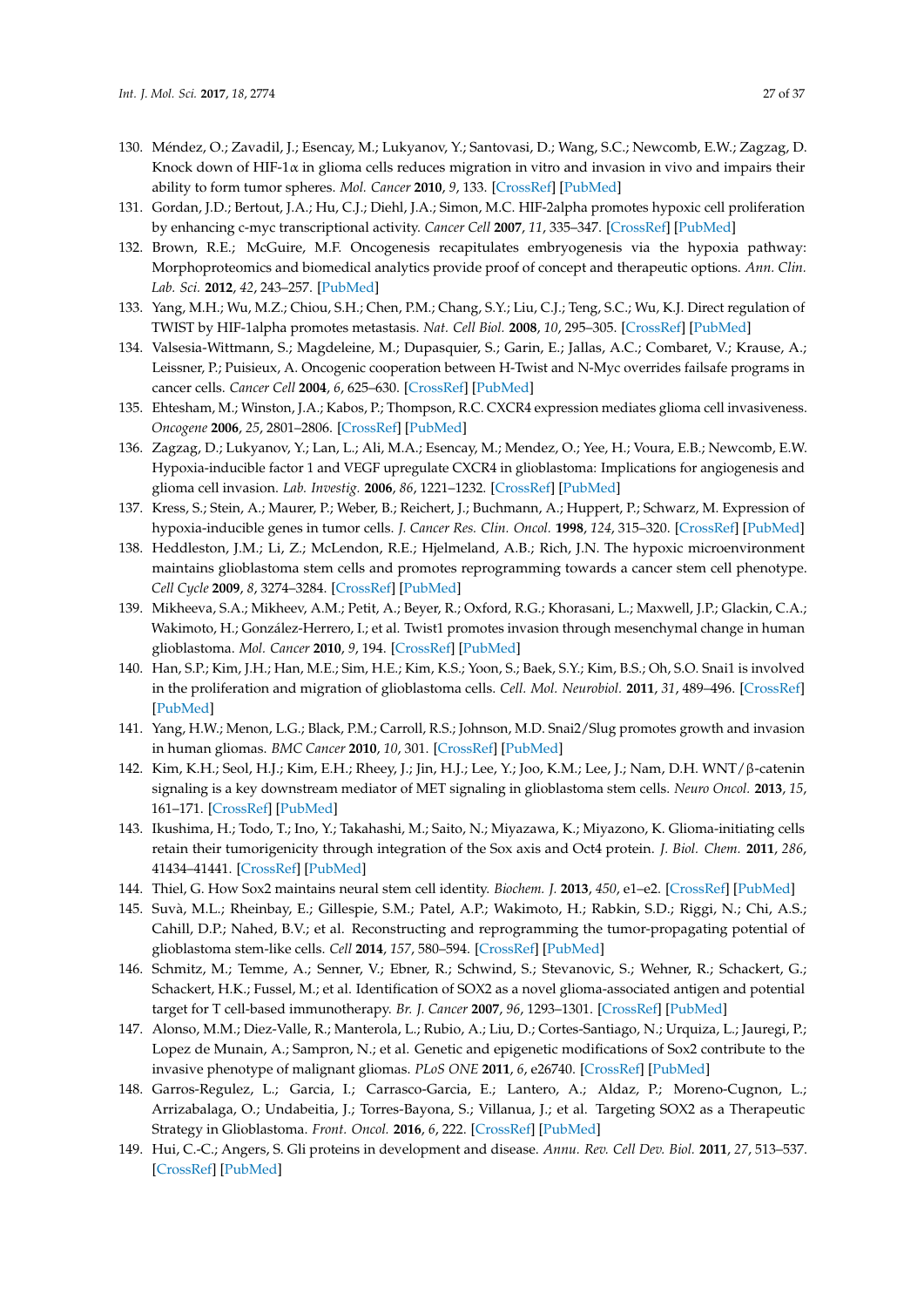- <span id="page-27-0"></span>150. Siebzehnrubl, F.A.; Silver, D.J.; Tugertimur, B.; Deleyrolle, L.P.; Siebzehnrubl, D.; Sarkisian, M.R.; Devers, K.G.; Yachnis, A.T.; Kupper, M.D.; Neal, D.; et al. The ZEB1 pathway links glioblastoma initiation, invasion and chemoresistance. *EMBO Mol. Med.* **2013**, *5*, 1196–1212. [\[CrossRef\]](http://dx.doi.org/10.1002/emmm.201302827) [\[PubMed\]](http://www.ncbi.nlm.nih.gov/pubmed/23818228)
- <span id="page-27-1"></span>151. Singh, S.K.; Fiorelli, R.; Kupp, R.; Rajan, S.; Szeto, E.; Lo Cascio, C.; Maire, C.L.; Sun, Y.; Alberta, J.A.; Eschbacher, J.M.; et al. Post-translational Modifications of OLIG2 Regulate Glioma Invasion through the TGF-β Pathway. *Cell Rep.* **2016**, *16*, 950–966. [\[CrossRef\]](http://dx.doi.org/10.1016/j.celrep.2016.06.045) [\[PubMed\]](http://www.ncbi.nlm.nih.gov/pubmed/27396340)
- <span id="page-27-2"></span>152. Homma, J.; Yamanaka, R.; Yajima, N.; Tsuchiya, N.; Genkai, N.; Sano, M.; Tanaka, R. Increased expression of CCAAT/enhancer binding protein beta correlates with prognosis in glioma patients. *Oncol. Rep.* **2006**, *15*, 595–601. [\[PubMed\]](http://www.ncbi.nlm.nih.gov/pubmed/16465418)
- <span id="page-27-3"></span>153. Aguilar-Morante, D.; Cortes-Canteli, M.; Sanz-Sancristobal, M.; Santos, A.; Perez-Castillo, A. Decreased CCAAT/enhancer binding protein β expression inhibits the growth of glioblastoma cells. *Neuroscience* **2011**, *176*, 110–119. [\[CrossRef\]](http://dx.doi.org/10.1016/j.neuroscience.2010.12.025) [\[PubMed\]](http://www.ncbi.nlm.nih.gov/pubmed/21185356)
- <span id="page-27-4"></span>154. Soroceanu, L.; Manning, T.J., Jr.; Sontheimer, H. Modulation of glioma cell migration and invasion using Cl(−) and K(+) ion channel blockers. *J. Neurosci.* **1999**, *19*, 5942–5954. [\[PubMed\]](http://www.ncbi.nlm.nih.gov/pubmed/10407033)
- <span id="page-27-5"></span>155. Watkins, S.; Sontheimer, H. Hydrodynamic Cellular Volume Changes Enable Glioma Cell Invasion. *J. Neurosci.* **2011**, *31*, 17250–17259. [\[CrossRef\]](http://dx.doi.org/10.1523/JNEUROSCI.3938-11.2011) [\[PubMed\]](http://www.ncbi.nlm.nih.gov/pubmed/22114291)
- <span id="page-27-6"></span>156. Setti, M.; Savalli, N.; Osti, D.; Richichi, C.; Angelini, M.; Brescia, P.; Fornasari, L.; Carro, M.S.; Mazzanti, M.; Pelicci, G. Functional role of CLIC1 ion channel in glioblastoma-derived stem/progenitor cells. *J. Natl. Cancer Inst.* **2013**, *105*, 1644–1655. [\[CrossRef\]](http://dx.doi.org/10.1093/jnci/djt278) [\[PubMed\]](http://www.ncbi.nlm.nih.gov/pubmed/24115360)
- <span id="page-27-7"></span>157. Setti, M.; Osti, D.; Richichi, C.; Ortensi, B.; Del Bene, M.; Fornasari, L.; Beznoussenko, G.; Mironov, A.; Rappa, G.; Cuomo, A.; et al. Extracellular vesicle-mediated transfer of CLIC1 protein is a novel mechanism for the regulation of glioblastoma growth. *Oncotarget* **2015**, *6*, 31413–31427. [\[CrossRef\]](http://dx.doi.org/10.18632/oncotarget.5105) [\[PubMed\]](http://www.ncbi.nlm.nih.gov/pubmed/26429879)
- <span id="page-27-8"></span>158. Li, S.; Ding, X. TRPC Channels and Glioma. *Adv. Exp. Med. Biol.* **2017**, *976*, 157–165. [\[CrossRef\]](http://dx.doi.org/10.1007/978-94-024-1088-4_14) [\[PubMed\]](http://www.ncbi.nlm.nih.gov/pubmed/28508321)
- <span id="page-27-9"></span>159. Higashimori, H.; Sontheimer, H. Role of Kir4.1 channels in growth control of glia. *Glia* **2007**, *55*, 1668–1679. [\[CrossRef\]](http://dx.doi.org/10.1002/glia.20574) [\[PubMed\]](http://www.ncbi.nlm.nih.gov/pubmed/17876807)
- <span id="page-27-10"></span>160. Thuringer, D.; Chanteloup, G.; Boucher, J.; Pernet, N.; Boudesco, C.; Jego, G.; Chatelier, A.; Bois, P.; Gobbo, J.; Cronier, L.; et al. Modulation of the inwardly rectifying potassium channel Kir4.1 by the pro-invasive miR-5096 in glioblastoma cells. *Oncotarget* **2017**, *8*, 37681–37693. [\[CrossRef\]](http://dx.doi.org/10.18632/oncotarget.16949) [\[PubMed\]](http://www.ncbi.nlm.nih.gov/pubmed/28445150)
- <span id="page-27-11"></span>161. Loo, D.D.; Zeuthen, T.; Chandy, G.; Wright, E.M. Cotransport of water by the Na+/glucose cotransporter. *Proc. Natl. Acad. Sci. USA* **1996**, *93*, 13367–13370. [\[CrossRef\]](http://dx.doi.org/10.1073/pnas.93.23.13367) [\[PubMed\]](http://www.ncbi.nlm.nih.gov/pubmed/8917597)
- <span id="page-27-12"></span>162. Lang, F.; Busch, G.L.; Ritter, M.; Völkl, H.; Waldegger, S.; Gulbins, E.; Häussinger, D. Functional significance of cell volume regulatory mechanisms. *Physiol. Rev.* **1998**, *78*, 247–306. [\[PubMed\]](http://www.ncbi.nlm.nih.gov/pubmed/9457175)
- 163. Day, R.E.; Kitchen, P.; Owen, D.S.; Bland, C.; Marshall, L.; Conner, A.C.; Bill, R.M.; Conner, M.T. Human aquaporins: Regulators of transcellular water flow. *Biochim. Biophys. Acta* **2014**, *1840*, 1492–1506. [\[CrossRef\]](http://dx.doi.org/10.1016/j.bbagen.2013.09.033) [\[PubMed\]](http://www.ncbi.nlm.nih.gov/pubmed/24090884)
- <span id="page-27-13"></span>164. Hoffmann, E.K.; Lambert, I.H.; Pedersen, S.F. Physiology of cell volume regulation in vertebrates. *Physiol. Rev.* **2009**, *89*, 193–277. [\[CrossRef\]](http://dx.doi.org/10.1152/physrev.00037.2007) [\[PubMed\]](http://www.ncbi.nlm.nih.gov/pubmed/19126758)
- <span id="page-27-14"></span>165. Hayashi, Y.; Edwards, N.A.; Proescholdt, M.A.; Oldfield, E.H.; Merrill, M.J. Regulation and function of aquaporin-1 in glioma cells. *Neoplasia* **2007**, *9*, 777–787. [\[CrossRef\]](http://dx.doi.org/10.1593/neo.07454) [\[PubMed\]](http://www.ncbi.nlm.nih.gov/pubmed/17898873)
- <span id="page-27-15"></span>166. Nielsen, S.; Nagelhus, E.A.; Amiry-Moghaddam, M.; Bourque, C.; Agre, P.; Ottersen, O.P. Specialized membrane domains for water transport in glial cells: High-resolution immunogold cytochemistry of aquaporin-4 in rat brain. *J. Neurosci.* **1997**, *17*, 171–180. [\[PubMed\]](http://www.ncbi.nlm.nih.gov/pubmed/8987746)
- <span id="page-27-16"></span>167. Nagelhus, E.A.; Mathiisen, T.M.; Ottersen, O.P. Aquaporin-4 in the central nervous system: Cellular and subcellular distribution and coexpression with Kir4.1. *Neuroscience* **2004**, *129*, 905–913. [\[CrossRef\]](http://dx.doi.org/10.1016/j.neuroscience.2004.08.053) [\[PubMed\]](http://www.ncbi.nlm.nih.gov/pubmed/15561407)
- <span id="page-27-17"></span>168. Nico, B.; Frigeri, A.; Nicchia, G.P.; Quondamatteo, F.; Herken, R.; Errede, M.; Ribatti, D.; Svelto, M.; Roncali, L. Role of aquaporin-4 water channel in the development and integrity of the blood-brain barrier. *J. Cell Sci.* **2001**, *114*, 1297–1307. [\[PubMed\]](http://www.ncbi.nlm.nih.gov/pubmed/11256996)
- <span id="page-27-18"></span>169. Wolburg, H. Orthogonal arrays of intramembranous particles. A review with special reference to astrocytes. *J. Brain Res.* **1995**, *36*, 239–258.
- 170. Yang, B.; Brown, D.; Verkman, A.S. The mercurial insensitive water channel (AQP-4) forms orthogonal arrays in stably transfected Chinese hamster ovary cells. *J. Biol. Chem.* **1996**, *271*, 4577–4580. [\[PubMed\]](http://www.ncbi.nlm.nih.gov/pubmed/8617713)
- <span id="page-27-19"></span>171. Papadopoulos, M.C.; Verkman, A.S. Aquaporin water channels in the nervous system. *Nat. Rev. Neurosci.* **2013**, *14*, 265–277. [\[CrossRef\]](http://dx.doi.org/10.1038/nrn3468) [\[PubMed\]](http://www.ncbi.nlm.nih.gov/pubmed/23481483)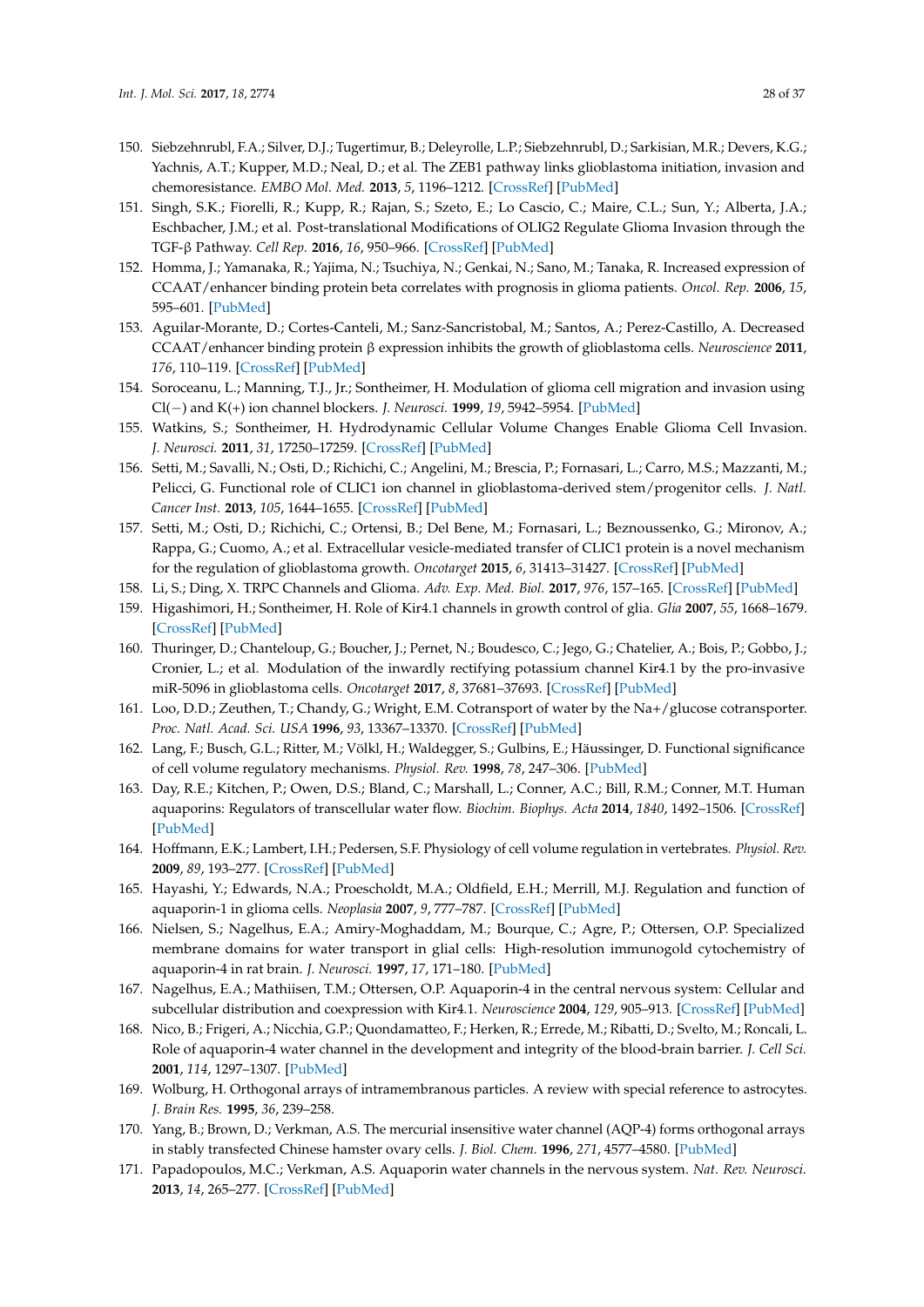- <span id="page-28-0"></span>172. Amiry-Moghaddam, M.; Otsuka, T.; Hurn, P.D.; Traystman, R.J.; Haug, F.-M.; Froehner, S.C.; Adams, M.E.; Neely, J.D.; Agre, P.; Ottersen, O.P.; et al. An α-syntrophin-dependent pool of AQP4 in astroglial end-feet confers bidirectional water flow between blood and brain. *Proc. Natl. Acad. Sci. USA* **2003**, *100*, 2106–2111. [\[CrossRef\]](http://dx.doi.org/10.1073/pnas.0437946100) [\[PubMed\]](http://www.ncbi.nlm.nih.gov/pubmed/12578959)
- <span id="page-28-1"></span>173. Noell, S.; Wolburg-Buchholz, K.; Mack, A.F.; Beedle, A.M.; Satz, J.S.; Campbell, K.P.; Wolburg, H.; Fallier-Becker, P. Evidence for a role of dystroglycan regulating the membrane architecture of astroglial endfeet. *Eur. J. Neurosci.* **2011**, *33*, 2179–2186. [\[CrossRef\]](http://dx.doi.org/10.1111/j.1460-9568.2011.07688.x) [\[PubMed\]](http://www.ncbi.nlm.nih.gov/pubmed/21501259)
- <span id="page-28-2"></span>174. Fossdal, G.; Vik-Mo, E.O.; Sandberg, C.; Varghese, M.; Kaarbø, M.; Telmo, E.; Langmoen, I.A.; Murrell, W. Aqp 9 and brain tumor stem cells. *Sci. World J.* **2012**, 915176. [\[CrossRef\]](http://dx.doi.org/10.1100/2012/915176)
- <span id="page-28-3"></span>175. McCoy, E.; Sontheimer, H. Expression and function of water channels (aquaporins) in migrating malignant astrocytes. *Glia* **2007**, *55*, 1034–1043. [\[CrossRef\]](http://dx.doi.org/10.1002/glia.20524) [\[PubMed\]](http://www.ncbi.nlm.nih.gov/pubmed/17549682)
- <span id="page-28-4"></span>176. McCoy, E.S.; Haas, B.R.; Sontheimer, H. Water permeability through aquaporin-4 is regulated by protein kinase C and becomes rate-limiting for glioma invasion. *Neuroscience* **2010**, *168*, 971–981. [\[CrossRef\]](http://dx.doi.org/10.1016/j.neuroscience.2009.09.020) [\[PubMed\]](http://www.ncbi.nlm.nih.gov/pubmed/19761816)
- <span id="page-28-5"></span>177. Engelhorn, T.; Savaskan, N.E.; Schwarz, M.A.; Kreutzer, J.; Meyer, E.P.; Hahnen, E.; Ganslandt, O.; Dörfler, A.; Nimsky, C.; Buchfelder, M.; et al. Cellular characterization of the peritumoral edema zone in malignant brain tumors. *Cancer Sci.* **2009**, *100*, 1856–1862. [\[CrossRef\]](http://dx.doi.org/10.1111/j.1349-7006.2009.01259.x) [\[PubMed\]](http://www.ncbi.nlm.nih.gov/pubmed/19681905)
- <span id="page-28-6"></span>178. Endo, M.; Jain, R.K.; Witwer, B.; Brown, D. Water channel (aquaporin 1) expression and distribution in mammary carcinomas and glioblastomas. *Microvasc. Res.* **1999**, *58*, 89–98. [\[CrossRef\]](http://dx.doi.org/10.1006/mvre.1999.2158) [\[PubMed\]](http://www.ncbi.nlm.nih.gov/pubmed/10458924)
- <span id="page-28-7"></span>179. Warth, A.; Kröger, S.; Wolburg, H. Redistribution of aquaporin-4 in human glioblastoma correlates with loss of agrin immunoreactivity from brain capillary basal laminae. *Acta Neuropathol.* **2004**, *107*, 311–318. [\[CrossRef\]](http://dx.doi.org/10.1007/s00401-003-0812-0) [\[PubMed\]](http://www.ncbi.nlm.nih.gov/pubmed/14735305)
- <span id="page-28-8"></span>180. Warth, A.; Mittelbronn, M.; Wolburg, H. Redistribution of the water channel protein aquaporin-4 and the K+ channel protein Kir4.1 differs in low- and high-grade human brain tumors. *Acta Neuropathol.* **2005**, *109*, 418–426. [\[CrossRef\]](http://dx.doi.org/10.1007/s00401-005-0984-x) [\[PubMed\]](http://www.ncbi.nlm.nih.gov/pubmed/15723236)
- <span id="page-28-9"></span>181. Hanahan, D.; Weinberg, R.A. Hallmarks of cancer: The next Generation. *Cell* **2011**, *144*, 646–674. [\[CrossRef\]](http://dx.doi.org/10.1016/j.cell.2011.02.013) [\[PubMed\]](http://www.ncbi.nlm.nih.gov/pubmed/21376230)
- <span id="page-28-10"></span>182. Jensen, R.L. Hypoxia in the tumorigenesis of gliomas and as a potential target for therapeutic measures. *Neurosurg. Focus* **2006**, *20*, E24. [\[CrossRef\]](http://dx.doi.org/10.3171/foc.2006.20.4.16) [\[PubMed\]](http://www.ncbi.nlm.nih.gov/pubmed/16709030)
- 183. Fischer, U.; Radermacher, J.; Mayer, J.; Mehraein, Y.; Meese, E. Tumor hypoxia: Impact on gene amplification in glioblastoma. *Int. J. Oncol.* **2008**, *33*, 509–515. [\[CrossRef\]](http://dx.doi.org/10.3892/ijo_00000034) [\[PubMed\]](http://www.ncbi.nlm.nih.gov/pubmed/18695880)
- 184. Irshad, K.; Mohapatra, S.K.; Srivastava, C.; Garg, H.; Mishra, S.; Dikshit, B.; Sarkar, C.; Gupta, D.; Chandra, P.S.; Chattopadhyay, P.; et al. A combined gene signature of hypoxia and notch pathway in human glioblastoma and its prognostic relevance. *PLoS ONE* **2015**, *10*, E0118201. [\[CrossRef\]](http://dx.doi.org/10.1371/journal.pone.0118201) [\[PubMed\]](http://www.ncbi.nlm.nih.gov/pubmed/25734817)
- <span id="page-28-11"></span>185. Ho, I.A.W.; Shim, W.S.N. Contribution of the Microenvironmental Niche to Glioblastoma Heterogeneity. *Biomed. Res. Int.* **2017**, *2017*, 9634172. [\[CrossRef\]](http://dx.doi.org/10.1155/2017/9634172) [\[PubMed\]](http://www.ncbi.nlm.nih.gov/pubmed/28630875)
- <span id="page-28-12"></span>186. Kaelin, W.G., Jr.; Ratcliffe, P.J. Oxygen sensing by metazoans: The central role of the HIF hydroxylase pathway. *Mol. Cell* **2008**, *30*, 393–402. [\[CrossRef\]](http://dx.doi.org/10.1016/j.molcel.2008.04.009) [\[PubMed\]](http://www.ncbi.nlm.nih.gov/pubmed/18498744)
- <span id="page-28-13"></span>187. Valvona, C.J.; Fillmore, H.L.; Nunn, P.B.; Pilkington, G.J. The Regulation and Function of Lactate Dehydrogenase A: Therapeutic Potential in Brain Tumor. *Brain Pathol.* **2016**, *26*, 3–17. [\[CrossRef\]](http://dx.doi.org/10.1111/bpa.12299) [\[PubMed\]](http://www.ncbi.nlm.nih.gov/pubmed/26269128)
- <span id="page-28-15"></span><span id="page-28-14"></span>188. Warburg, O. On respiratory impairment in cancer cells. *Science* **1956**, *124*, 269–270. [\[PubMed\]](http://www.ncbi.nlm.nih.gov/pubmed/13351639)
- 189. Colombo, S.L.; Palacios-Callender, M.; Frakich, N.; De Leon, J.; Schmitt, C.A.; Boorn, L.; Davis, N.; Moncada, S. Anaphase-promoting complex/cyclosome-Cdh1 coordinates glycolysis and glutaminolysis with transition to S phase in human T lymphocytes. *Proc. Natl. Acad. Sci. USA* **2010**, *107*, 18868–18873. [\[CrossRef\]](http://dx.doi.org/10.1073/pnas.1012362107) [\[PubMed\]](http://www.ncbi.nlm.nih.gov/pubmed/20921411)
- <span id="page-28-16"></span>190. Miranda-Gonçalves, V.; Granja, S.; Martinho, O.; Honavar, M.; Pojo, M.; Costa, B.M.; Pires, M.M.; Pinheiro, C.; Cordeiro, M.; Bebiano, G.; et al. Hypoxia-mediated upregulation of MCT1 expression supports the glycolytic phenotype of glioblastomas. *Oncotarget* **2016**, *7*, 46335–46353. [\[CrossRef\]](http://dx.doi.org/10.18632/oncotarget.10114) [\[PubMed\]](http://www.ncbi.nlm.nih.gov/pubmed/27331625)
- <span id="page-28-17"></span>191. Corbet, C.; Pinto, A.; Martherus, R.; Santiago de Jesus, J.P.; Polet, F.; Feron, O. Acidosis drives the reprogramming of fatty acid metabolism in cancer cells through changes in mitochondrial and histone acetylation. *Cell Metab.* **2016**, *24*, 311–323. [\[CrossRef\]](http://dx.doi.org/10.1016/j.cmet.2016.07.003) [\[PubMed\]](http://www.ncbi.nlm.nih.gov/pubmed/27508876)
- <span id="page-28-18"></span>192. Strickland, M.; Stoll, E.A. Metabolic Reprogramming in Glioma. *Front. Cell Dev. Biol.* **2017**, *5*, 43. [\[CrossRef\]](http://dx.doi.org/10.3389/fcell.2017.00043) [\[PubMed\]](http://www.ncbi.nlm.nih.gov/pubmed/28491867)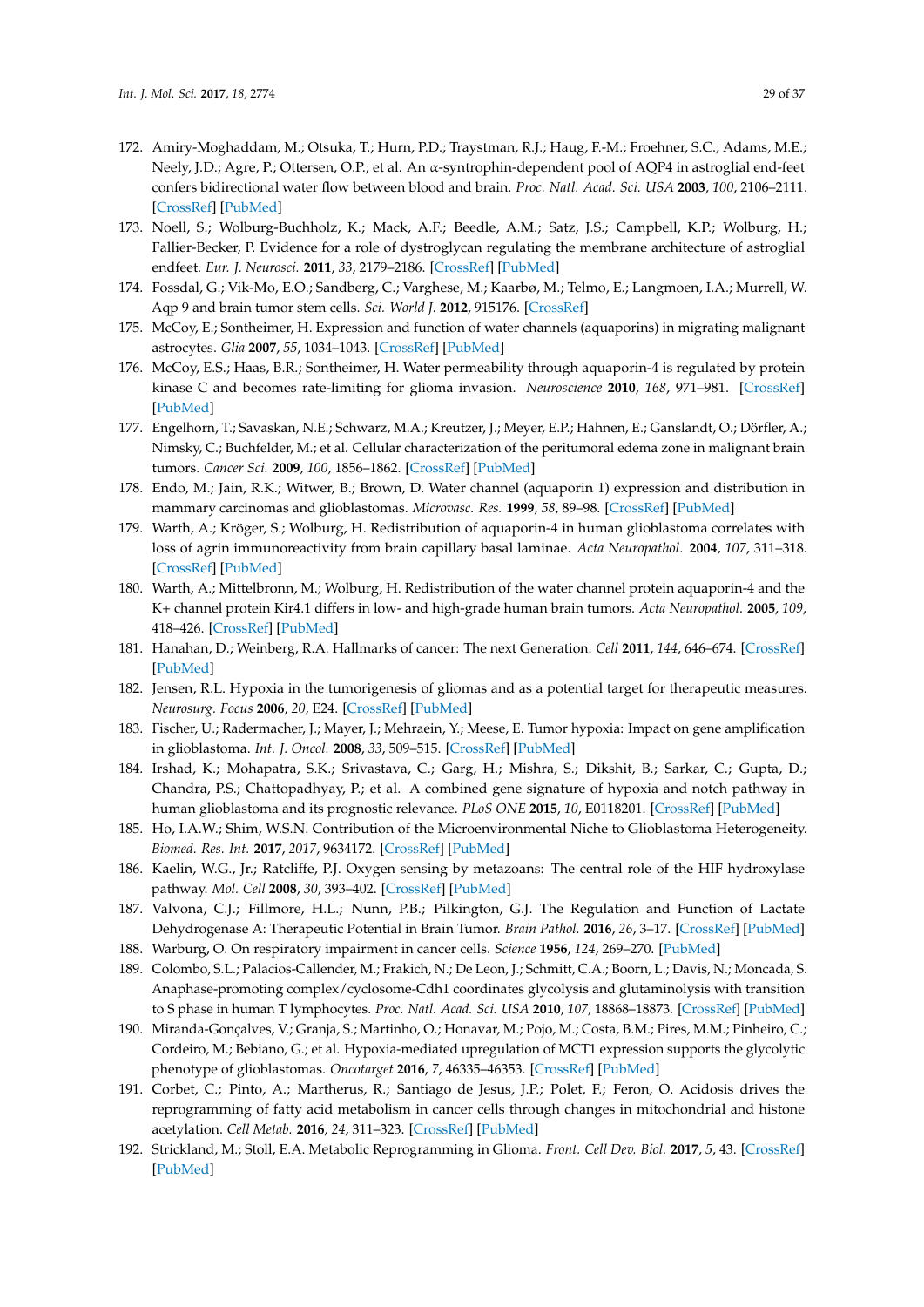- <span id="page-29-0"></span>193. Proia, P.; Di Liegro, C.M.; Schiera, G.; Fricano, A.; Di Liegro, I. Lactate as a Metabolite and a Regulator in the Central Nervous System. *Int. J. Mol. Sci.* **2016**, *17*. [\[CrossRef\]](http://dx.doi.org/10.3390/ijms17091450) [\[PubMed\]](http://www.ncbi.nlm.nih.gov/pubmed/27598136)
- <span id="page-29-1"></span>194. Newsholme, E.A.; Crabtree, B.; Ardawi, M.S. The role of high rates of glycolysis and glutamine utilization in rapidly dividing cells. *Biosci. Rep.* **1985**, *5*, 393–400. [\[CrossRef\]](http://dx.doi.org/10.1007/BF01116556) [\[PubMed\]](http://www.ncbi.nlm.nih.gov/pubmed/3896338)
- <span id="page-29-2"></span>195. Li, C.; Zhang, G.; Zhao, L.; Ma, Z.; Chen, H. Metabolic reprogramming in cancer cells: Glycolysis, glutaminolysis and Bcl-2 proteins as novel therapeutic targets for cancer. *World J. Surg. Oncol.* **2016**, *14*, 15. [\[CrossRef\]](http://dx.doi.org/10.1186/s12957-016-0769-9) [\[PubMed\]](http://www.ncbi.nlm.nih.gov/pubmed/26791262)
- <span id="page-29-3"></span>196. Ríos, M.; Foretz, M.; Viollet, B.; Prieto, A.; Fraga, M.; García-Caballero, T.; Costoya, J.A.; Señarís, R. Lipoprotein internalization induced by oncogenic AMPK activation is essential to maintain glioblastoma cell growth. *Eur. J. Cancer* **2014**, *50*, 3187–3197. [\[CrossRef\]](http://dx.doi.org/10.1016/j.ejca.2014.09.014) [\[PubMed\]](http://www.ncbi.nlm.nih.gov/pubmed/25450947)
- <span id="page-29-4"></span>197. Kathagen-Buhmann, A.; Schulte, A.; Weller, J.; Holz, M.; Herold-Mende, C.; Glass, R.; Lamszus, K. Glycolysis and the pentose phosphate pathway are differentially associated with the dichotomous regulation of glioblastoma cell migration versus proliferation. *Neuro Oncol.* **2016**, *18*, 1219–1229. [\[CrossRef\]](http://dx.doi.org/10.1093/neuonc/now024) [\[PubMed\]](http://www.ncbi.nlm.nih.gov/pubmed/26917237)
- <span id="page-29-5"></span>198. Fischer, I.; Gagner, J.P.; Law, M.; Newcomb, E.W.; Zagzag, D. Angiogenesis in gliomas: Biology and molecular pathophysiology. *Brain Pathol.* **2005**, *15*, 297–310. [\[CrossRef\]](http://dx.doi.org/10.1111/j.1750-3639.2005.tb00115.x) [\[PubMed\]](http://www.ncbi.nlm.nih.gov/pubmed/16389942)
- <span id="page-29-6"></span>199. Vallée, A.; Guillevin, R.; Vallée, J.N. Vasculogenesis and angiogenesis initiation under normoxic conditions through Wnt/β-catenin pathway in gliomas. *Rev. Neurosci.* **2017**. [\[CrossRef\]](http://dx.doi.org/10.1515/revneuro-2017-0032) [\[PubMed\]](http://www.ncbi.nlm.nih.gov/pubmed/28822229)
- <span id="page-29-7"></span>200. Hambardzumyan, D.; Bergers, G. Glioblastoma: Defining Tumor Niches. *Trends Cancer* **2015**, *1*, 252–265. [\[CrossRef\]](http://dx.doi.org/10.1016/j.trecan.2015.10.009) [\[PubMed\]](http://www.ncbi.nlm.nih.gov/pubmed/27088132)
- <span id="page-29-8"></span>201. Brooks, L.J.; Parrinello, S. Vascular regulation of glioma stem-like cells: A balancing act. *Curr. Opin. Neurobiol.* **2017**, *47*, 8–15. [\[CrossRef\]](http://dx.doi.org/10.1016/j.conb.2017.06.008) [\[PubMed\]](http://www.ncbi.nlm.nih.gov/pubmed/28732340)
- <span id="page-29-9"></span>202. Calabrese, C.; Poppleton, H.; Kocak, M.; Hogg, T.L.; Fuller, C.; Hamner, B.; Oh, E.Y.; Gaber, M.W.; Finklestein, D.; Allen, M.; et al. A perivascular niche for brain tumor stem cells. *Cancer Cell* **2007**, *11*, 69–82. [\[CrossRef\]](http://dx.doi.org/10.1016/j.ccr.2006.11.020) [\[PubMed\]](http://www.ncbi.nlm.nih.gov/pubmed/17222791)
- <span id="page-29-10"></span>203. Anido, J.; Sáez-Borderías, A.; Gonzàlez-Juncà, A.; Rodón, L.; Folch, G.; Carmona, M.A.; Prieto-Sánchez, R.M.; Barba, I.; Martínez-Sáez, E.; Prudkin, L.; et al. TGF-β Receptor Inhibitors Target the CD44(high)/Id1(high) Glioma-Initiating Cell Population in Human Glioblastoma. *Cancer Cell* **2010**, *18*, 655–668. [\[CrossRef\]](http://dx.doi.org/10.1016/j.ccr.2010.10.023) [\[PubMed\]](http://www.ncbi.nlm.nih.gov/pubmed/21156287)
- <span id="page-29-11"></span>204. Fessler, E.; Borovski, T.; Medema, J.P. Endothelial cells induce cancer stem cell features in differentiated glioblastoma cells via bFGF. *Mol. Cancer* **2015**, *14*, 157. [\[CrossRef\]](http://dx.doi.org/10.1186/s12943-015-0420-3) [\[PubMed\]](http://www.ncbi.nlm.nih.gov/pubmed/26282129)
- <span id="page-29-12"></span>205. Bao, S.; Wu, Q.; Sathornsumetee, S.; Hao, Y.; Li, Z.; Hjelmeland, A.B.; Shi, Q.; McLendon, R.E.; Bigner, D.D.; Rich, J.N. Stem cell-like glioma cells promote tumor angiogenesis through vascular endothelial growth factor. *Cancer Res.* **2006**, *66*, 7843–7848. [\[CrossRef\]](http://dx.doi.org/10.1158/0008-5472.CAN-06-1010) [\[PubMed\]](http://www.ncbi.nlm.nih.gov/pubmed/16912155)
- <span id="page-29-13"></span>206. Ye, X.Z.; Xu, S.L.; Xin, Y.H.; Yu, S.C.; Ping, Y.F.; Chen, L.; Xiao, H.L.; Wang, B.; Yi, L.; Wang, Q.L.; et al. Tumor-associated microglia/macrophages enhance the invasion of glioma stem-like cells via TGF-beta1 signaling pathway. *J. Immunol.* **2012**, *189*, 444–453. [\[CrossRef\]](http://dx.doi.org/10.4049/jimmunol.1103248) [\[PubMed\]](http://www.ncbi.nlm.nih.gov/pubmed/22664874)
- <span id="page-29-14"></span>207. Debruyne, D.N.; Turchi, L.; Burel-Vandenbos, F.; Fareh, M.; Almairac, F.; Virolle, V.; Figarella-Branger, D. DOCK4 promotes loss of proliferation in glioblastoma progenitor cells through nuclear beta-catenin accumulation and subsequent miR-302-367 cluster expression. *Oncogene* **2017**. [\[CrossRef\]](http://dx.doi.org/10.1038/onc.2017.323) [\[PubMed\]](http://www.ncbi.nlm.nih.gov/pubmed/28925399)
- <span id="page-29-15"></span>208. Pennisi, E. Shining a light on the genome's 'dark matter'. *Science* **2010**, *330*, 1614. [\[CrossRef\]](http://dx.doi.org/10.1126/science.330.6011.1614) [\[PubMed\]](http://www.ncbi.nlm.nih.gov/pubmed/21163986)
- <span id="page-29-16"></span>209. Bartel, D.P. MicroRNAs: Target recognition and regulatory functions. *Cell* **2009**, *136*, 215–233. [\[CrossRef\]](http://dx.doi.org/10.1016/j.cell.2009.01.002) [\[PubMed\]](http://www.ncbi.nlm.nih.gov/pubmed/19167326)
- <span id="page-29-17"></span>210. Di Liegro, C.M.; Schiera, G.; Di Liegro, I. Extracellular Vesicle-Associated RNA as a Carrier of Epigenetic Information. *Genes (Basel)* **2017**, *8*. [\[CrossRef\]](http://dx.doi.org/10.3390/genes8100240) [\[PubMed\]](http://www.ncbi.nlm.nih.gov/pubmed/28937658)
- <span id="page-29-18"></span>211. Bronisz, A.; Wang, Y.; Nowicki, M.O.; Peruzzi, P.; Ansari, K.; Ogawa, D.; Balaj, L.; De Rienzo, G.; Mineo, M.; Nakano, I.; et al. Extracellular vesicles modulate the glioblastoma microenvironment via a tumor suppression signaling network directed by miR-1. *Cancer Res.* **2014**, *74*, 738–750. [\[CrossRef\]](http://dx.doi.org/10.1158/0008-5472.CAN-13-2650) [\[PubMed\]](http://www.ncbi.nlm.nih.gov/pubmed/24310399)
- <span id="page-29-19"></span>212. Mondal, A.; Kumari Singh, D.; Panda, S.; Shiras, A. Extracellular Vesicles as Modulators of Tumor Microenvironment and Disease Progression in Glioma. *Front. Oncol.* **2017**, *7*, 144. [\[CrossRef\]](http://dx.doi.org/10.3389/fonc.2017.00144) [\[PubMed\]](http://www.ncbi.nlm.nih.gov/pubmed/28730141)
- <span id="page-29-20"></span>213. Moller, H.G.; Rasmussen, A.P.; Andersen, H.H.; Johnsen, K.B.; Henriksen, M.; Duroux, M. A systematic review of microRNA in glioblastoma multiforme: Micro-modulators in the mesenchymal mode of migration and invasion. *Mol. Neurobiol.* **2013**, *47*, 131–144. [\[CrossRef\]](http://dx.doi.org/10.1007/s12035-012-8349-7) [\[PubMed\]](http://www.ncbi.nlm.nih.gov/pubmed/23054677)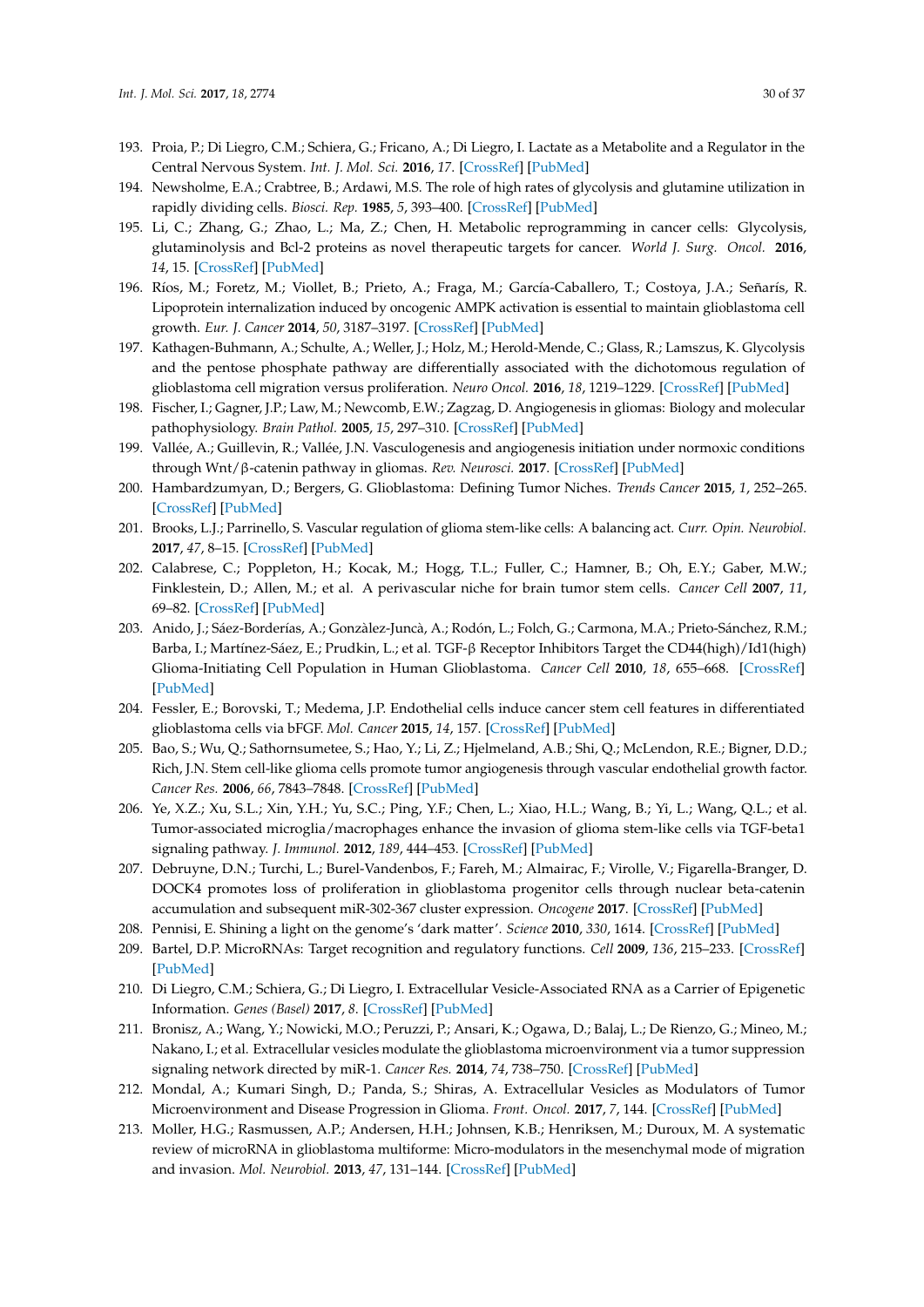- <span id="page-30-0"></span>214. Beyer, S.; Fleming, J.; Meng, W.; Singh, R.; Haque, S.J.; Chakravarti, A. The Role of miRNAs in Angiogenesis, Invasion and Metabolism and Their Therapeutic Implications in Gliomas. *Cancers (Basel)* **2017**, *9*. [\[CrossRef\]](http://dx.doi.org/10.3390/cancers9070085)
- <span id="page-30-1"></span>215. Baroni, S.; Romero-Cordoba, S.; Plantamura, I.; Dugo, M.; D'Ippolito, E.; Cataldo, A.; Cosentino, G.; Angeloni, V.; Rossini, A.; Daidone, M.G.; et al. Exosome-mediated delivery of miR-9 induces cancer-associated fibroblast-like properties in human breast fibroblasts. *Cell Death Dis.* **2016**, *7*, e2312. [\[CrossRef\]](http://dx.doi.org/10.1038/cddis.2016.224) [\[PubMed\]](http://www.ncbi.nlm.nih.gov/pubmed/27468688)
- <span id="page-30-2"></span>216. Sasayama, T.; Nishihara, M.; Kondoh, T.; Hosoda, K.; Kohmura, E. MicroRNA-10b is overexpressed in malignant glioma and associated with tumor invasive factors, UPAR and RHOC. *Int. J. Cancer* **2009**, *125*, 1407–1413. [\[CrossRef\]](http://dx.doi.org/10.1002/ijc.24522) [\[PubMed\]](http://www.ncbi.nlm.nih.gov/pubmed/19536818)
- <span id="page-30-3"></span>217. Yang, T.Q.; Lu, X.J.; Wu, T.F.; Ding, D.D.; Zhao, Z.H.; Chen, G.L.; Xie, X.S.; Li, B.; Wei, Y.X.; Guo, L.C.; et al. MicroRNA-16 inhibits glioma cell growth and invasion through suppression of BCL2 and the nuclear factor-κB1/MMP9 signaling pathway. *Cancer Sci.* **2014**, *105*, 265–271. [\[CrossRef\]](http://dx.doi.org/10.1111/cas.12351) [\[PubMed\]](http://www.ncbi.nlm.nih.gov/pubmed/24418124)
- <span id="page-30-4"></span>218. Zhan, X.H.; Xu, Q.Y.; Tian, R.; Yan, H.; Zhang, M.; Wu, J.; Wang, W.; He, J. MicroRNA16 regulates glioma cell proliferation, apoptosis and invasion by targeting Wip1-ATM-p53 feedback loop. *Oncotarget* **2017**, *8*, 54788–54798. [\[CrossRef\]](http://dx.doi.org/10.18632/oncotarget.18510) [\[PubMed\]](http://www.ncbi.nlm.nih.gov/pubmed/28903382)
- <span id="page-30-5"></span>219. Skog, J.; Würdinger, T.; van Rijn, S.; Meijer, D.H.; Gainche, L.; Sena-Esteves, M.; Curry, W.T., Jr.; Carter, B.S.; Krichevsky, A.M.; Breakefield, X.O. Glioblastoma microvesicles transport RNA and proteins that promote tumor growth and provide diagnostic biomarkers. *Nat. Cell Biol.* **2008**, *10*, 1470–1476. [\[CrossRef\]](http://dx.doi.org/10.1038/ncb1800) [\[PubMed\]](http://www.ncbi.nlm.nih.gov/pubmed/19011622)
- <span id="page-30-6"></span>220. Gabriely, G.; Wurdinger, T.; Kesari, S.; Esau, C.C.; Burchard, J.; Linsley, P.S.; Krichevsky, A.M. MicroRNA 21 promotes glioma invasion by targeting matrix metalloproteinase regulators. *Mol. Cell. Biol.* **2008**, *28*, 5369–5380. [\[CrossRef\]](http://dx.doi.org/10.1128/MCB.00479-08) [\[PubMed\]](http://www.ncbi.nlm.nih.gov/pubmed/18591254)
- 221. Hermansen, S.K.; Nielsen, B.S.; Aaberg-Jessen, C.; Kristensen, B.W. miR-21 is Linked to Glioma Angiogenesis: A Co-Localization Study. *J. Histochem. Cytochem.* **2016**, *64*, 138–148. [\[CrossRef\]](http://dx.doi.org/10.1369/0022155415623515) [\[PubMed\]](http://www.ncbi.nlm.nih.gov/pubmed/26701969)
- <span id="page-30-7"></span>222. Luo, G.; Luo, W.; Sun, X.; Lin, J.; Wang, M.; Zhang, Y.; Luo, W.; Zhang, Y. MicroRNA-21 promotes migration and invasion of glioma cells via activation of Sox2 and β-catenin signaling. *Mol. Med. Rep.* **2017**, *15*, 187–193. [\[CrossRef\]](http://dx.doi.org/10.3892/mmr.2016.5971) [\[PubMed\]](http://www.ncbi.nlm.nih.gov/pubmed/27909726)
- <span id="page-30-8"></span>223. Li, C.C.Y.; Eaton, S.A.; Young, P.E.; Lee, M.; Shuttleworth, R.; Humphreys, D.T.; Grau, G.E.; Combes, V.; Bebawy, M.; Gong, J.; et al. Glioma microvesicles carry selectively packaged coding and non-coding RNAs which alter gene expression in recipient cells. *RNA Biol.* **2013**, *10*, 1333–1344. [\[CrossRef\]](http://dx.doi.org/10.4161/rna.25281) [\[PubMed\]](http://www.ncbi.nlm.nih.gov/pubmed/23807490)
- <span id="page-30-9"></span>224. Godlewski, J.; Krichevsky, A.M.; Johnson, M.D.; Chiocca, E.A.; Bronisz, A. Belonging to a network–microRNAs, extracellular vesicles and the glioblastoma microenvironment. *Neuro Oncol.* **2015**, *17*, 652–662. [\[CrossRef\]](http://dx.doi.org/10.1093/neuonc/nou292) [\[PubMed\]](http://www.ncbi.nlm.nih.gov/pubmed/25301812)
- <span id="page-30-10"></span>225. Li, Y.P.; Dai, W.M.; Huang, Q.; Jie, Y.Q.; Yu, G.F.; Fan, X.F.; Wu, A.; Mao, D.D. Effects of microRNA-26b on proliferation and invasion of glioma cells and related mechanisms. *Mol. Med. Rep.* **2017**, *16*, 4165–4170. [\[CrossRef\]](http://dx.doi.org/10.3892/mmr.2017.7121) [\[PubMed\]](http://www.ncbi.nlm.nih.gov/pubmed/28765902)
- <span id="page-30-11"></span>226. Xu, H.; Sun, J.; Shi, C.; Sun, C.; Yu, L.; Wen, Y.; Zhao, S.; Liu, J.; Xu, J.; Li, H.; et al. miR-29s inhibit the malignant behavior of U87MG glioblastoma cell line by targeting DNMT3A and 3B. *Neurosci. Lett.* **2015**, *590*, 40–46. [\[CrossRef\]](http://dx.doi.org/10.1016/j.neulet.2015.01.060) [\[PubMed\]](http://www.ncbi.nlm.nih.gov/pubmed/25625222)
- <span id="page-30-12"></span>227. Zhao, W.; Wang, P.; Ma, J.; Liu, Y.H.; Li, Z.; Li, Z.Q.; Wang, Z.H.; Chen, L.Y.; Xue, Y.X. MiR-34a regulates blood-tumor barrier function by targeting protein kinase Cε. *Mol. Biol. Cell* **2015**, *26*, 1786–1796. [\[CrossRef\]](http://dx.doi.org/10.1091/mbc.E14-10-1474) [\[PubMed\]](http://www.ncbi.nlm.nih.gov/pubmed/25788289)
- <span id="page-30-13"></span>228. Wang, Y.; Wang, L. miR-34a attenuates glioma cells progression and chemoresistance via targeting PD-L1. *Biotechnol. Lett.* **2017**, *39*, 1485–1492. [\[CrossRef\]](http://dx.doi.org/10.1007/s10529-017-2397-z) [\[PubMed\]](http://www.ncbi.nlm.nih.gov/pubmed/28721584)
- <span id="page-30-14"></span>229. Fang, L.; Deng, Z.; Shatseva, T.; Yang, J.; Peng, C.; Du, W.W.; Yee, A.J.; Ang, L.C.; He, C.; Shan, S.W.; et al. MicroRNA miR-93 promotes tumor growth and angiogenesis by targeting integrin-β8. *Oncogene* **2011**, *30*, 806–821. [\[CrossRef\]](http://dx.doi.org/10.1038/onc.2010.465) [\[PubMed\]](http://www.ncbi.nlm.nih.gov/pubmed/20956944)
- <span id="page-30-15"></span>230. Fabbri, E.; Brognara, E.; Montagner, G.; Ghimenton, C.; Eccher, A.; Cantù, C.; Khalil, S.; Bezzerri, V.; Provezza, L.; Bianchi, N.; et al. Regulation of IL-8 gene expression in gliomas by microRNA miR-93. *BMC Cancer* **2015**, *15*, 661. [\[CrossRef\]](http://dx.doi.org/10.1186/s12885-015-1659-1) [\[PubMed\]](http://www.ncbi.nlm.nih.gov/pubmed/26449498)
- <span id="page-30-16"></span>231. Fan, Y.H.; Ye, M.H.; Wu, L.; Lv, S.G.; Wu, M.J.; Xiao, B.; Liao, C.C.; Ji, Q.K.; Chai, Y.; Zhu, X.G. Overexpression of miR-98 inhibits cell invasion in glioma cell lines via downregulation of IKKε. *Eur. Rev. Med. Pharmacol. Sci.* **2015**, *19*, 3593–3604. [\[PubMed\]](http://www.ncbi.nlm.nih.gov/pubmed/26502849)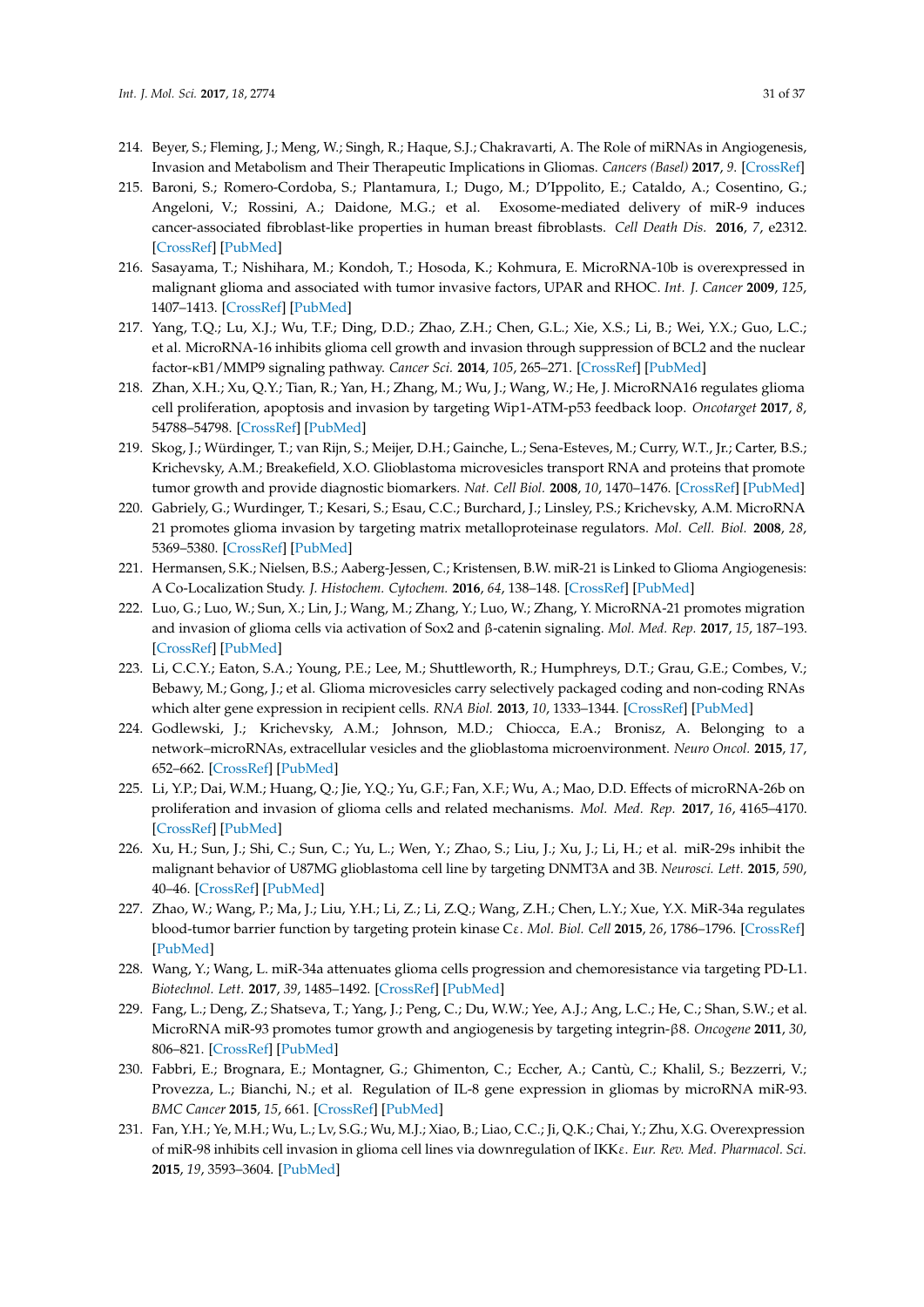- <span id="page-31-0"></span>232. Qiao, W.; Guo, B.; Zhou, H.; Xu, W.; Chen, Y.; Liang, Y.; Dong, B. miR-124 suppresses glioblastoma growth and potentiates chemosensitivity by inhibiting AURKA. *Biochem. Biophys. Res. Commun.* **2017**, *486*, 43–48. [\[CrossRef\]](http://dx.doi.org/10.1016/j.bbrc.2017.02.120) [\[PubMed\]](http://www.ncbi.nlm.nih.gov/pubmed/28242198)
- <span id="page-31-1"></span>233. Zhang, Z.; Gong, Q.; Li, M.; Xu, J.; Zheng, Y.; Ge, P.; Chi, G. MicroRNA-124 inhibits the proliferation of C6 glioma cells by targeting Smad4. *Int. J. Mol. Med.* **2017**, *40*, 1226–1234. [\[CrossRef\]](http://dx.doi.org/10.3892/ijmm.2017.3088) [\[PubMed\]](http://www.ncbi.nlm.nih.gov/pubmed/28791348)
- <span id="page-31-2"></span>234. Li, M.; Fu, W.; Wo, L.; Shu, X.; Liu, F.; Li, C. miR-128 and its target genes in tumorigenesis and metastasis. *Exp. Cell Res.* **2013**, *319*, 3059–3064. [\[CrossRef\]](http://dx.doi.org/10.1016/j.yexcr.2013.07.031) [\[PubMed\]](http://www.ncbi.nlm.nih.gov/pubmed/23958464)
- <span id="page-31-3"></span>235. Xiao, Z.Q.; Yin, T.K.; Li, Y.X.; Zhang, J.H.; Gu, J.J. miR-130b regulates the proliferation, invasion and apoptosis of glioma cells via targeting of CYLD. *Oncol. Rep.* **2017**, *38*, 167–174. [\[CrossRef\]](http://dx.doi.org/10.3892/or.2017.5651) [\[PubMed\]](http://www.ncbi.nlm.nih.gov/pubmed/28534976)
- <span id="page-31-4"></span>236. Cannistraci, A.; Federici, G.; Addario, A.; Di Pace, A.L.; Grassi, L.; Muto, G.; Collura, D.; Signore, M.; De Salvo, L.; Sentinelli, S.; et al. C-Met/miR-130b axis as novel mechanism and biomarker for castration resistance state acquisition. *Oncogene* **2017**, *36*, 3718–3728. [\[CrossRef\]](http://dx.doi.org/10.1038/onc.2016.505) [\[PubMed\]](http://www.ncbi.nlm.nih.gov/pubmed/28192399)
- <span id="page-31-5"></span>237. Bian, E.B.; Ma, C.C.; He, X.J.; Wang, C.; Zong, G.; Wang, H.L.; Zhao, B. Epigenetic modification of miR-141 regulates SKA2 by an endogenous 'sponge' HOTAIR in glioma. *Oncotarget* **2016**, *7*, 30610–30625. [\[CrossRef\]](http://dx.doi.org/10.18632/oncotarget.8895) [\[PubMed\]](http://www.ncbi.nlm.nih.gov/pubmed/27121316)
- <span id="page-31-6"></span>238. Qin, W.; Rong, X.; Dong, J.; Yu, C.; Yang, J. miR-142 inhibits the migration and invasion of glioma by targeting Rac1. *Oncol. Rep.* **2017**, *38*, 1543–1550. [\[CrossRef\]](http://dx.doi.org/10.3892/or.2017.5816) [\[PubMed\]](http://www.ncbi.nlm.nih.gov/pubmed/28714015)
- <span id="page-31-7"></span>239. Xia, H.; Qi, Y.; Ng, S.S.; Chen, X.; Li, D.; Chen, S.; Ge, R.; Jiang, S.; Li, G.; Chen, Y.; et al. microRNA-146b inhibits glioma cell migration and invasion by targeting MMPs. *Brain Res.* **2009**, *1269*, 158–165. [\[CrossRef\]](http://dx.doi.org/10.1016/j.brainres.2009.02.037) [\[PubMed\]](http://www.ncbi.nlm.nih.gov/pubmed/19265686)
- <span id="page-31-8"></span>240. Katakowski, M.; Buller, B.; Zheng, X.; Lu, Y.; Rogers, T.; Osobamiro, O.; Shu, W.; Jiang, F.; Chopp, M. Exosomes from marrow stromal cells expressing miR-146b inhibit glioma growth. *Cancer Lett.* **2013**, *335*, 201–204. [\[CrossRef\]](http://dx.doi.org/10.1016/j.canlet.2013.02.019) [\[PubMed\]](http://www.ncbi.nlm.nih.gov/pubmed/23419525)
- <span id="page-31-9"></span>241. Manterola, L.; Guruceaga, E.; Gállego Pérez-Larraya, J.; González-Huarriz, M.; Jauregui, P.; Tejada, S.; Diez-Valle, R.; Segura, V.; Samprón, N.; Barrena, C.; et al. A small noncoding RNA signature found in exosomes of GBM patient serum as a diagnostic tool. *Neuro Oncol.* **2014**, *16*, 520–527. [\[CrossRef\]](http://dx.doi.org/10.1093/neuonc/not218) [\[PubMed\]](http://www.ncbi.nlm.nih.gov/pubmed/24435880)
- <span id="page-31-10"></span>242. Sun, J.; Tian, X.; Zhang, J.; Huang, Y.; Lin, X.; Chen, L.; Zhang, S. Regulation of human glioma cell apoptosis and invasion by miR-152–3p through targeting DNMT1 and regulating NF2: MiR-152–3p regulate glioma cell apoptosis and invasion. *J. Exp. Clin. Cancer Res.* **2017**, *36*, 100. [\[CrossRef\]](http://dx.doi.org/10.1186/s13046-017-0567-4) [\[PubMed\]](http://www.ncbi.nlm.nih.gov/pubmed/28764788)
- <span id="page-31-11"></span>243. Chen, G.; Zhu, W.; Shi, D.; Lv, L.; Zhang, C.; Liu, P.; Hu, W. MicroRNA-181a sensitizes human malignant glioma U87MG cells to radiation by targeting Bcl-2. *Oncol. Rep.* **2010**, *23*, 997–1003. [\[PubMed\]](http://www.ncbi.nlm.nih.gov/pubmed/20204284)
- <span id="page-31-12"></span>244. Wang, H.; Tao, T.; Yan, W.; Feng, Y.; Wang, Y.; Cai, J.; You, Y.; Jiang, T.; Jiang, C. Upregulation of miR-181s reverses mesenchymal transition by targeting KPNA4 in glioblastoma. *Sci. Rep.* **2015**, *5*, 13072. [\[CrossRef\]](http://dx.doi.org/10.1038/srep13072) [\[PubMed\]](http://www.ncbi.nlm.nih.gov/pubmed/26283154)
- <span id="page-31-13"></span>245. Koo, T.; Cho, B.J.; Kim, D.H.; Park, J.M.; Choi, E.J.; Kim, H.H.; Lee, D.J.; Kim, I.A. MicroRNA-200c increases radiosensitivity of human cancer cells with activated EGFR-associated signaling. *Oncotarget* **2017**, *8*, 65457–65468. [\[CrossRef\]](http://dx.doi.org/10.18632/oncotarget.18924) [\[PubMed\]](http://www.ncbi.nlm.nih.gov/pubmed/29029445)
- <span id="page-31-14"></span>246. Song, L.; Huang, Q.; Chen, K.; Liu, L.; Lin, C.; Dai, T.; Yu, C.; Wu, Z.; Li, J. miR-218 inhibits the invasive ability of glioma cells by direct downregulation of IKK-beta. *Biochem. Biophys. Res. Commun.* **2010**, *402*, 135–140. [\[CrossRef\]](http://dx.doi.org/10.1016/j.bbrc.2010.10.003) [\[PubMed\]](http://www.ncbi.nlm.nih.gov/pubmed/20933503)
- 247. Tu, Y.; Gao, X.; Li, G.; Fu, H.; Cui, D.; Liu, H.; Jin, W.; Zhang, Y. MicroRNA-218 inhibits glioma invasion, migration, proliferation and cancer stem-like cell self-renewal by targeting the polycomb group gene Bmi1. *Cancer Res.* **2013**, *73*, 6046–6055. [\[CrossRef\]](http://dx.doi.org/10.1158/0008-5472.CAN-13-0358) [\[PubMed\]](http://www.ncbi.nlm.nih.gov/pubmed/23950210)
- <span id="page-31-15"></span>248. Mathew, L.K.; Skuli, N.; Mucaj, V.; Lee, S.S.; Zinn, P.O.; Sathyan, P.; Imtiyaz, H.Z.; Zhang, Z.; Davuluri, R.V.; Rao, S.; et al. miR-218 opposes a critical RTK-HIF pathway in mesenchymal glioblastoma. *Proc. Natl. Acad. Sci. USA* **2014**, *111*, 291–296. [\[CrossRef\]](http://dx.doi.org/10.1073/pnas.1314341111) [\[PubMed\]](http://www.ncbi.nlm.nih.gov/pubmed/24368849)
- <span id="page-31-16"></span>249. Zhang, C.; Zhang, J.; Hao, J.; Shi, Z.; Wang, Y.; Han, L.; Yu, S.; You, Y.; Jiang, T.; Wang, J.; et al. High level of miR-221/222 confers increased cell invasion and poor prognosis in glioma. *J. Transl. Med.* **2012**, *10*, 119. [\[CrossRef\]](http://dx.doi.org/10.1186/1479-5876-10-119) [\[PubMed\]](http://www.ncbi.nlm.nih.gov/pubmed/22681957)
- 250. Cai, G.; Qiao, S.; Chen, K. Suppression of miR-221 inhibits glioma cells proliferation and invasion via targeting SEMA3B. *Biol. Res.* **2015**, *48*, 37. [\[CrossRef\]](http://dx.doi.org/10.1186/s40659-015-0030-y) [\[PubMed\]](http://www.ncbi.nlm.nih.gov/pubmed/26197878)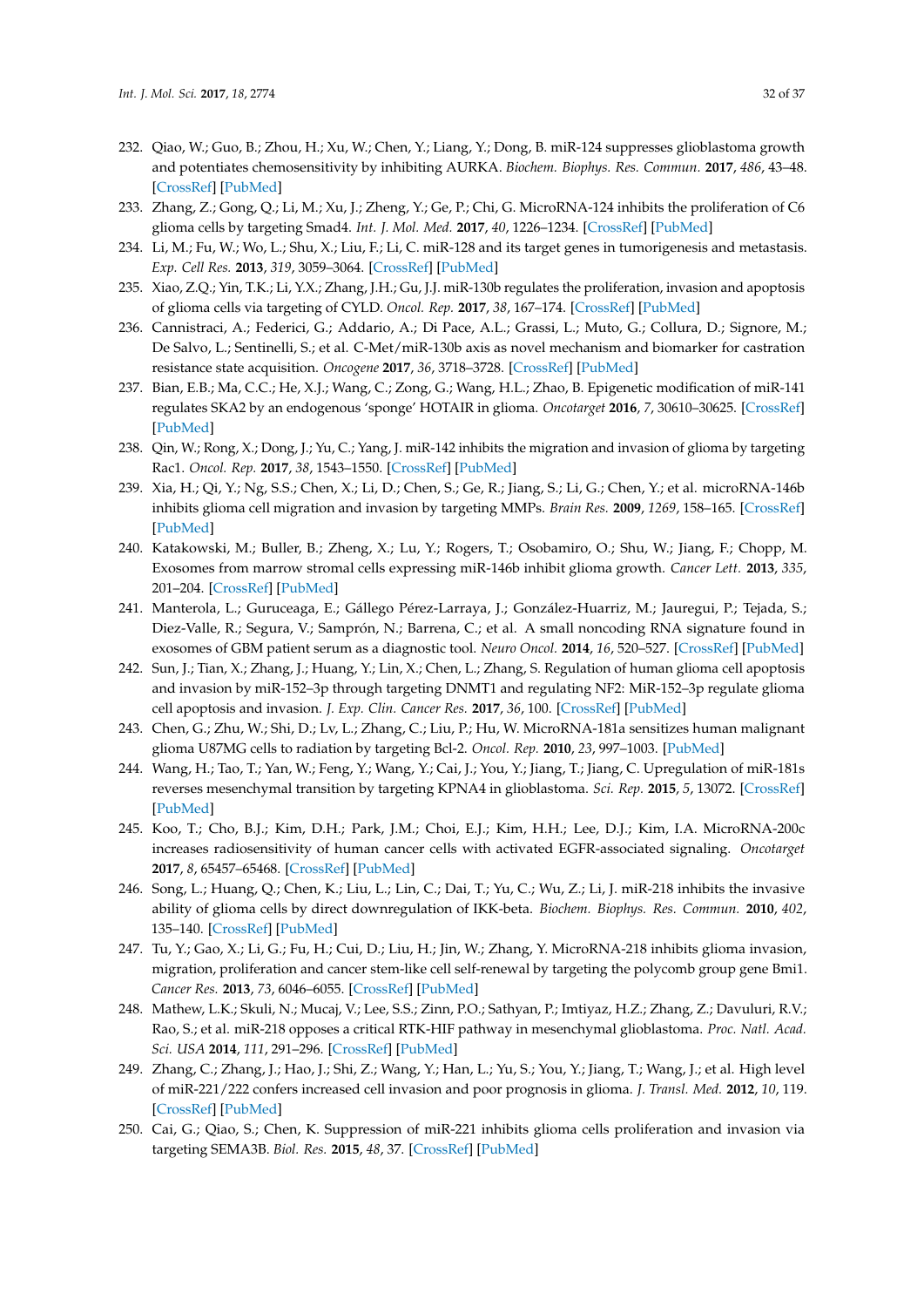- <span id="page-32-0"></span>251. Yang, F.; Wang, W.; Zhou, C.; Xi, W.; Yuan, L.; Chen, X.; Li, Y.; Yang, A.; Zhang, J.; Wang, T. MiR-221/222 promote human glioma cell invasion and angiogenesis by targeting TIMP2. *Tumor Biol.* **2015**, *36*, 3763–3773. [\[CrossRef\]](http://dx.doi.org/10.1007/s13277-014-3017-3) [\[PubMed\]](http://www.ncbi.nlm.nih.gov/pubmed/25731730)
- <span id="page-32-1"></span>252. Würdinger, T.; Tannous, B.A.; Saydam, O.; Skog, J.; Grau, S.; Soutschek, J.; Weissleder, R.; Breakefield, X.O.; Krichevsky, A.M. miR-296 regulates growth factor receptor overexpression in angiogenic endothelial cells. *Cancer Cell* **2008**, *14*, 382–393. [\[CrossRef\]](http://dx.doi.org/10.1016/j.ccr.2008.10.005) [\[PubMed\]](http://www.ncbi.nlm.nih.gov/pubmed/18977327)
- <span id="page-32-2"></span>253. Lee, H.; Hwang, S.J.; Kim, H.R.; Shin, C.H.; Choi, K.H.; Joung, J.G.; Kim, H.H. Neurofibromatosis 2 (NF2) controls the invasiveness of glioblastoma through YAP-dependent expression of CYR61/CCN1 and miR-296–3p. *Biochim. Biophys. Acta* **2016**, *1859*, 599–611. [\[CrossRef\]](http://dx.doi.org/10.1016/j.bbagrm.2016.02.010) [\[PubMed\]](http://www.ncbi.nlm.nih.gov/pubmed/26923924)
- <span id="page-32-3"></span>254. Du, W.; Liu, X.; Chen, L.; Dou, Z.; Lei, X.; Chang, L.; Cai, J.; Cui, Y.; Yang, D.; Sun, Y.; et al. Targeting the SMO oncogene by miR-326 inhibits glioma biological behaviors and stemness. *Neuro Oncol.* **2015**, *17*, 243–253. [\[CrossRef\]](http://dx.doi.org/10.1093/neuonc/nou217) [\[PubMed\]](http://www.ncbi.nlm.nih.gov/pubmed/25173582)
- <span id="page-32-4"></span>255. Nawaz, Z.; Patil, V.; Paul, Y.; Hegde, A.S.; Arivazhagan, A.; Santosh, V.; Somasundaram, K. PI3 kinase pathway regulated miRNome in glioblastoma: Identification of miR-326 as a tumor suppressor miRNA. *Mol. Cancer* **2016**, *15*, 74. [\[CrossRef\]](http://dx.doi.org/10.1186/s12943-016-0557-8) [\[PubMed\]](http://www.ncbi.nlm.nih.gov/pubmed/27871300)
- <span id="page-32-5"></span>256. Peng, Z.; Wu, T.; Li, Y.; Xu, Z.; Zhang, S.; Liu, B.; Chen, Q.; Tian, D. MicroRNA-370-3p inhibits human glioma cell proliferation and induces cell cycle arrest by directly targeting β-catenin. *Brain Res.* **2016**, *1644*, 53–61. [\[CrossRef\]](http://dx.doi.org/10.1016/j.brainres.2016.04.066) [\[PubMed\]](http://www.ncbi.nlm.nih.gov/pubmed/27138069)
- <span id="page-32-6"></span>257. Gong, W.; Zheng, J.; Liu, X.; Liu, Y.; Guo, J.; Gao, Y.; Tao, W.; Chen, J.; Li, Z.; Ma, J.; et al. Knockdown of Long Non-Coding RNA KCNQ1OT1 Restrained Glioma Cells' Malignancy by Activating miR-370/CCNE2 Axis. *Front. Cell. Neurosci.* **2017**, *11*, 84. [\[CrossRef\]](http://dx.doi.org/10.3389/fncel.2017.00084) [\[PubMed\]](http://www.ncbi.nlm.nih.gov/pubmed/28381990)
- <span id="page-32-7"></span>258. Nan, Y.; Han, L.; Zhang, A.; Wang, G.; Jia, Z.; Yang, Y.; Yue, X.; Pu, P.; Zhong, Y.; Kang, C. MiRNA-451 plays a role as tumor suppressor in human glioma cells. *Brain Res.* **2010**, *1359*, 14–21. [\[CrossRef\]](http://dx.doi.org/10.1016/j.brainres.2010.08.074) [\[PubMed\]](http://www.ncbi.nlm.nih.gov/pubmed/20816946)
- 259. Godlewski, J.; Bronisz, A.; Nowicki, M.O.; Chiocca, E.A.; Lawler, S. microRNA-451: A conditional switch controlling glioma cell proliferation and migration. *Cell Cycle* **2010**, *9*, 2742–2748. [\[CrossRef\]](http://dx.doi.org/10.4161/cc.9.14.12248) [\[PubMed\]](http://www.ncbi.nlm.nih.gov/pubmed/20676049)
- <span id="page-32-8"></span>260. Godlewski, J.; Nowicki, M.O.; Bronisz, A.; Nuovo, G.; Palatini, J.; de Lay, M.; van Brocklyn, J.; Ostrowski, M.C.; Chiocca, E.A.; Lawler, S.E. microRNA-451 regulates LKB1/AMPK signaling and allows adaptation to metabolic stress in glioma cells. *Mol. Cell* **2010**, *37*, 620–632. [\[CrossRef\]](http://dx.doi.org/10.1016/j.molcel.2010.02.018) [\[PubMed\]](http://www.ncbi.nlm.nih.gov/pubmed/20227367)
- <span id="page-32-9"></span>261. Chistiakov, D.A.; Chekhonin, V.P. Extracellular vesicles shed by glioma cells: Pathogenic role and clinical value. *Tumor Biol.* **2014**, *35*, 8425–8438. [\[CrossRef\]](http://dx.doi.org/10.1007/s13277-014-2262-9) [\[PubMed\]](http://www.ncbi.nlm.nih.gov/pubmed/24969563)
- <span id="page-32-10"></span>262. Peng, T.; Zhou, L.; Qi, H.; Wang, G.; Luan, Y.; Zuo, L. MiR-592 functions as a tumor suppressor in glioma by targeting IGFBP2. *Tumor Biol.* **2017**, *39*. [\[CrossRef\]](http://dx.doi.org/10.1177/1010428317719273) [\[PubMed\]](http://www.ncbi.nlm.nih.gov/pubmed/28718372)
- <span id="page-32-11"></span>263. Shen, J.; Hodges, T.R.; Song, R.; Gong, Y.; Calin, G.A.; Heimberger, A.B.; Zhao, H. Serum HOTAIR and GAS5 levels as predictors of survival in patients with glioblastoma. *Mol. Carcinog.* **2017**. [\[CrossRef\]](http://dx.doi.org/10.1002/mc.22739) [\[PubMed\]](http://www.ncbi.nlm.nih.gov/pubmed/28926136)
- <span id="page-32-12"></span>264. Zhang, J.X.; Han, L.; Bao, Z.S.; Wang, Y.Y.; Chen, L.Y.; Yan, W.; Yu, S.Z.; Pu, P.Y.; Liu, N.; You, Y.P.; et al. Chinese Glioma Cooperative Group. HOTAIR, a cell cycle-associated long noncoding RNA and a strong predictor of survival, is preferentially expressed in classical and mesenchymal glioma. *Neuro Oncol.* **2013**, *15*, 1595–1603. [\[CrossRef\]](http://dx.doi.org/10.1093/neuonc/not131) [\[PubMed\]](http://www.ncbi.nlm.nih.gov/pubmed/24203894)
- <span id="page-32-13"></span>265. Yao, J.; Zhou, B.; Zhang, J.; Geng, P.; Liu, K.; Zhu, Y.; Zhu, W. A new tumor suppressor LncRNA ADAMTS9-AS2 is regulated by DNMT1 and inhibits migration of glioma cells. *Tumor Biol.* **2014**, *35*, 7935–7944. [\[CrossRef\]](http://dx.doi.org/10.1007/s13277-014-1949-2) [\[PubMed\]](http://www.ncbi.nlm.nih.gov/pubmed/24833086)
- <span id="page-32-14"></span>266. Zhao, X.; Wang, P.; Liu, J.; Zheng, J.; Liu, Y.; Chen, J.; Xue, Y. Gas5 Exerts Tumor-suppressive Functions in Human Glioma Cells by Targeting miR-222. *Mol. Ther.* **2015**, *23*, 1899–1911. [\[CrossRef\]](http://dx.doi.org/10.1038/mt.2015.170) [\[PubMed\]](http://www.ncbi.nlm.nih.gov/pubmed/26370254)
- <span id="page-32-15"></span>267. Zhao, X.; Liu, Y.; Zheng, J.; Liu, X.; Chen, J.; Liu, L.; Wang, P.; Xue, Y. GAS5 suppresses malignancy of human glioma stem cells via a miR-196a-5p/FOXO1 feedback loop. *Biochim. Biophys. Acta* **2017**, *1864*, 1605–1617. [\[CrossRef\]](http://dx.doi.org/10.1016/j.bbamcr.2017.06.020) [\[PubMed\]](http://www.ncbi.nlm.nih.gov/pubmed/28666797)
- <span id="page-32-16"></span>268. Wang, P.; Liu, Y.H.; Yao, Y.L.; Li, Z.; Li, Z.Q.; Ma, J.; Xue, Y.X. Long non-coding RNA CASC2 suppresses malignancy in human gliomas by miR-21. *Cell. Signal.* **2015**, *27*, 275–282. [\[CrossRef\]](http://dx.doi.org/10.1016/j.cellsig.2014.11.011) [\[PubMed\]](http://www.ncbi.nlm.nih.gov/pubmed/25446261)
- <span id="page-32-17"></span>269. Zheng, J.; Li, X.D.; Wang, P.; Liu, X.B.; Xue, Y.X.; Hu, Y.; Li, Z.; Li, Z.Q.; Wang, Z.H.; Liu, Y.H. CRNDE affects the malignant biological characteristics of human glioma stem cells by negatively regulating miR-186. *Oncotarget* **2015**, *6*, 25339–25355. [\[CrossRef\]](http://dx.doi.org/10.18632/oncotarget.4509) [\[PubMed\]](http://www.ncbi.nlm.nih.gov/pubmed/26231038)
- <span id="page-32-18"></span>270. Zheng, J.; Liu, X.; Wang, P.; Xue, Y.; Ma, J.; Qu, C.; Liu, Y. CRNDE Promotes Malignant Progression of Glioma by Attenuating miR-384/PIWIL4/STAT3 Axis. *Mol. Ther.* **2016**, *24*, 1199–1215. [\[CrossRef\]](http://dx.doi.org/10.1038/mt.2016.71) [\[PubMed\]](http://www.ncbi.nlm.nih.gov/pubmed/27058823)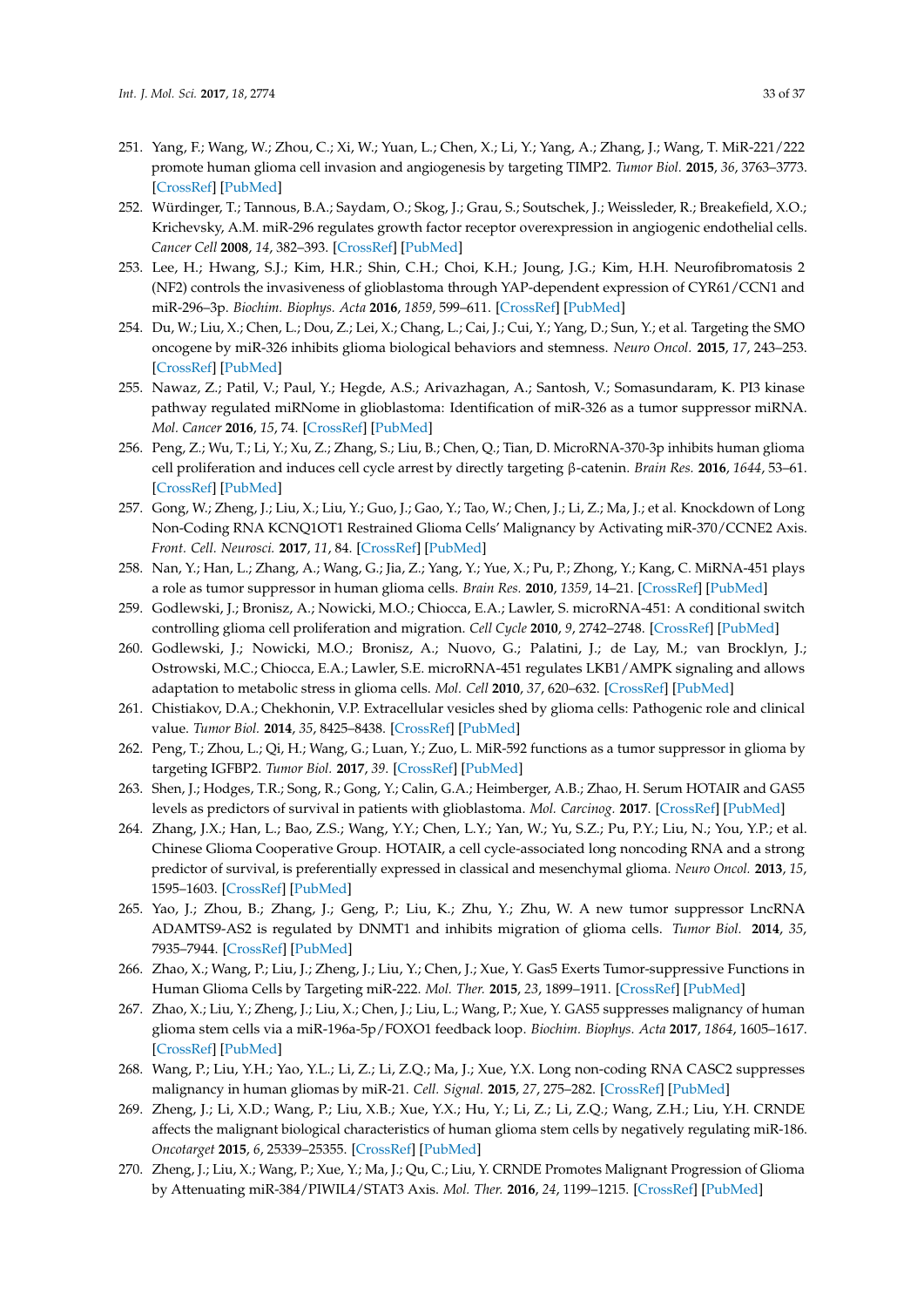- <span id="page-33-0"></span>271. Shi, Y.; Wang, Y.; Luan, W.; Wang, P.; Tao, T.; Zhang, J.; Qian, J.; Liu, N.; You, Y. Long non-coding RNA H19 promotes glioma cell invasion by deriving miR-675. *PLoS ONE* **2014**, *9*, e86295. [\[CrossRef\]](http://dx.doi.org/10.1371/journal.pone.0086295) [\[PubMed\]](http://www.ncbi.nlm.nih.gov/pubmed/24466011)
- 272. Jiang, X.; Yan, Y.; Hu, M.; Chen, X.; Wang, Y.; Dai, Y.; Wu, D.; Wang, Y.; Zhuang, Z.; Xia, H. Increased level of H19 long noncoding RNA promotes invasion, angiogenesis and stemness of glioblastoma cells. *J. Neurosurg.* **2016**, *2016*, 129–136. [\[CrossRef\]](http://dx.doi.org/10.3171/2014.12.JNS1426.test) [\[PubMed\]](http://www.ncbi.nlm.nih.gov/pubmed/28306408)
- <span id="page-33-1"></span>273. Wu, W.; Hu, Q.; Nie, E.; Yu, T.; Wu, Y.; Zhi, T.; Jiang, K.; Shen, F.; Wang, Y.; Zhang, J.; et al. Hypoxia induces H19 expression through direct and indirect Hif-1α activity, promoting oncogenic effects in glioblastoma. *Sci. Rep.* **2017**, *7*, 45029. [\[CrossRef\]](http://dx.doi.org/10.1038/srep45029) [\[PubMed\]](http://www.ncbi.nlm.nih.gov/pubmed/28327666)
- <span id="page-33-2"></span>274. Xu, B.; Ye, M.H.; Lv, S.G.; Wang, Q.X.; Wu, M.J.; Xiao, B.; Kang, C.S.; Zhu, X.G. SNORD47, a box C/D snoRNA, suppresses tumorigenesis in glioblastoma. *Oncotarget* **2017**, *8*, 43953–43966. [\[CrossRef\]](http://dx.doi.org/10.18632/oncotarget.16693) [\[PubMed\]](http://www.ncbi.nlm.nih.gov/pubmed/28410200)
- <span id="page-33-3"></span>275. Zhang, S.; Wang, W.; Liu, G.; Xie, S.; Li, Q.; Li, Y.; Lin, Z. Long non-coding RNA HOTTIP promotes hypoxia-induced epithelial-mesenchymal transition of malignant glioma by regulating the miR-101/ZEB1 axis. *Biomed. Pharmacother.* **2017**, *95*, 711–720. [\[CrossRef\]](http://dx.doi.org/10.1016/j.biopha.2017.08.133) [\[PubMed\]](http://www.ncbi.nlm.nih.gov/pubmed/28886531)
- <span id="page-33-4"></span>276. Zhu, Y.; Zhang, X.; Qi, L.; Cai, Y.; Yang, P.; Xuan, G.; Jiang, Y. HULC long noncoding RNA silencing suppresses angiogenesis by regulating ESM-1 via the PI3K/Akt/mTOR signaling pathway in human gliomas. *Oncotarget* **2016**, *7*, 14429–14440. [\[CrossRef\]](http://dx.doi.org/10.18632/oncotarget.7418) [\[PubMed\]](http://www.ncbi.nlm.nih.gov/pubmed/26894862)
- <span id="page-33-5"></span>277. Zhu, Z.; Dai, J.; Liao, Y.; Ma, J.; Zhou, W. Knockdown of Long Noncoding RNA LINC0000125 Suppresses Cellular Proliferation and Invasion in Glioma Cells by Regulating MiR-4775. *Oncol. Res.* **2017**. [\[CrossRef\]](http://dx.doi.org/10.3727/096504017X15016337254597) [\[PubMed\]](http://www.ncbi.nlm.nih.gov/pubmed/28800786)
- <span id="page-33-6"></span>278. Guo, H.; Wu, L.; Yang, Q.; Ye, M.; Zhu, X. Functional linc-POU3F3 is overexpressed and contributes to tumorigenesis in glioma. *Gene* **2015**, *554*, 114–119. [\[CrossRef\]](http://dx.doi.org/10.1016/j.gene.2014.10.038) [\[PubMed\]](http://www.ncbi.nlm.nih.gov/pubmed/25445282)
- <span id="page-33-7"></span>279. Lang, H.L.; Hu, G.W.; Chen, Y.; Liu, Y.; Tu, W.; Lu, Y.M.; Wu, L.; Xu, G.H. Glioma cells promote angiogenesis through the release of exosomes containing long non-coding RNA POU3F3. *Eur. Rev. Med. Pharmacol. Sci.* **2017**, *21*, 959–972. [\[PubMed\]](http://www.ncbi.nlm.nih.gov/pubmed/28338200)
- <span id="page-33-8"></span>280. Wu, D.; Zhao, B.; Cao, X.; Wan, J. Long non-coding RNA LINK-A promotes glioma cell growth and invasion via lactate dehydrogenase A. *Oncol. Rep.* **2017**, *38*, 1525–1532. [\[CrossRef\]](http://dx.doi.org/10.3892/or.2017.5806) [\[PubMed\]](http://www.ncbi.nlm.nih.gov/pubmed/28714007)
- <span id="page-33-9"></span>281. Fu, Z.; Luo, W.; Wang, J.; Peng, T.; Sun, G.; Shi, J.; Li, Z.; Zhang, B. Malat1 activates autophagy and promotes cell proliferation by sponging miR-101 and upregulating STMN1, RAB5A and ATG4D expression in glioma. *Biochem. Biophys. Res. Commun.* **2017**, *492*, 480–486. [\[CrossRef\]](http://dx.doi.org/10.1016/j.bbrc.2017.08.070) [\[PubMed\]](http://www.ncbi.nlm.nih.gov/pubmed/28834690)
- <span id="page-33-10"></span>282. Hu, Y.W.; Kang, C.M.; Zhao, J.J.; Nie, Y.; Zheng, L.; Li, H.X.; Li, X.; Wang, Q.; Qiu, Y.R. LncRNA PLAC2 down-regulates RPL36 expression and blocks cell cycle progression in glioma through a mechanism involving STAT1. *J. Cell. Mol. Med.* **2017**. [\[CrossRef\]](http://dx.doi.org/10.1111/jcmm.13338) [\[PubMed\]](http://www.ncbi.nlm.nih.gov/pubmed/28922548)
- <span id="page-33-11"></span>283. Li, J.; An, G.; Zhang, M.; Ma, Q. Long non-coding RNA TUG1 acts as a miR-26a sponge in human glioma cells. *Biochem. Biophys. Res. Commun.* **2016**, *477*, 743–748. [\[CrossRef\]](http://dx.doi.org/10.1016/j.bbrc.2016.06.129) [\[PubMed\]](http://www.ncbi.nlm.nih.gov/pubmed/27363339)
- 284. Cai, H.; Xue, Y.; Wang, P.; Wang, Z.; Li, Z.; Hu, Y.; Li, Z.; Shang, X.; Liu, Y. The long noncoding RNA TUG1 regulates blood-tumor barrier permeability by targeting miR-144. *Oncotarget* **2015**, *6*, 19759–19779. [\[CrossRef\]](http://dx.doi.org/10.18632/oncotarget.4331) [\[PubMed\]](http://www.ncbi.nlm.nih.gov/pubmed/26078353)
- <span id="page-33-12"></span>285. Cai, H.; Liu, X.; Zheng, J.; Xue, Y.; Ma, J.; Li, Z.; Xi, Z.; Li, Z.; Bao, M.; Liu, Y. Long non-coding RNA taurine upregulated 1 enhances tumor-induced angiogenesis through inhibiting microRNA-299 in human glioblastoma. *Oncogene* **2017**, *36*, 318–331. [\[CrossRef\]](http://dx.doi.org/10.1038/onc.2016.212) [\[PubMed\]](http://www.ncbi.nlm.nih.gov/pubmed/27345398)
- <span id="page-33-13"></span>286. Wang, G.; Zhao, Y.; Zheng, Y. MiR-122/Wnt/β-catenin regulatory circuitry sustains glioma progression. *Tumor Biol.* **2014**, *35*, 8565–8572. [\[CrossRef\]](http://dx.doi.org/10.1007/s13277-014-2089-4) [\[PubMed\]](http://www.ncbi.nlm.nih.gov/pubmed/24863942)
- <span id="page-33-14"></span>287. Sun, Y.; Jin, J.G.; Mi, W.Y.; Wu, H.; Zhang, S.R.; Meng, Q.; Zhang, S.T. Long Non-coding RNA UCA1 Targets miR-122 to Promote Proliferation, Migration and Invasion of Glioma Cells. *Oncol. Res.* **2017**. [\[CrossRef\]](http://dx.doi.org/10.3727/096504017X14934860122864) [\[PubMed\]](http://www.ncbi.nlm.nih.gov/pubmed/28548636)
- <span id="page-33-15"></span>288. Du, P.; Zhao, H.; Peng, R.; Liu, Q.; Yuan, J.; Peng, G.; Liao, Y. LncRNA-XIST interacts with miR-29c to modulate the chemoresistance of glioma cell to TMZ through DNA mismatch repair pathway. *Biosci. Rep.* **2017**, *37*. [\[CrossRef\]](http://dx.doi.org/10.1042/BSR20170696) [\[PubMed\]](http://www.ncbi.nlm.nih.gov/pubmed/28831025)
- 289. Yu, H.; Xue, Y.; Wang, P.; Liu, X.; Ma, J.; Zheng, J.; Li, Z.; Li, Z.; Cai, H.; Liu, Y. Knockdown of long non-coding RNA XIST increases blood-tumor barrier permeability and inhibits glioma angiogenesis by targeting miR-137. *Oncogenesis* **2017**, *6*, e303. [\[CrossRef\]](http://dx.doi.org/10.1038/oncsis.2017.7) [\[PubMed\]](http://www.ncbi.nlm.nih.gov/pubmed/28287613)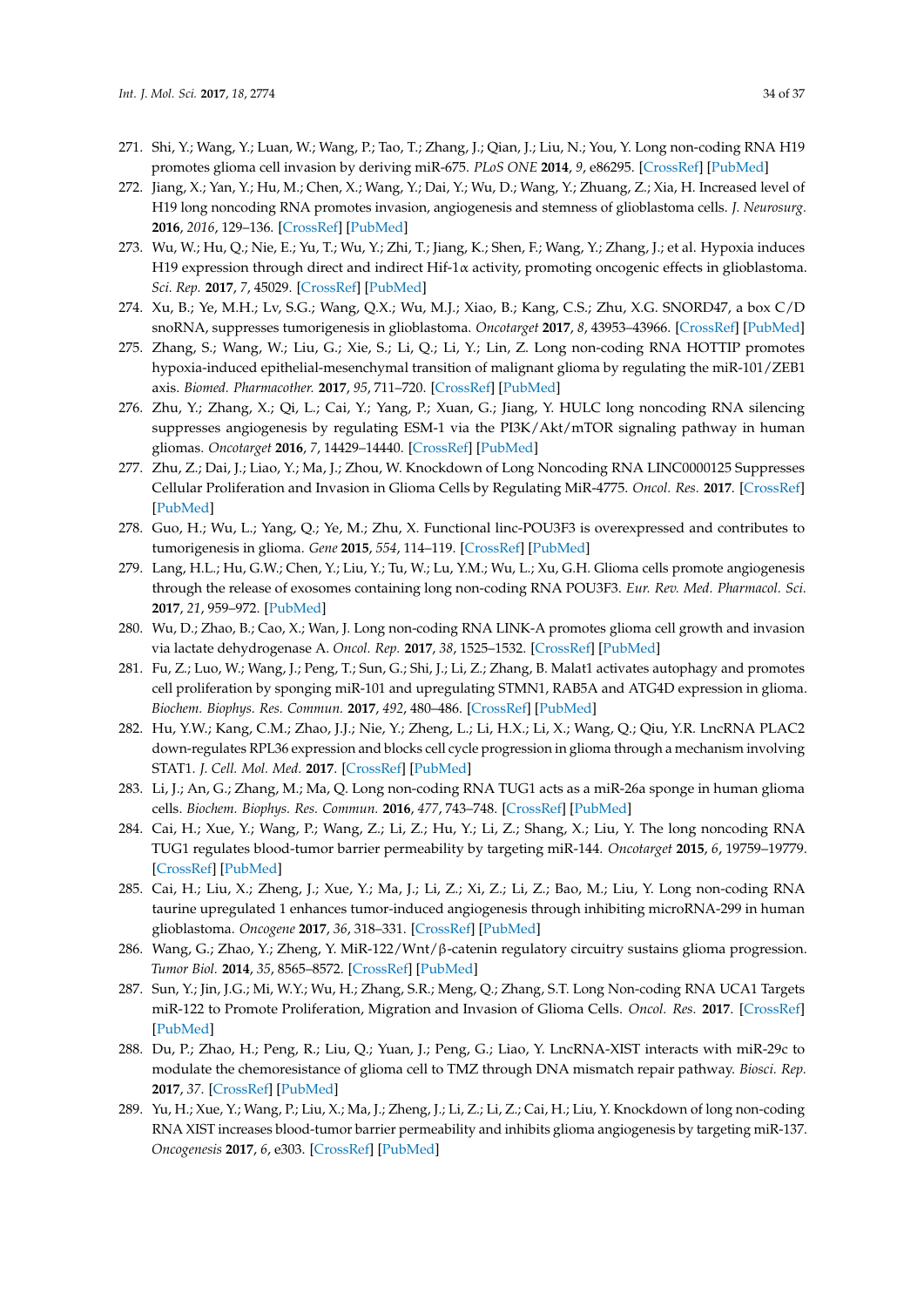- <span id="page-34-0"></span>290. Yao, Y.; Ma, J.; Xue, Y.; Wang, P.; Li, Z.; Liu, J.; Chen, L.; Xi, Z.; Teng, H.; Wang, Z.; et al. Knockdown of long non-coding RNA XIST exerts tumor-suppressive functions in human glioblastoma stem cells by up-regulating miR-152. *Cancer Lett.* **2015**, *359*, 75–86. [\[CrossRef\]](http://dx.doi.org/10.1016/j.canlet.2014.12.051) [\[PubMed\]](http://www.ncbi.nlm.nih.gov/pubmed/25578780)
- <span id="page-34-1"></span>291. Mashburn-Warren, L.M.; Whiteley, M. Special delivery: Vesicle trafficking in prokaryotes. *Mol. Microbiol.* **2006**, *61*, 839–846. [\[CrossRef\]](http://dx.doi.org/10.1111/j.1365-2958.2006.05272.x) [\[PubMed\]](http://www.ncbi.nlm.nih.gov/pubmed/16879642)
- <span id="page-34-2"></span>292. Schiera, G.; Di Liegro, C.M.; Di Liegro, I. Extracellular Membrane Vesicles as Vehicles for Brain Cell-to-Cell Interactions in Physiological as well as Pathological Conditions. *Biomed. Res. Int.* **2015**, *2015*, 152926. [\[CrossRef\]](http://dx.doi.org/10.1155/2015/152926) [\[PubMed\]](http://www.ncbi.nlm.nih.gov/pubmed/26583089)
- <span id="page-34-3"></span>293. Tkach, M.; Théry, C. Communication by Extracellular Vesicles: Where We Are and Where We Need to Go. *Cell* **2016**, *164*, 1226–1232. [\[CrossRef\]](http://dx.doi.org/10.1016/j.cell.2016.01.043) [\[PubMed\]](http://www.ncbi.nlm.nih.gov/pubmed/26967288)
- <span id="page-34-4"></span>294. Mateescu, B.; Kowal, E.J.; van Balkom, B.W.; Bartel, S.; Bhattacharyya, S.N.; Buzás, E.I.; Buck, A.H.; de Candia, P.; Chow, F.W.; Das, S.; et al. Obstacles and opportunities in the functional analysis of extracellular vesicle RNA-an ISEV position paper. *J. Extracell. Vesicles* **2017**, *6*, 1286095. [\[CrossRef\]](http://dx.doi.org/10.1080/20013078.2017.1286095) [\[PubMed\]](http://www.ncbi.nlm.nih.gov/pubmed/28326170)
- <span id="page-34-5"></span>295. Johnstone, R.M.; Adam, M.; Hammond, J.R.; Orr, L.; Turbide, C. Vesicle formation during reticulocyte maturation. Association of plasma membrane activities with released vesicles (exosomes). *J. Biol. Chem.* **1987**, *262*, 9412–9420. [\[PubMed\]](http://www.ncbi.nlm.nih.gov/pubmed/3597417)
- <span id="page-34-6"></span>296. Blanc, L.; De Gassart, A.; Géminard, C.; Bette-Bobillo, P.; Vidal, M. Exosome release by reticulocytes–an integral part of the red blood cell differentiation system. *Blood Cells Mol. Dis.* **2005**, *35*, 21–26. [\[CrossRef\]](http://dx.doi.org/10.1016/j.bcmd.2005.04.008) [\[PubMed\]](http://www.ncbi.nlm.nih.gov/pubmed/15946868)
- <span id="page-34-7"></span>297. Vella, L.J.; Sharples, R.A.; Nisbet, R.M.; Cappai, R.; Hill, A.F. The role of exosomes in the processing of proteins associated with neurodegenerative diseases. *Eur. Biophys. J.* **2008**, *37*, 323–332. [\[CrossRef\]](http://dx.doi.org/10.1007/s00249-007-0246-z) [\[PubMed\]](http://www.ncbi.nlm.nih.gov/pubmed/18064447)
- <span id="page-34-8"></span>298. Schiera, G.; Di Liegro, C.M.; Saladino, P.; Pitti, R.; Savettieri, G.; Proia, P.; Di Liegro, I. Oligodendroglioma cells synthesize the differentiation-specific linker histone H1<sup>°</sup> and release it into the extracellular environment through shed vesicles. *Int. J. Oncol.* **2013**, *43*, 1771–1776. [\[CrossRef\]](http://dx.doi.org/10.3892/ijo.2013.2115) [\[PubMed\]](http://www.ncbi.nlm.nih.gov/pubmed/24085372)
- <span id="page-34-9"></span>299. Lo Cicero, A.; Majkowska, I.; Nagase, H.; Di Liegro, I.; Troeberg, L. Microvesicles shed by oligodendroglioma cells and rheumatoid synovial fibroblasts contain aggrecanase activity. *Matrix Biol.* **2012**, *31*, 229–233. [\[CrossRef\]](http://dx.doi.org/10.1016/j.matbio.2012.02.005) [\[PubMed\]](http://www.ncbi.nlm.nih.gov/pubmed/22406378)
- <span id="page-34-10"></span>300. Di Liegro, C.M.; Schiera, G.; Di Liegro, I. Regulation of mRNA transport, localization and translation in the nervous system of mammals. *Int. J. Mol. Med.* **2014**, *33*, 747–762. [\[CrossRef\]](http://dx.doi.org/10.3892/ijmm.2014.1629) [\[PubMed\]](http://www.ncbi.nlm.nih.gov/pubmed/24452120)
- <span id="page-34-11"></span>301. Irion, U.; St. Johnston, D. Bicoid RNA localization requires specific binding of an endosomal sorting complex. *Nature* **2007**, *445*, 554–558. [\[CrossRef\]](http://dx.doi.org/10.1038/nature05503) [\[PubMed\]](http://www.ncbi.nlm.nih.gov/pubmed/17268469)
- <span id="page-34-12"></span>302. Christianson, H.C.; Svensson, K.J.; van Kuppevelt, T.H.; Li, J.P.; Belting, M. Cancer cell exosomes depend on cell-surface heparan sulfate proteoglycans for their internalization and functional activity. *Proc. Natl. Acad. Sci. USA* **2013**, *110*, 17380–17385. [\[CrossRef\]](http://dx.doi.org/10.1073/pnas.1304266110) [\[PubMed\]](http://www.ncbi.nlm.nih.gov/pubmed/24101524)
- <span id="page-34-13"></span>303. Penfornis, P.; Vallabhaneni, K.C.; Whitt, J.; Pochampally, R. Extracellular vesicles as carriers of microRNA, proteins and lipids in tumor microenvironment. *Int. J. Cancer* **2016**, *138*, 14–21. [\[CrossRef\]](http://dx.doi.org/10.1002/ijc.29417) [\[PubMed\]](http://www.ncbi.nlm.nih.gov/pubmed/25559768)
- <span id="page-34-14"></span>304. D'Asti, E.; Gamier, D.; Lee, T.H.; Montermini, L.; Meehan, B.; Rak, J. Oncogenic extracellular vesicles in brain tumor progression. *Front. Physiol.* **2012**, *3*, 294. [\[CrossRef\]](http://dx.doi.org/10.3389/fphys.2012.00294) [\[PubMed\]](http://www.ncbi.nlm.nih.gov/pubmed/22934045)
- 305. D'Asti, E.; Chennakrishnaiah, S.; Lee, T.H.; Rak, J. Extracellular Vesicles in Brain Tumor Progression. *Cell. Mol. Neurobiol.* **2016**, *36*, 383–407. [\[CrossRef\]](http://dx.doi.org/10.1007/s10571-015-0296-1) [\[PubMed\]](http://www.ncbi.nlm.nih.gov/pubmed/26993504)
- <span id="page-34-17"></span>306. Nakano, I.; Garnier, D.; Minata, M.; Rak, J. Extracellular vesicles in the biology of brain tumor stem cells—Implications for inter-cellular communication, therapy and biomarker development. *Semin. Cell Dev. Biol.* **2015**, *40*, 17–26. [\[CrossRef\]](http://dx.doi.org/10.1016/j.semcdb.2015.02.011) [\[PubMed\]](http://www.ncbi.nlm.nih.gov/pubmed/25721810)
- <span id="page-34-16"></span>307. Giusti, I.; Delle Monache, S.; Di Francesco, M.; Sanità, P.; D'Ascenzo, S.; Gravina, G.L.; Festuccia, C.; Dolo, V. From glioblastoma to endothelial cells through extracellular vesicles: Messages for angiogenesis. *Tumor Biol.* **2016**, *37*, 12743–12753. [\[CrossRef\]](http://dx.doi.org/10.1007/s13277-016-5165-0) [\[PubMed\]](http://www.ncbi.nlm.nih.gov/pubmed/27448307)
- 308. Giusti, I.; Di Francesco, M.; Dolo, V. Extracellular Vesicles in Glioblastoma: Role in Biological Processes and in Therapeutic Applications. *Curr. Cancer Drug Targets* **2017**, *17*, 221–235. [\[CrossRef\]](http://dx.doi.org/10.2174/1568009616666160813182959) [\[PubMed\]](http://www.ncbi.nlm.nih.gov/pubmed/27528364)
- <span id="page-34-15"></span>309. Gourlay, J.; Morokoff, A.P.; Luwor, R.B.; Zhu, H.-J.; Kaye, A.H.; Stylli, S.S. The emergent role of exosomes in glioma. *J. Clin. Neurosci.* **2017**, *35*, 13–23. [\[CrossRef\]](http://dx.doi.org/10.1016/j.jocn.2016.09.021) [\[PubMed\]](http://www.ncbi.nlm.nih.gov/pubmed/27771233)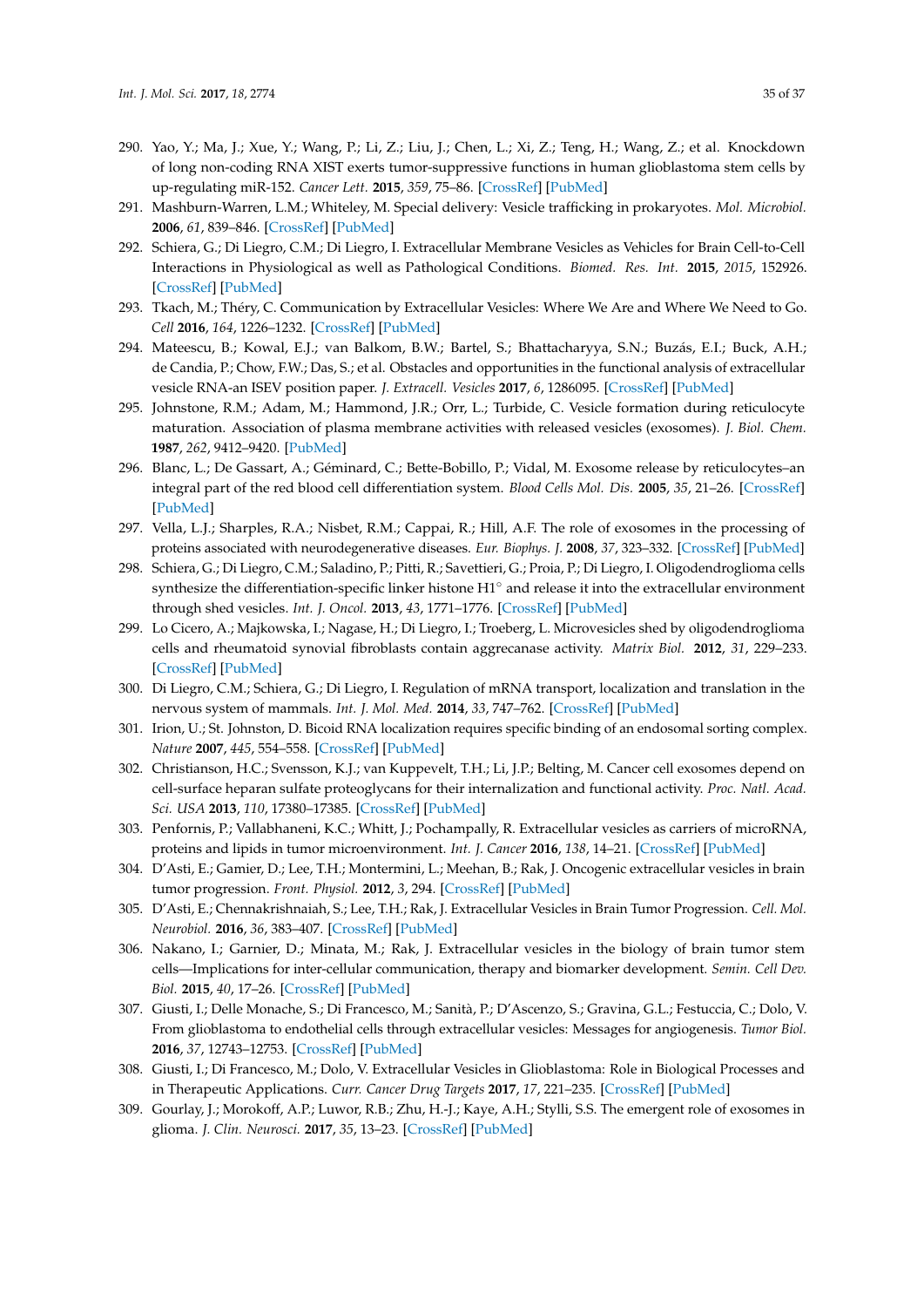- <span id="page-35-0"></span>310. Mallawaaratchy, D.M.; Hallal, S.; Russell, B.; Ly, L.; Ebrahimkhani, S.; Wei, H.; Christopherson, R.I.; Buckland, M.E.; Kaufman, K.L. Comprehensive proteome profiling of glioblastoma-derived extracellular vesicles identifies markers for more aggressive disease. *J. Neuro Oncol.* **2017**, *131*, 233–244. [\[CrossRef\]](http://dx.doi.org/10.1007/s11060-016-2298-3) [\[PubMed\]](http://www.ncbi.nlm.nih.gov/pubmed/27770278)
- <span id="page-35-1"></span>311. Chun, S.; Ahn, S.; Yeom, C.H.; Park, S. Exosome Proteome of U-87MG Glioblastoma Cells. *Biol. (Basel)* **2016**, *5*, 50. [\[CrossRef\]](http://dx.doi.org/10.3390/biology5040050) [\[PubMed\]](http://www.ncbi.nlm.nih.gov/pubmed/27929413)
- <span id="page-35-2"></span>312. Fukuda, M.E.; Iwadate, Y.; Machida, T.; Hiwasa, T.; Nimura, Y.; Nagai, Y.; Takiguchi, M.; Tanzawa, H.; Yamaura, A.; Seki, N. Cathepsin D is a potential serum marker for poor prognosis in glioma patients. *Cancer Res.* **2005**, *65*, 5190–5194. [\[CrossRef\]](http://dx.doi.org/10.1158/0008-5472.CAN-04-4134) [\[PubMed\]](http://www.ncbi.nlm.nih.gov/pubmed/15958563)
- <span id="page-35-3"></span>313. Ciardiello, C.; Cavallini, L.; Spinelli, C.; Yang, J.; Reis-Sobreiro, M.; de Candia, P.; Minciacchi, V.R.; Di Vizio, D. Focus on Extracellular Vesicles: New Frontiers of Cell-to-Cell Communication in Cancer. *Int. J. Mol. Sci.* **2016**, *17*, 175. [\[CrossRef\]](http://dx.doi.org/10.3390/ijms17020175) [\[PubMed\]](http://www.ncbi.nlm.nih.gov/pubmed/26861306)
- <span id="page-35-4"></span>314. Antonyak, M.A.; Li, B.; Boroughs, L.K.; Johnson, J.L.; Druso, J.E.; Bryant, K.L.; Holowka, D.A.; Cerione, R.A. Cancer cell-derived microvesicles induce transformation by transferring tissue transglutaminase and fibronectin to recipient cells. *Proc. Natl. Acad. Sci. USA* **2011**, *108*, 4852–4857. [\[CrossRef\]](http://dx.doi.org/10.1073/pnas.1017667108) [\[PubMed\]](http://www.ncbi.nlm.nih.gov/pubmed/21368175)
- <span id="page-35-5"></span>315. Trylcova, J.; Busek, P.; Smetana, K., Jr.; Balaziova, E.; Dvorankova, B.; Mifkova, A.; Sedo, A. Effect of cancer-associated fibroblasts on the migration of glioma cells in vitro. *Tumor Biol.* **2015**, *36*, 5873–5879. [\[CrossRef\]](http://dx.doi.org/10.1007/s13277-015-3259-8) [\[PubMed\]](http://www.ncbi.nlm.nih.gov/pubmed/25712375)
- <span id="page-35-6"></span>316. De Vrij, J.; Maas, S.L.; Kwappenberg, K.M.; Schnoor, R.; Kleijn, A.; Dekker, L.; Luider, T.M.; de Witte, L.D.; Litjens, M.; van Strien, M.E.; et al. Glioblastoma-derived extracellular vesicles modify the phenotype of monocytic cells. *Int. J. Cancer* **2015**, *137*, 1630–1642. [\[CrossRef\]](http://dx.doi.org/10.1002/ijc.29521) [\[PubMed\]](http://www.ncbi.nlm.nih.gov/pubmed/25802036)
- <span id="page-35-7"></span>317. Treps, L.; Edmond, S.; Harford-Wright, E.; Galan-Moya, E.M.; Schmitt, A.; Azzi, S.; Citerne, A.; Bidère, N.; Ricard, D.; Gavard, J. Extracellular vesicle-transported Semaphorin3A promotes vascular permeability in glioblastoma. *Oncogene* **2016**, *19*, 2615–2623. [\[CrossRef\]](http://dx.doi.org/10.1038/onc.2015.317) [\[PubMed\]](http://www.ncbi.nlm.nih.gov/pubmed/26364614)
- <span id="page-35-8"></span>318. Kucharzewska, P.; Christianson, H.C.; Welch, J.E.; Svensson, K.J.; Fredlund, E.; Ringnér, M.; Mörgelin, M.; Bourseau-Guilmain, E.; Bengzon, J.; Belting, M. Exosomes reflect the hypoxic status of glioma cells and mediate hypoxia-dependent activation of vascular cells during tumor development. *Proc. Natl. Acad. Sci. USA* **2013**, *110*, 7312–7317. [\[CrossRef\]](http://dx.doi.org/10.1073/pnas.1220998110) [\[PubMed\]](http://www.ncbi.nlm.nih.gov/pubmed/23589885)
- <span id="page-35-9"></span>319. Pen, A.; Moreno, M.J.; Martin, J.; Stanimirovic, D.B. Molecular markers of extracellular matrix remodeling in glioblastoma vessels: Microarray study of laser-captured glioblastoma vessels. *Glia* **2007**, *55*, 559–572. [\[CrossRef\]](http://dx.doi.org/10.1002/glia.20481) [\[PubMed\]](http://www.ncbi.nlm.nih.gov/pubmed/17266141)
- <span id="page-35-10"></span>320. Arscott, W.T.; Tandle, A.T.; Zhao, S.; Shabason, J.E.; Gordon, I.K.; Schlaff, C.D.; Zhang, G.; Tofilon, P.J.; Camphausen, K.A. Ionizing radiation and glioblastoma exosomes: Implications in tumor biology and cell migration. *Transl. Oncol.* **2013**, *6*, 638–648. [\[CrossRef\]](http://dx.doi.org/10.1593/tlo.13640) [\[PubMed\]](http://www.ncbi.nlm.nih.gov/pubmed/24466366)
- <span id="page-35-11"></span>321. Baulch, J.E.; Geidzinski, E.; Tran, K.K.; Yu, L.; Zhou, Y.H.; Limoli, C.L. Irradiation of primary human gliomas triggers dynamic and aggressive survival responses involving microvesicle signaling. *Environ. Mol. Mutagen.* **2016**, *57*, 405–415. [\[CrossRef\]](http://dx.doi.org/10.1002/em.21988) [\[PubMed\]](http://www.ncbi.nlm.nih.gov/pubmed/26602180)
- <span id="page-35-12"></span>322. Luhtala, N.; Aslanian, A.; Yates, J.R., 3rd; Hunter, T. Secreted Glioblastoma Nanovesicles Contain Intracellular Signaling Proteins and Active Ras Incorporated in a Farnesylation-dependent Manner. *J. Biol. Chem.* **2017**, *292*, 611–628. [\[CrossRef\]](http://dx.doi.org/10.1074/jbc.M116.747618) [\[PubMed\]](http://www.ncbi.nlm.nih.gov/pubmed/27909058)
- <span id="page-35-13"></span>323. McCullough, J.; Clippinger, A.K.; Talledge, N.; Skowyra, M.L.; Saunders, M.G.; Naismith, T.V.; Colf, L.A.; Afonine, P.; Arthur, C.; Sundquist, W.I.; et al. Structure and membrane remodeling activity of ESCRT-III helical polymers. *Science* **2015**, *350*, 1548–1551. [\[CrossRef\]](http://dx.doi.org/10.1126/science.aad8305) [\[PubMed\]](http://www.ncbi.nlm.nih.gov/pubmed/26634441)
- <span id="page-35-14"></span>324. Costa Verdera, H.; Gitz-Francois, J.J.; Schiffelers, R.M.; Vader, P. Cellular uptake of extracellular vesicles is mediated by clathrin-independent endocytosis and macropinocytosis. *J. Control. Release* **2017**, *266*, 100–108. [\[CrossRef\]](http://dx.doi.org/10.1016/j.jconrel.2017.09.019) [\[PubMed\]](http://www.ncbi.nlm.nih.gov/pubmed/28919558)
- <span id="page-35-15"></span>325. Morris, K.V.; Mattick, J.S. The rise of regulatory RNA. *Nat. Rev. Genet.* **2014**, *15*, 423–437. [\[CrossRef\]](http://dx.doi.org/10.1038/nrg3722) [\[PubMed\]](http://www.ncbi.nlm.nih.gov/pubmed/24776770)
- <span id="page-35-16"></span>326. Wang, H.; Zheng, H.; Wang, C.; Lu, X.; Zhao, X.; Li, X. Insight into HOTAIR structural features and functions as landing pads for transcription regulation proteins. *Biochem. Biophys. Res. Commun.* **2017**, *485*, 679–685. [\[CrossRef\]](http://dx.doi.org/10.1016/j.bbrc.2017.02.100) [\[PubMed\]](http://www.ncbi.nlm.nih.gov/pubmed/28235488)
- <span id="page-35-17"></span>327. Salmena, L.; Poliseno, L.; Tay, Y.; Kats, L.; Pandolfi, P.P. A ceRNA hypothesis: The Rosetta Stone of a hidden RNA language? *Cell* **2011**, *146*, 353–358. [\[CrossRef\]](http://dx.doi.org/10.1016/j.cell.2011.07.014) [\[PubMed\]](http://www.ncbi.nlm.nih.gov/pubmed/21802130)